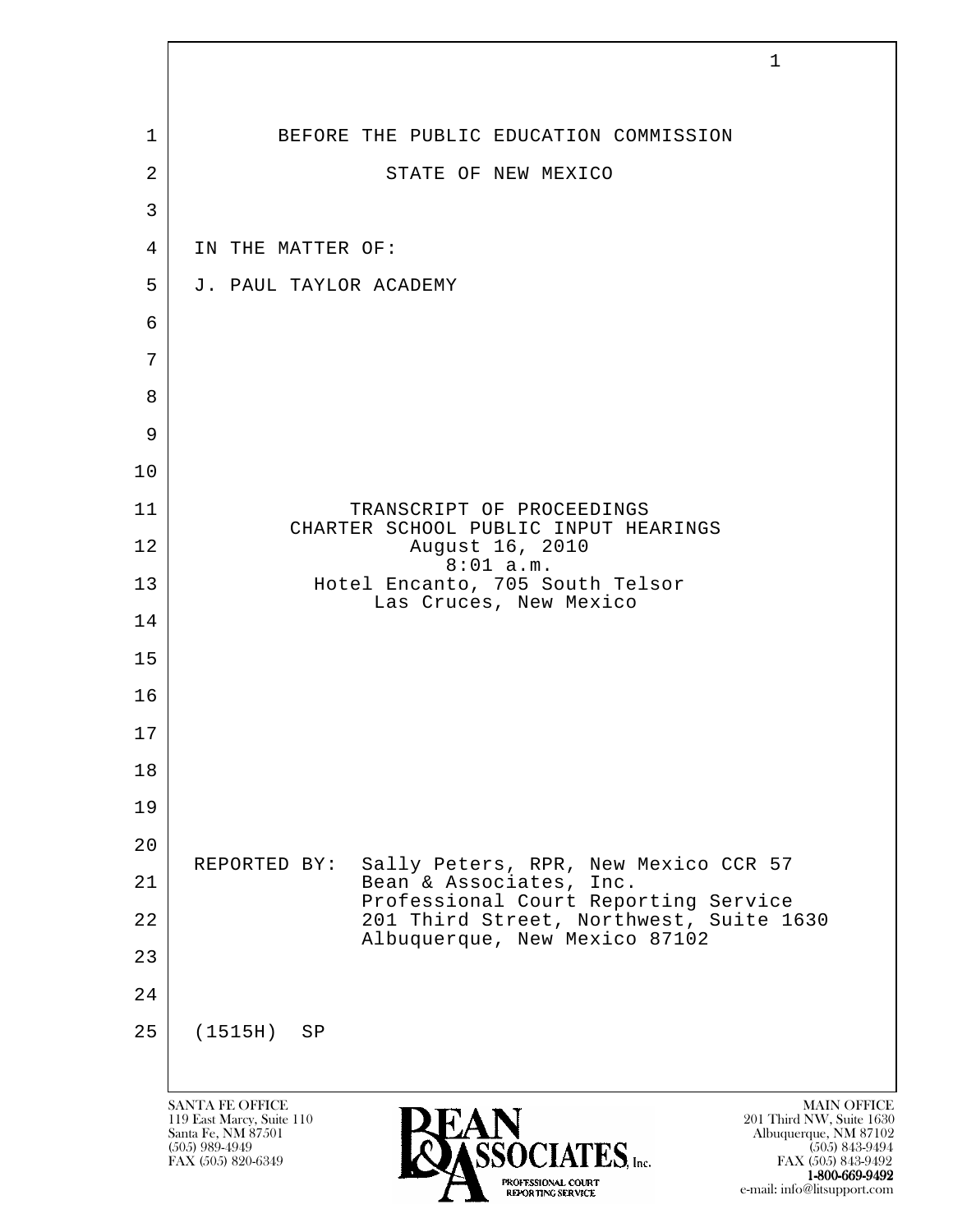| $\mathbf 1$    | A P P E A R A N C E S                                                                    |                                                                         |
|----------------|------------------------------------------------------------------------------------------|-------------------------------------------------------------------------|
| $\overline{2}$ | COMMISSIONERS:                                                                           |                                                                         |
| $\mathbf{3}$   | MR. ANDREW GARRISON, Chair                                                               |                                                                         |
| 4              | MR. EUGENE GANT<br>MS. CAROLINE SHEARMAN                                                 |                                                                         |
| 5              | MS. KATHRYN KRIVITZKY<br>MR. VINCE BERGMAN                                               |                                                                         |
| 6              | STAFF:                                                                                   |                                                                         |
| 7              | DR. DON DURAN<br>MR. SAM OBENSHAIN                                                       |                                                                         |
| 8              | MR. MICHAEL C DE BACA<br>MR. RUDOLPH ARNOLD, Attorney for PED                            |                                                                         |
| 9              | MS. MARJORIE GILLESPIE                                                                   |                                                                         |
| 10             |                                                                                          |                                                                         |
| 11             |                                                                                          |                                                                         |
| 12             |                                                                                          |                                                                         |
| 13             |                                                                                          |                                                                         |
| 14             |                                                                                          |                                                                         |
| 15             |                                                                                          |                                                                         |
| 16             |                                                                                          |                                                                         |
| 17             |                                                                                          |                                                                         |
| $1\,8$         |                                                                                          |                                                                         |
| 19             |                                                                                          |                                                                         |
| 20             |                                                                                          |                                                                         |
| 21             |                                                                                          |                                                                         |
| 22             |                                                                                          |                                                                         |
| 23             |                                                                                          |                                                                         |
| 24             |                                                                                          |                                                                         |
| 25             |                                                                                          |                                                                         |
|                |                                                                                          |                                                                         |
|                | <b>SANTA FE OFFICE</b><br><b>PEAN</b><br>119 East Marcy, Suite 110<br>Santa Fe, NM 87501 | <b>MAIN OFFICE</b><br>201 Third NW, Suite 1630<br>Albuquerque, NM 87102 |

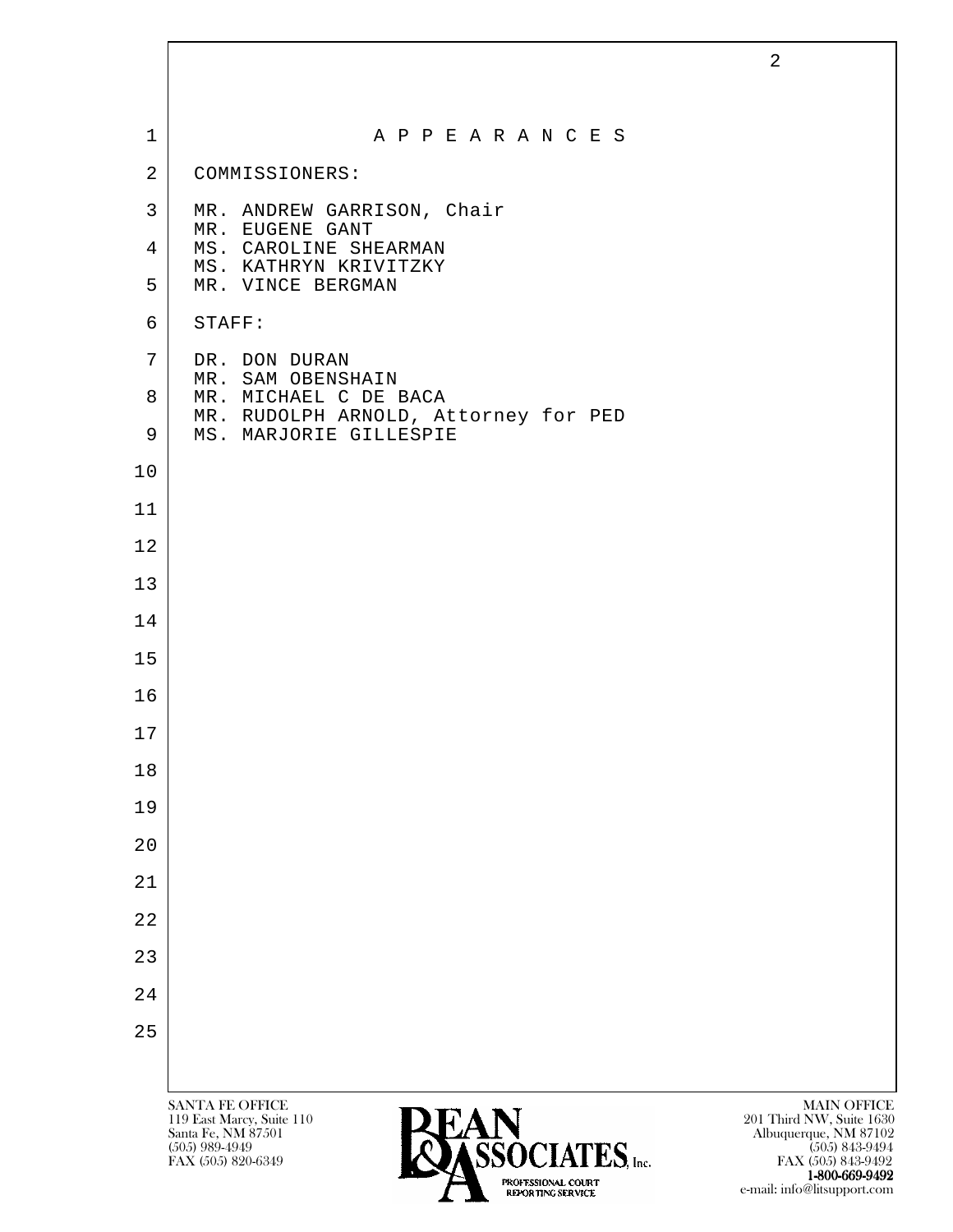l 1 CHAIR GARRISON: Call the Public Education 2 | hearing to order. Do the roll call. 3 MR. GANT: Commissioner Garrison. 4 CHAIR GARRISON: Here. 5 MR. GANT: Commissioner Pogna, absent. 6 Commissioner Krivitzky. 7 | MS. KRIVITZKY: Here. 8 MR. GANT: Lopez is absent. Price absent. 9 Smith will be late. Commissioner Gant is here. 10 Commissioner Bergman. 11 MR. BERGMAN: Here. 12 MR. GANT: Commissioner Shearman. 13 MS. SHEARMAN: Here. 14 MR. GANT: Commissioner Carr will not be 15 here. 16 CHAIR GARRISON: Let's begin by doing the 17 Pledge of Allegiance and the salute to our state 18 flag. 19 (Pledge of Allegiance and Salute to the 20 New Mexico flag.) 21 CHAIR GARRISON: Good morning, everybody. 22 I would like to thank the City of Las Cruces and the 23 Hotel Encanto for being our host this morning for 24 | this community input hearing. 25 And good memories from Las Cruces. I did

119 East Marcy, Suite 110<br>Santa Fe, NM 87501

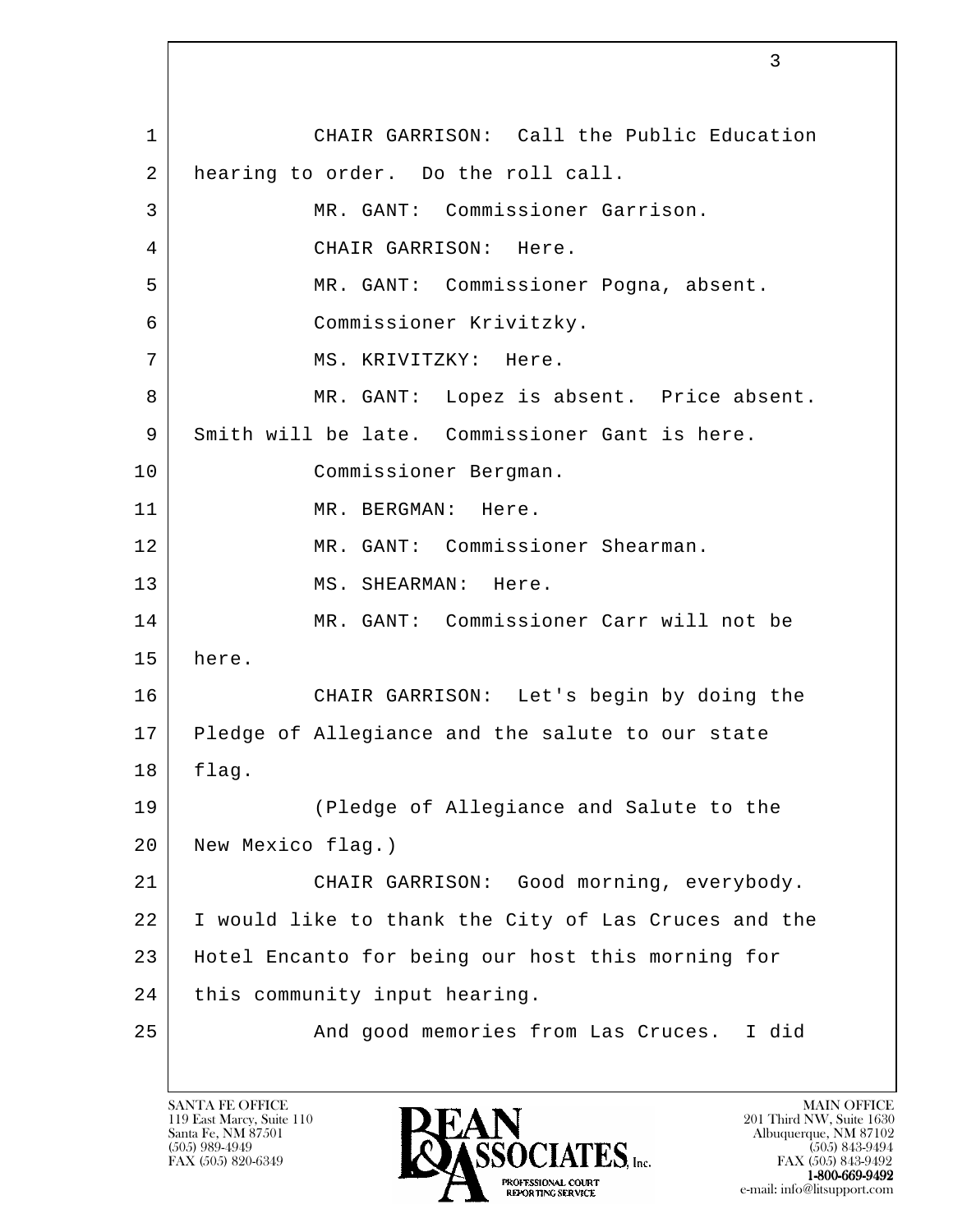1 an internship at New Mexico State University in the 2 athletics department back in 1994, and I think it 3 was like 115 degrees that whole summer. And I had a 4 little motorcycle, so it was like 125 coming off the 5 pavement, and let me tell you, I enjoyed the indoors  $6$  that summer.

7 The purpose of this hearing is to solicit 8 both written and oral input on the proposed charter. 9 In accordance with the Charter Schools Act, the 10 commission shall receive applications for initial 11 chartering and renewals for charter schools that 12 | want to be chartered by the state and approve or 13 disapprove those charter applications, 22-8B-16 NMSA 14 1978.

l 15 | The Charter Schools Act 16 states that, "The chartering authority shall hold at 17 least one public hearing in the school district in 18 which the charter school is proposed to be located 19 to obtain information and community input to assist 20 in its decision whether to grant a charter school 21 application. Community input may include written or 22 oral comments in favor of, or in opposition to, the 23 | application from applicant, the local community, and 24 for state-chartered charter schools, the local 25 | school board and school district in whose geographic



FAX (505) 843-9492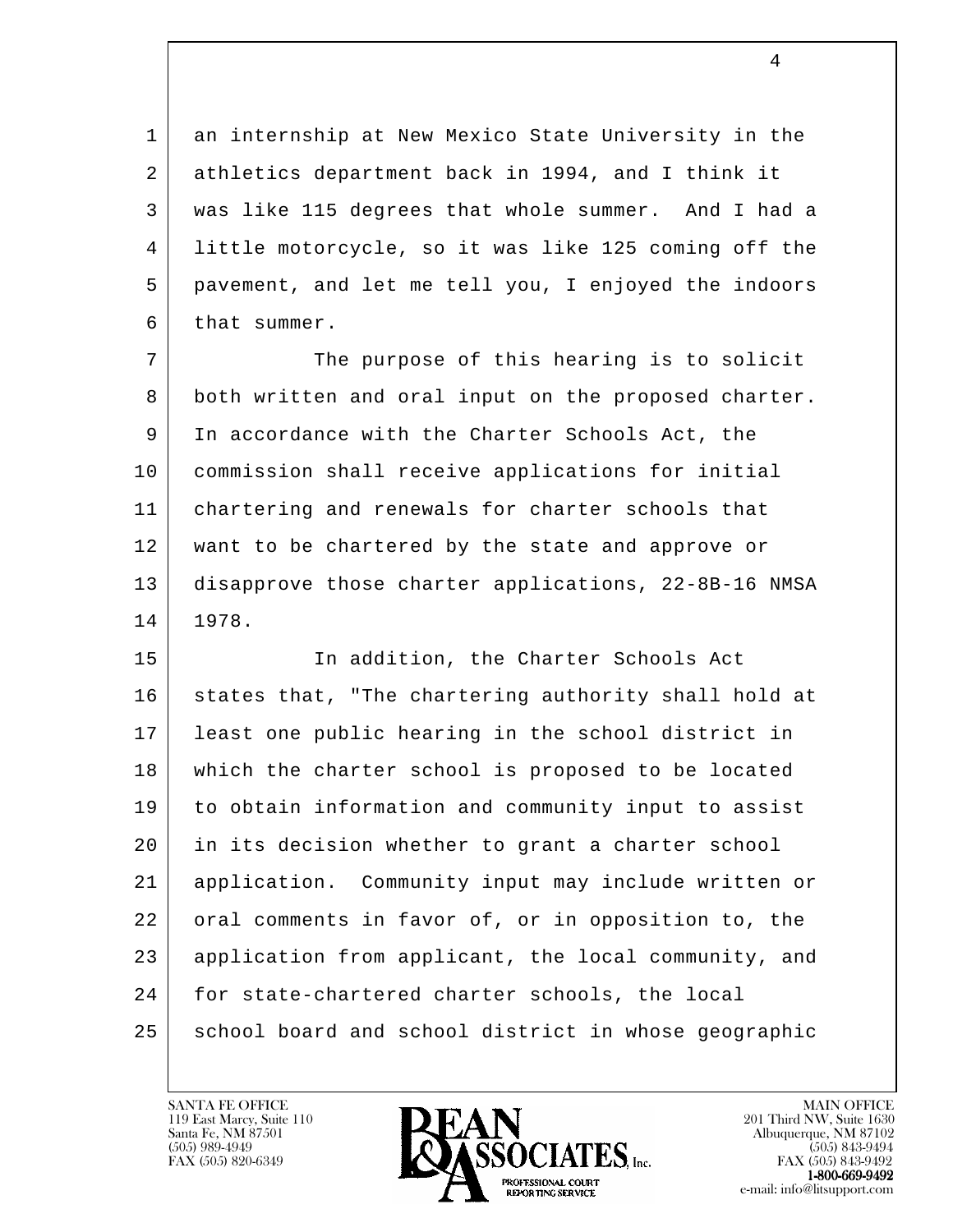1 boundaries the charter school is proposed to be 2 located."

l 3 The applicant at this time will be J. Paul 4 Taylor Academy. At this time we would like to hear 5 from the applicant. If you all would come up to the 6 front table, please. We will just start off, for 7 the record, state the name of the school, the names 8 of the founders of the school, proposed grade levels 9 to be served, and membership projection of the 10 school. And I can repeat that if you need me to. 11 You were still just sitting down. 12 MS. RISNER-SCHILLER: I am Cynthia 13 Risner-Schiller and I am one of the founders of J. 14 | Paul Taylor Academy. 15 | CHAIR GARRISON: Good morning. 16 MS. HOOLEY: I am Anna Hooley, one of the 17 founders and council members of the academy. 18 CHAIR GARRISON: Good morning. 19 We will now request that you state for the 20 record a brief description of the school, the 21 reasons you believe this school will benefit the 22 children and citizens of this community, and any 23 other information you would like the commission to 24 know about your application. 25 You have one minute -- just kidding. We

119 East Marcy, Suite 110<br>Santa Fe, NM 87501

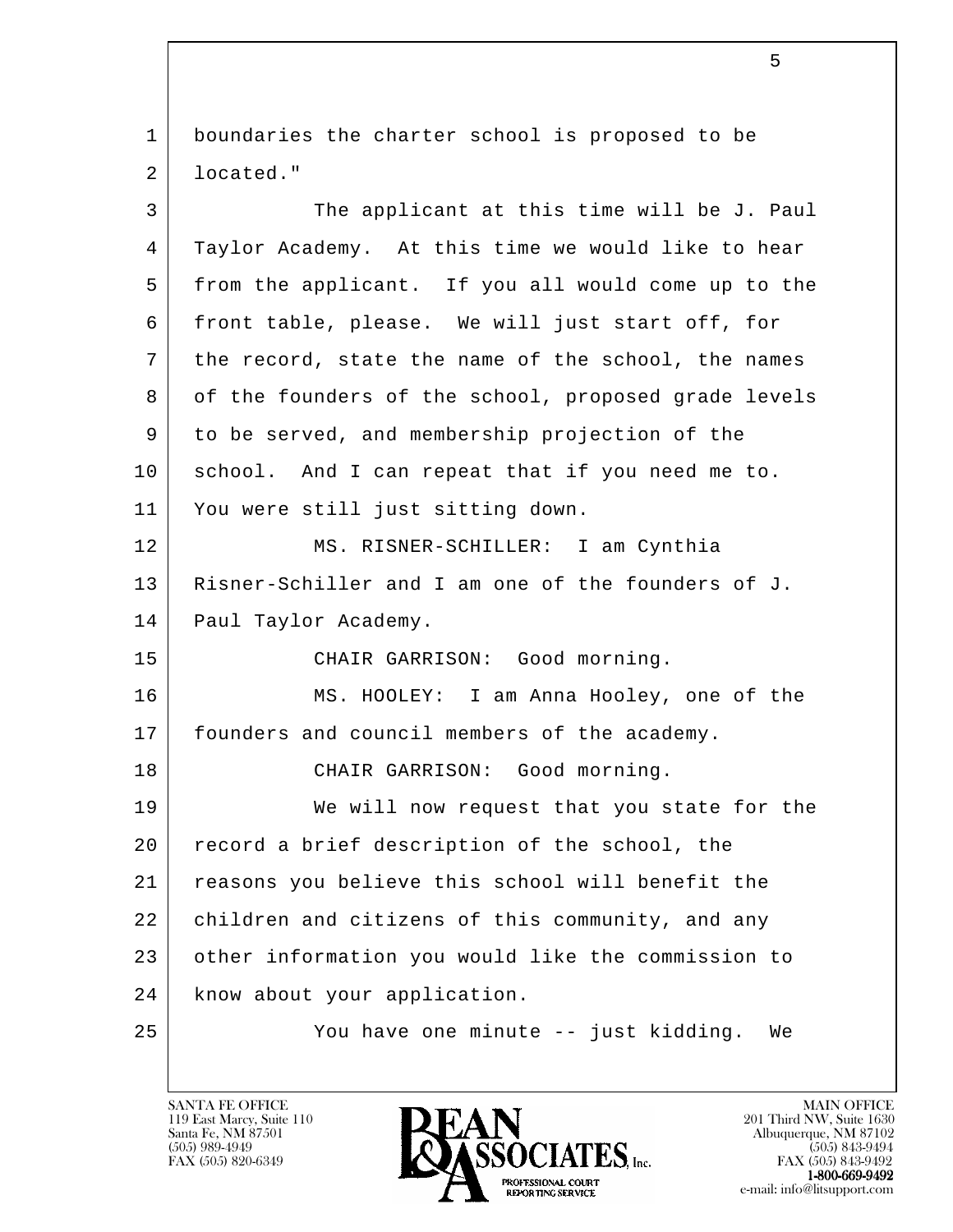| 1  | have 15 minutes, so please be as precise as you can. |
|----|------------------------------------------------------|
| 2  | We are traveling a lot. You have 15 minutes, so      |
| 3  | please be as precise as you can during this time.    |
| 4  | And Vanna White called in sick, so we have Mike C de |
| 5  | Baca, and he has some signs here that he will hold   |
| 6  | up. Not as esthetically pleasing as Vanna, but he's  |
| 7  | a good guy.                                          |
| 8  | MR. C DE BACA: I give it my best shot.               |
| 9  | CHAIR GARRISON: You may now begin.                   |
| 10 | MS. RISNER-SCHILLER: As I stated, I am               |
| 11 | Cynthia Risner-Schiller, and I am proud to say I was |
| 12 | part of the Las Cruces Public School District for 32 |
| 13 | years as a teacher, a master teacher, and the        |
| 14 | director of elementary curriculum. I was also        |
| 15 | principal of three schools, including Desert Hills   |
| 16 | which I had the opportunity to open.                 |
| 17 | This background serves me well as one of             |
| 18 | the founders of the J. Paul Taylor Academy, named    |
| 19 | after the southern New Mexico educator and           |
| 20 | legislator known for his steadfast commitment to the |
| 21 | community and his lifelong dedication to serving the |
| 22 | children of Las Cruces and New Mexico.               |
| 23 | I would like to thank you, members of the            |
| 24 | Public Education Commission, for providing me this   |
| 25 | opportunity to explain why I think the J. Paul       |
|    |                                                      |

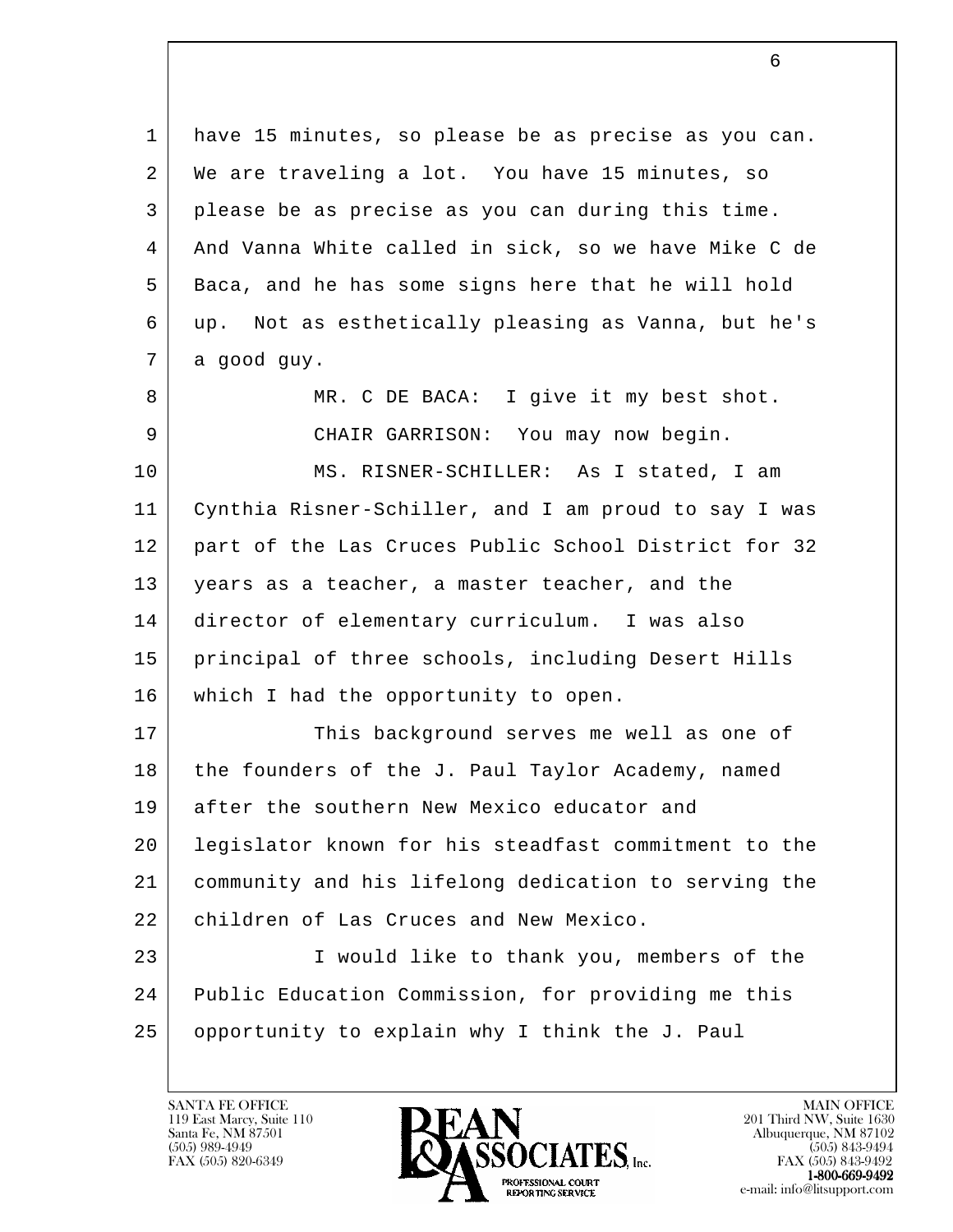1 Taylor Academy is crucial to providing meaningful 2 choice which includes project based learning and 3 dual language for the families and students of Las 4 Cruces.

 5 While originating with the highest 6 intentions of improving education for all children, 7 No Child Left Behind had the undesirable effect of 8 narrowing the curriculum and limiting opportunities 9 for children to pursue their learning interests and 10 act as creative problem solvers. Requirements of 11 Race to the Top funding also have components which 12 appear to narrow the educational focus. These two 13 programs that led administrators and teachers alike 14 to believe that lessons have to become more and more 15 homogenized while students are becoming more and 16 more diverse.

l 17 | The genius of America, according to noted 18 educator Deborah Meier, has rested on its respect 19 for playfulness, imagination, thinking outside the 20 box, practical smarts, the taking apart and putting 21 together of objects, as well as exploring and 22 inventing. Yet, these very elements of education 23 are becoming less and less common. In contrast, 24 | however, they will be the backbone of the 25 project-based learning at J. Paul Taylor Academy.

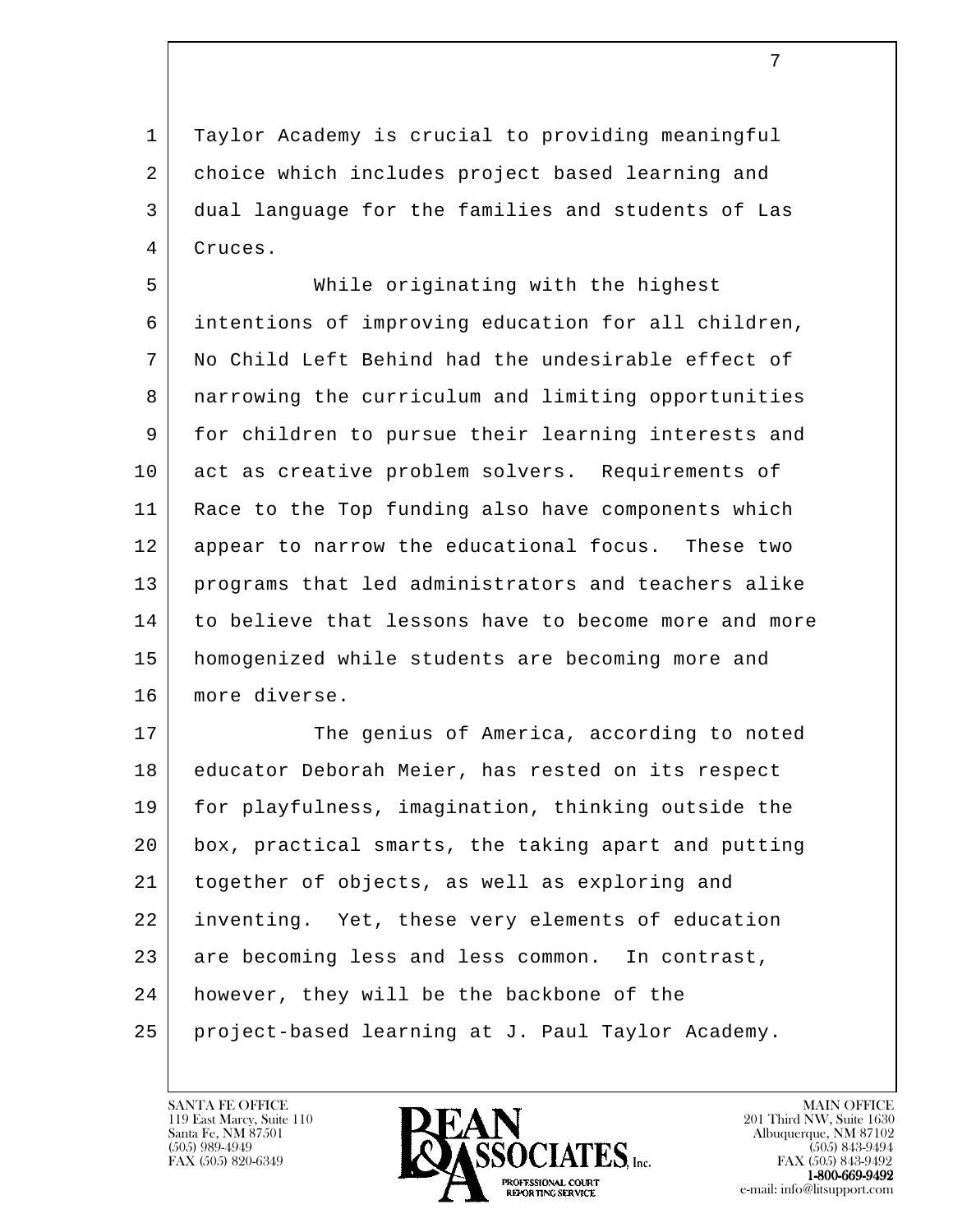1 The morning instruction will be devoted to 2 | learning the necessary skills and concepts of 3 language arts and math, providing sufficient time 4 for students to master the competencies of these 5 areas. After initial assessment, children will be 6 grouped across grade levels to meet their 7 instructional needs. These groupings will be very 8 fluid, and the children will move to different 9 | groups as their needs change.

 10 Children with special needs will be 11 included in our instructional groups as well. 12 According to Dr. Faye Jones, this model allows not 13 only for academic growth, but also social-emotional 14 growth for all students. She adds that students 15 with special needs in inclusion classrooms learn 16 | more, score better on tests, are healthier and 17 happier, and become more productive, successful 18 | adults. We will provide teachers with the staff 19 development and support they need to be successful 20 with this model.

l 21 | The project-based learning in the 22 afternoon will allow students to apply and extend 23 their morning learning. At this time, there are no 24 schools offering project-based learning in the local 25 area. Out of necessity, the first project has been

119 East Marcy, Suite 110<br>Santa Fe, NM 87501

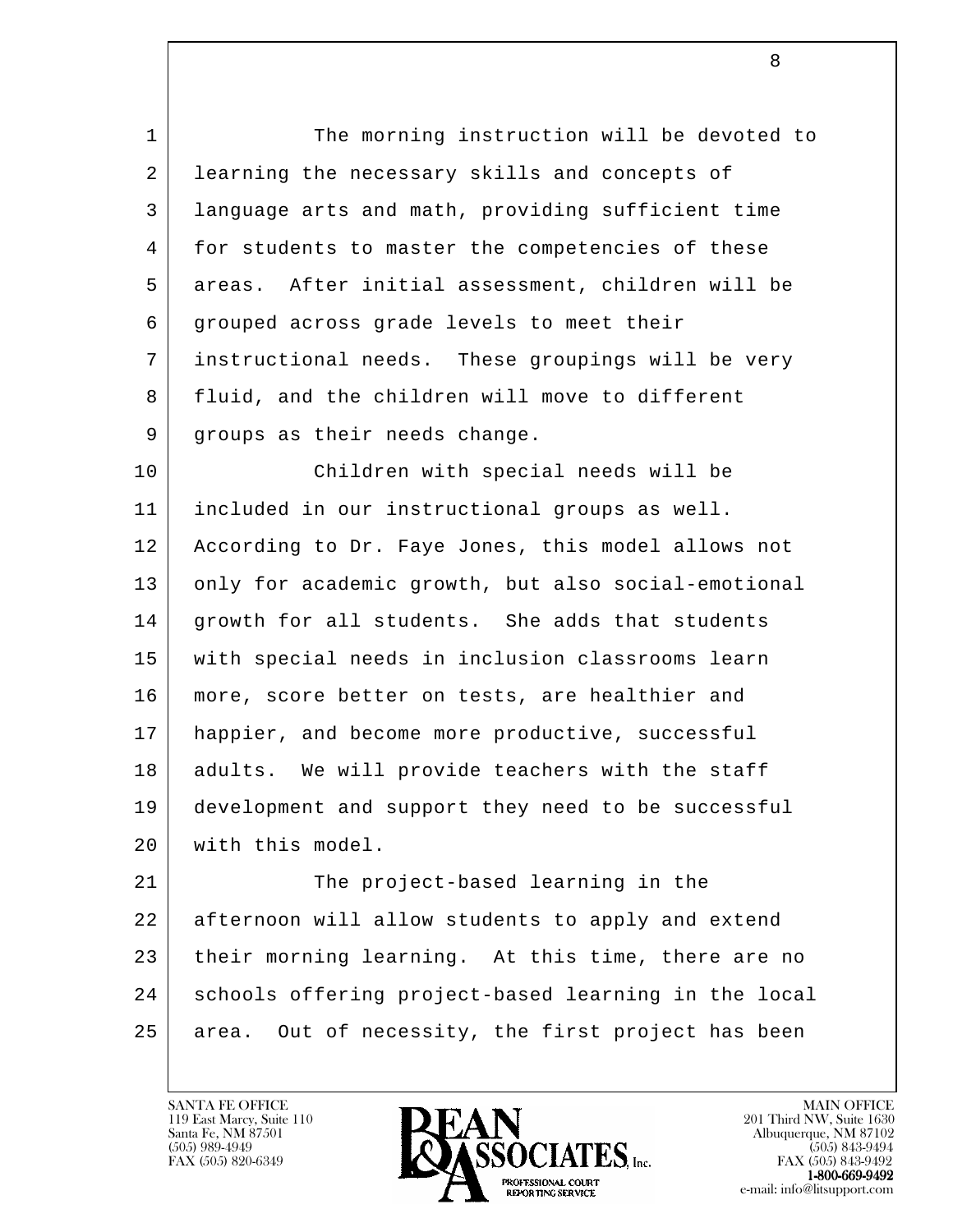| $\mathbf{1}$   | planned without student input, but from that point   |
|----------------|------------------------------------------------------|
| $\overline{2}$ | onward, the projects will be designed in response to |
| 3              | the questions and interests of the students.         |
| 4              | Activities such as writing, persuasive letters to    |
| 5              | congress, or using math skills to determine the      |
| 6              | feasibility of implementing their plans will         |
| 7              | reinforce the acquired skills and make learning more |
| 8              | meaningful. These projects will serve as the         |
| 9              | vehicles through which competencies in social        |
| 10             | studies, science, health, physical education, and    |
| 11             | the arts are learned. More importantly, they will    |
| 12             | realize our motto, "Recapturing the joy of           |
| 13             | learning."                                           |
| 14             | As I indicated previously, the first                 |
| 15             | project entitled, "We Have a New School," has been   |
| 16             | developed. Allow me to briefly illustrate with this  |
| 17             | topic how a project can span grade levels and        |
| 18             | curricular areas. Kindergarten students will match   |
| 19             | the number of students and chairs in their classroom |
| 20             | to determine if more chairs are needed, retell the   |
| 21             | story of their first day of school, and prepare      |
| 22             | classroom pictures of the state bird, flag, and      |
| 23             | foods to satisfy math, language arts, and social     |
| 24             | studies competencies.                                |
| 25             | Skipping up to third grade examples, these           |

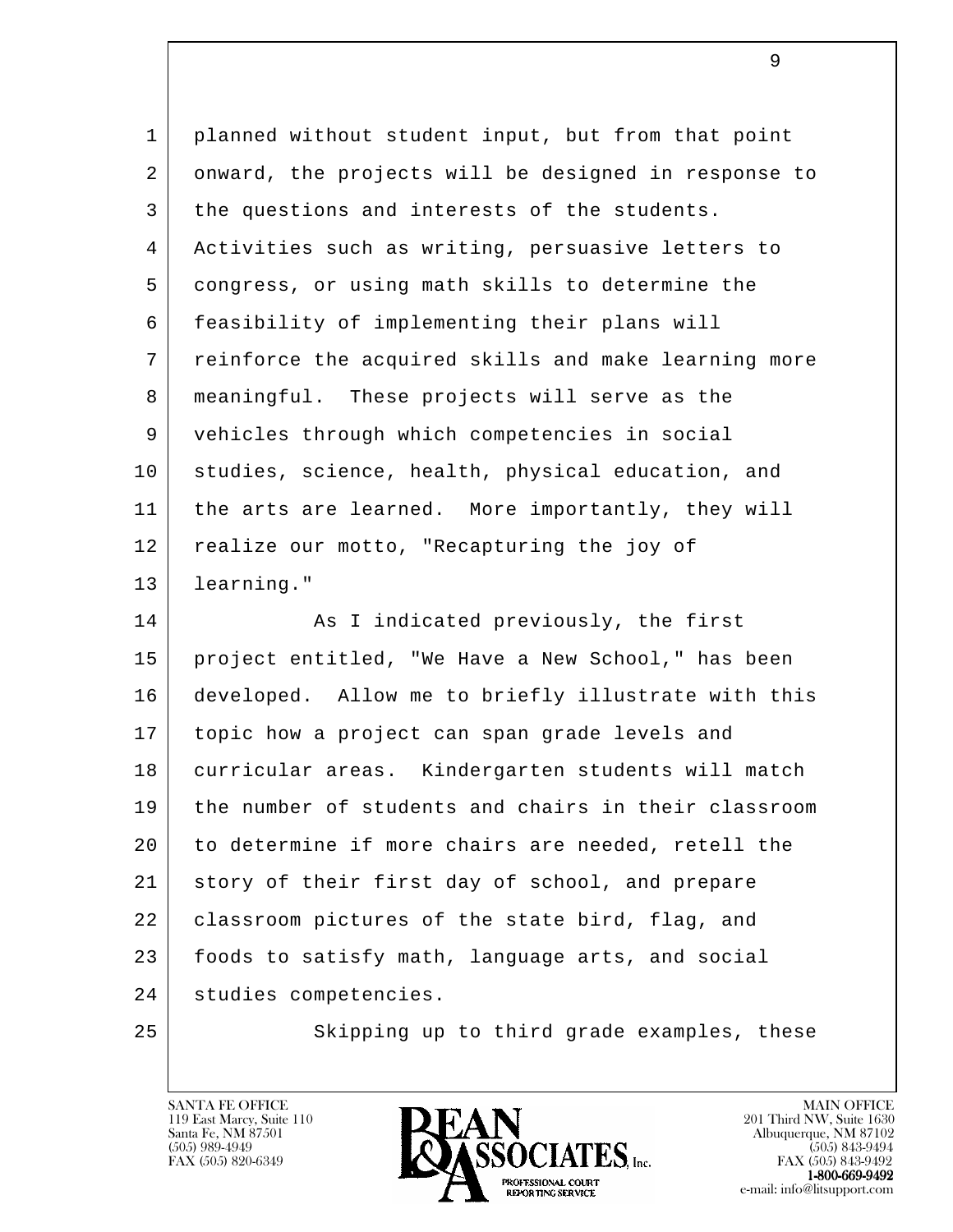1 students can estimate the number of floor tiles in 2 their room, and use arrays to determine the actual 3 number, write sentences about their new school, and 4 as a group categorize the new sentences as fact or 5 opinion, satisfying math, language arts, and science 6 competencies.

7 The highest level our first year will be 8 | the sixth grade. For this same new school project, 9 they can determine how many children are in the 10 school and in various classrooms and determine their 11 related multiples and factors, gather rocks from the 12 | playground and determine their characteristics such 13 as hardness, streak, color, cleavage, and resistance 14 to acid, and create brochures with important 15 information regarding their new school, satisfying 16 math, science, and language arts competencies.

l 17 Students will create reports, graphs, 18 displays, and PowerPoints of their learning to 19 inform parents of their progress. As you can see, 20 the projects emphasize problem solving and group 21 work, two of the major skills future workers will 22 need to be successful, according to Dr. Katz, 23 Harvard's leading labor economist. 24 To ensure that the students of J. Paul 25 Taylor Academy have the opportunity to master all

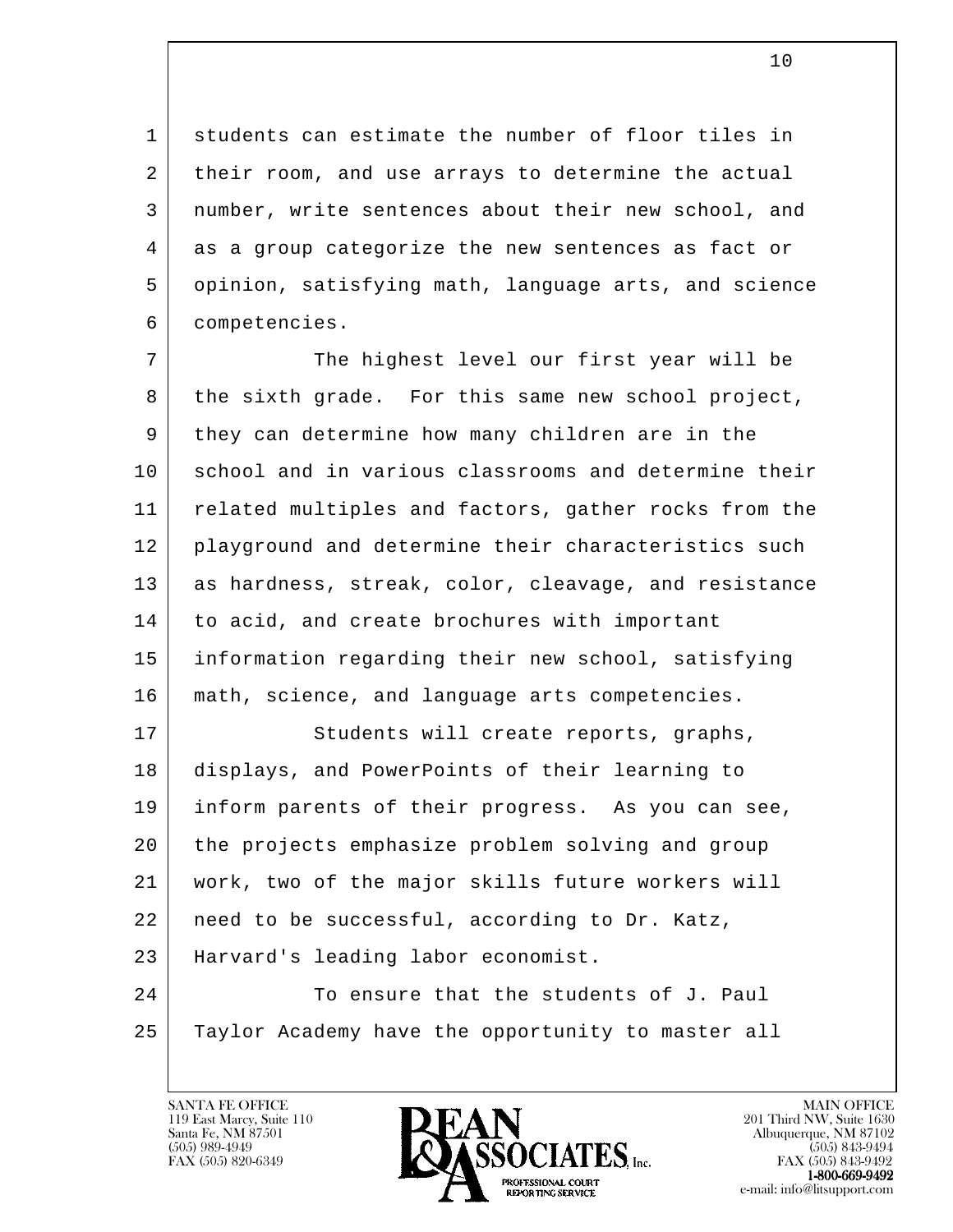1 the standards and the benchmarks from all circular 2 areas at their grade level, we have devised forums 3 on which the teacher can record which standards and 4 benchmarks have been addressed and which standards 5 and benchmarks have been mastered by each student. 6 Staff development sessions, prior to the opening of 7 the academy and monthly throughout the school year, 8 will enable teachers to gain the expertise necessary 9 to extend projects so that no standard or benchmark 10 is left behind.

11 | The addition to the project-based learning, 12 so critical to student excitement and ownership of 13 their own education, we will also implement a dual 14 language program, beginning in kindergarten the 15 first year and moving up one grade each year, a 16 necessary plan so that children are not dropped into 17 a grade and expected to function in both Spanish and 18 English.

l 19 Having opened the first school in Las 20 Cruces with a dual language program from the onset, 21 I have had the opportunity to see the wonderful 22 results of the program and the areas where we can 23 improve. Developing both languages in all students 24 takes advantage of early childhood development and 25 | children's ability to learn a second language,

119 East Marcy, Suite 110<br>Santa Fe, NM 87501

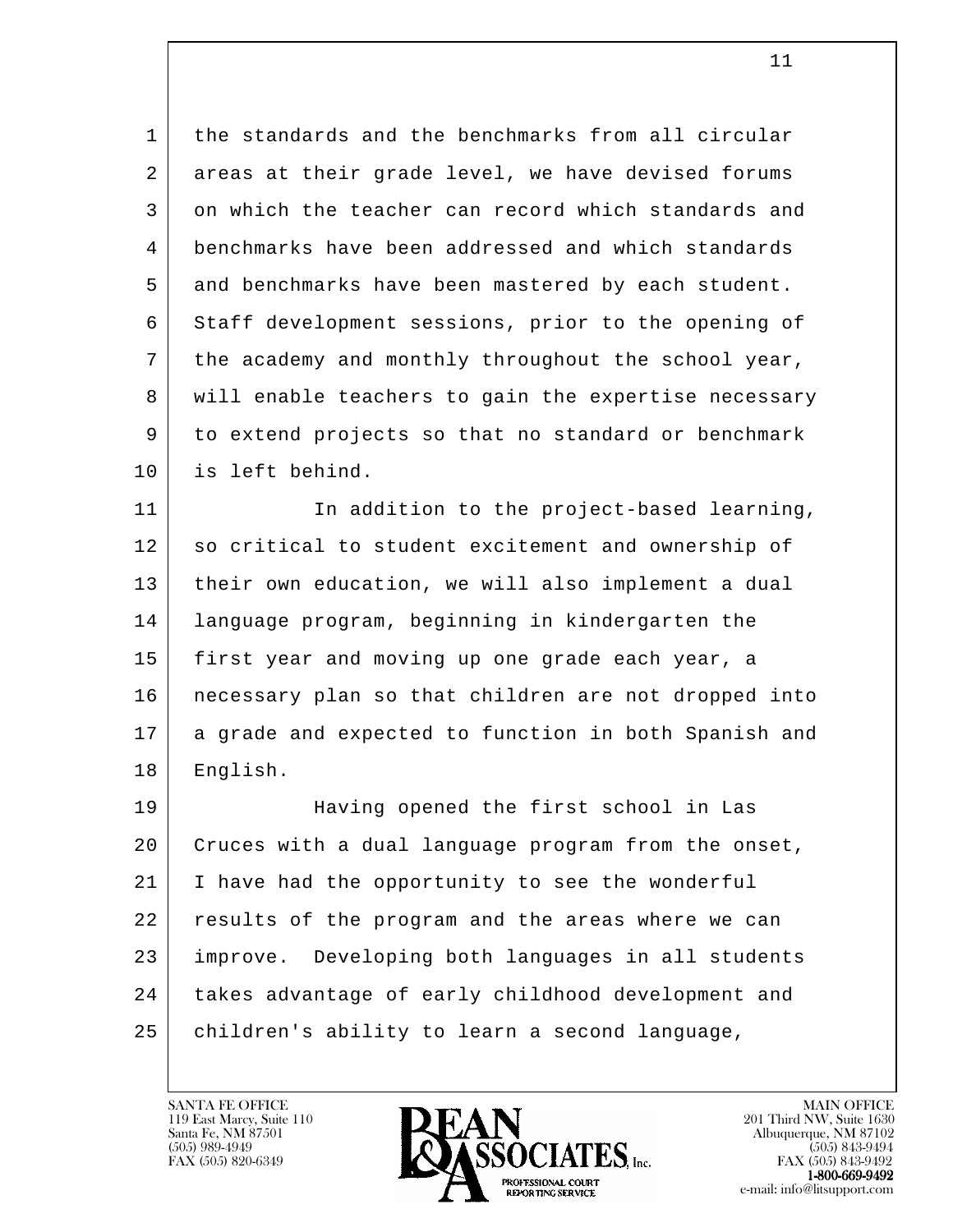1 better prepares them for the global world of their 2 adulthood, and demonstrates the value the J. Paul 3 Taylor Academy places on the two dominant cultures 4 | of Mesilla Valley.

5 | These two exciting programs, project-based 6 | learning and dual language, will be conducted in a 7 | smaller learning environment. For our first 8 application cycle, five years, the school will serve 9 no more than 180 students, enabling the students to 10 be educated and appreciated on a more individual 11 basis, where their needs, interests, and preferences 12 can be more personally addressed.

13 To further complement our educational 14 program, we will repeatedly, and from all initial 15 inquiries into our academy, inform all parents that 16 active parental involvement is an expectation of our 17 academy. They will take part in learning during the 18 day by sharing their expertise and their careers, 19 accompanying students on field trips, listening to 20 them read, and performing a myriad of other 21 functions toward enriching the education of their 22 children.

l 23 Parents will also attend school in the 24 evenings to read the current writings of the 25 | children, to learn about the children's latest



FAX (505) 843-9492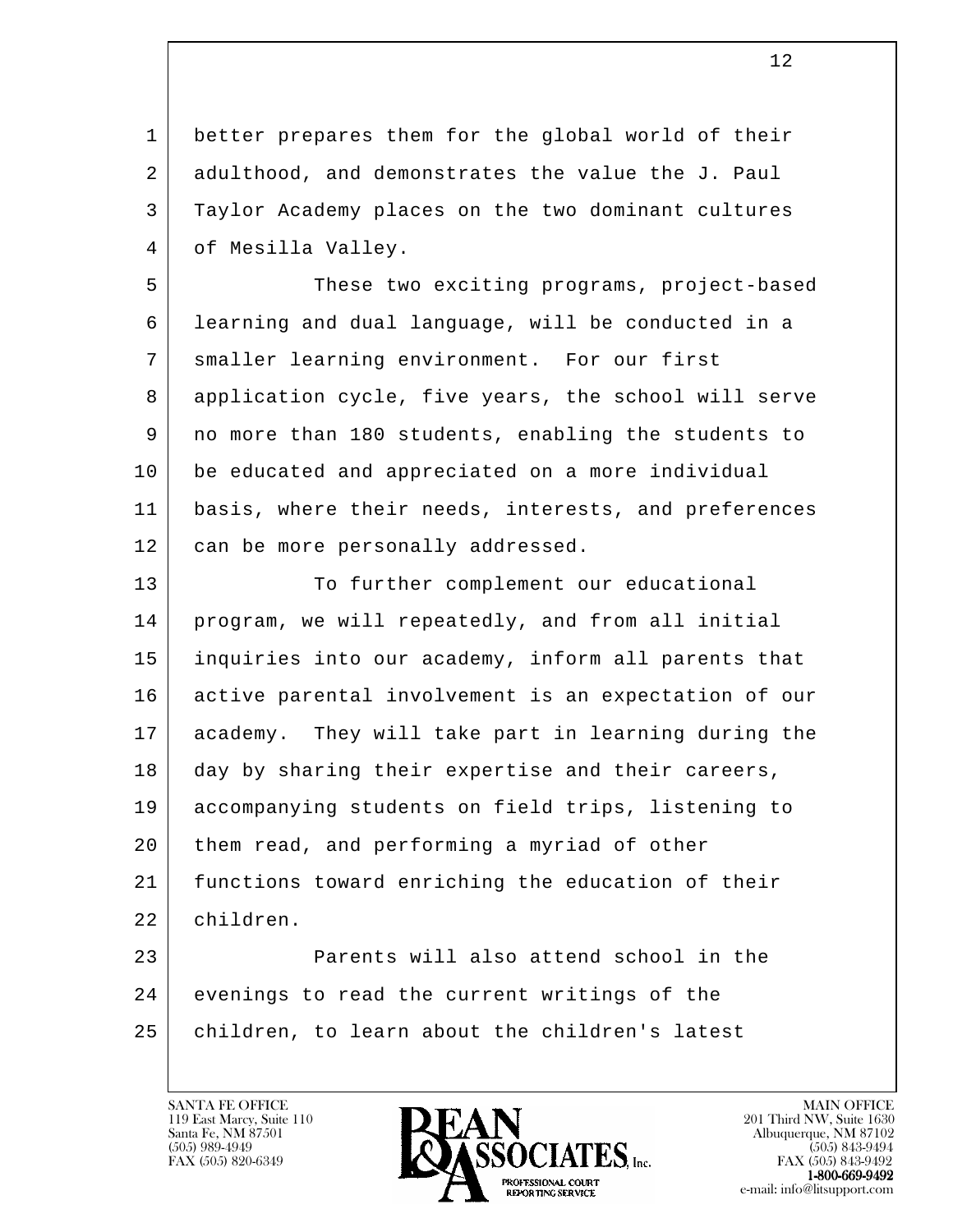1 projects, and to help with the various special 2 activities. It has been my experience that parents 3 respond well to becoming partners in their 4 children's education when they are contacted one by 5 one in very specific and individual ways.

6 The smaller student body will enable staff 7 to contact parents individually and help them 8 realize how vital they are to the school. To ensure 9 that we attract diverse parents and students to our 10 school, we will recruit in fairly traditional ways, 11 using radio and newspaper advertising, as well as 12 less traditional methods, including establishing 13 booths at the farmers' market or the local flea 14 markets.

l 15 | We are delighted with the community 16 interest demonstrated in the academy thus far. The 17 music department of NMSU plans to place future music 18 educators with the J. Paul Taylor Academy. The 19 physical education department plans to do the same 20 | with future physical education teachers. These 21 future educators, along with their certified 22 supervisors, will enable the academy to increase the 23 amount of time children participate in these 24 activities, while providing a teaching laboratory 25 for future educators.

119 East Marcy, Suite 110<br>Santa Fe, NM 87501



FAX (505) 843-9492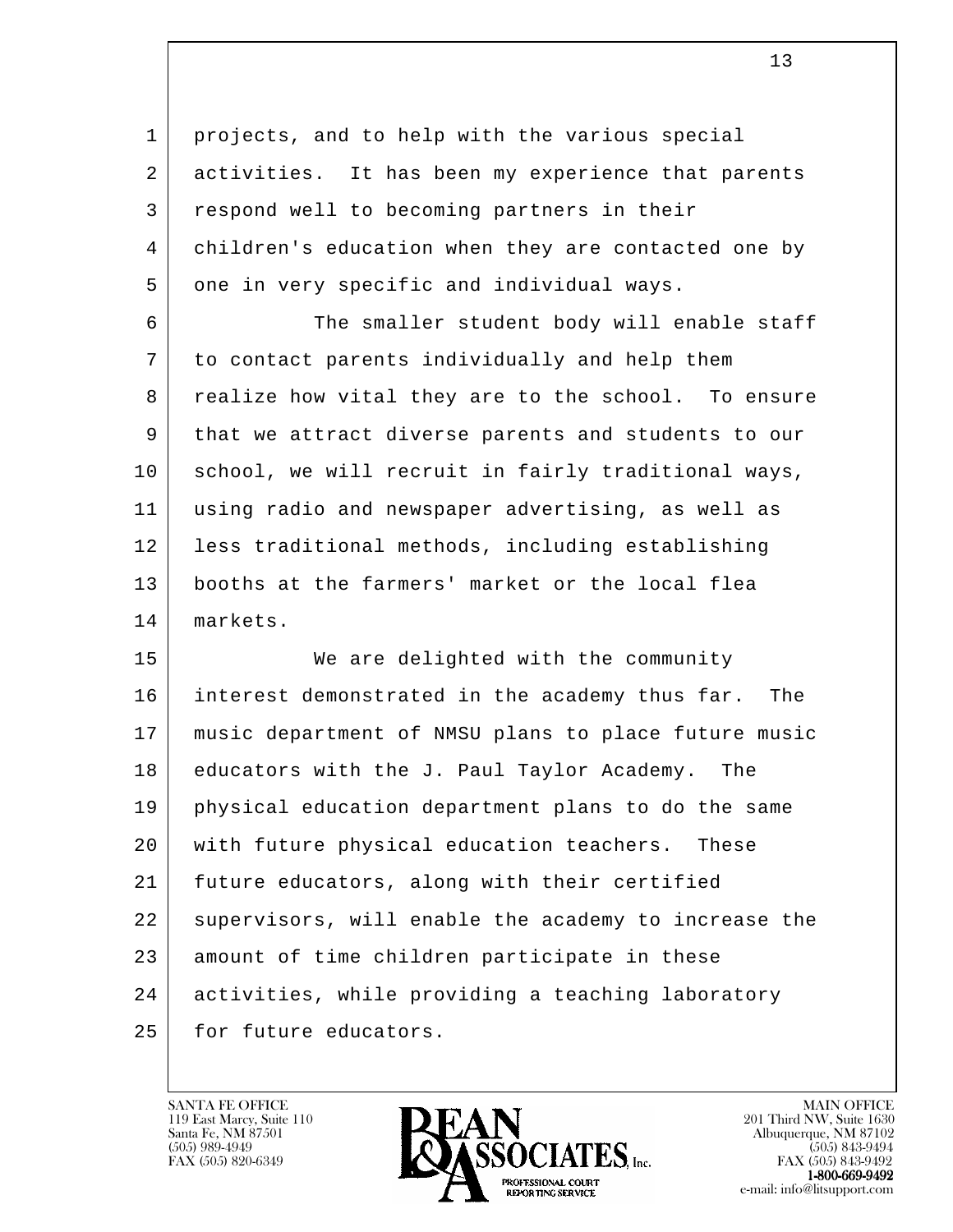l 1 We recognize that hiring teachers with the 2 proper certifications will be crucial to the success 3 of this small school. The school will open with 4 grades kindergarten through sixth grade and will add 5 seven and eighth grade by its third year. From the 6 very first teacher hired, the head administrator 7 must ensure that TESOL and bilingually certified 8 teachers, as well as teachers certified through the 9 eighth grade and in multiple subject areas are 10 selected. 11 When looking at an educational program or 12 innovation, the question I always ask myself is, 13 would I like my child to have this opportunity? My 14 answer to the J. Paul Taylor Academy is an 15 unqualified yes. With the addition of our academy, 16 local elementary students will have their first 17 opportunity for choice that our area high school and 18 | middle school students have had. Additionally, 19 middle school students will now have two charter 20 | schools from which to choose a school. Elementary 21 and middle school students, who may not be able to 22 maximize their achievement in other settings, will 23 be able to do so at the J. Paul Taylor Academy and 24 find their educational niche. 25 One size does not fit all in education,

119 East Marcy, Suite 110<br>Santa Fe, NM 87501

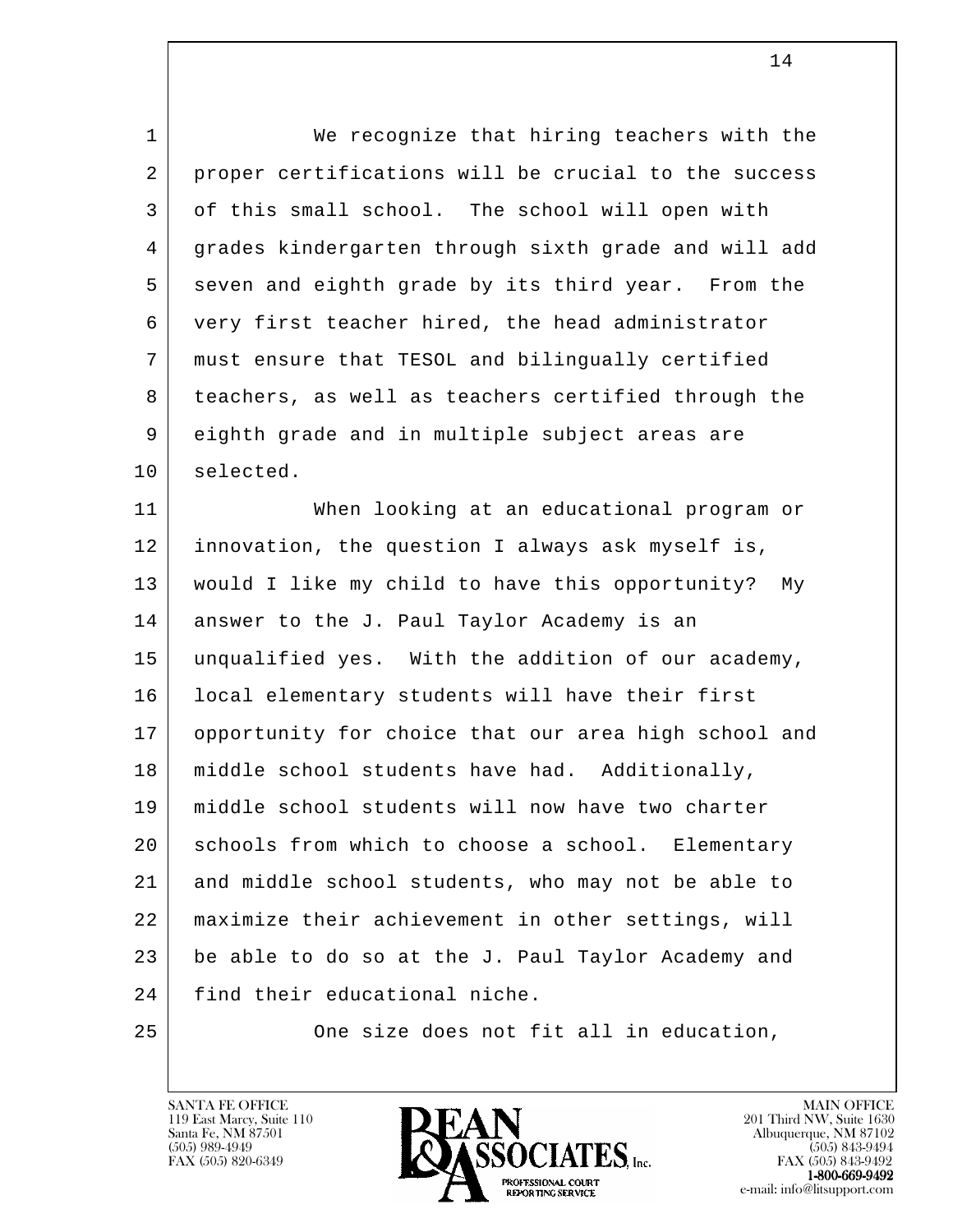1 and we plan to provide another size for children. 2 This endeavor will take an incredible amount of work 3 and the selection and professional development of a 4 | special staff. However, in the words of Lea Iacoca, 5 "We are continually faced by great opportunities 6 brilliantly disguised as insoluble problems." We 7 are most ready to take advantage of these great 8 opportunities.

9 Thank you for your time and attention. 10 CHAIR GARRISON: Thank you very much.

11 | MS. HOOLEY: My name is Anna Hooley. 12 Again, I am a J. Paul Taylor Academy and council 13 member, but I am also a parent of two children in 14 the Las Cruces public schools right now. For the 15 past four years, I have spent four mornings per week 16 in either of their classrooms, and I would like to 17 share basically the broad purpose of the academy 18 from a parental perspective.

l 19 I think we can all agree that our 20 education system is not what it once was. It's 21 become highly politicized and continues to 22 deteriorate, with the exception of the very 23 successful charter school movement, where there is 24 more freedom and innovation toward implementing and 25 enhancing the basic curricula.

119 East Marcy, Suite 110<br>Santa Fe, NM 87501



FAX (505) 843-9492 e-mail: info@litsupport.com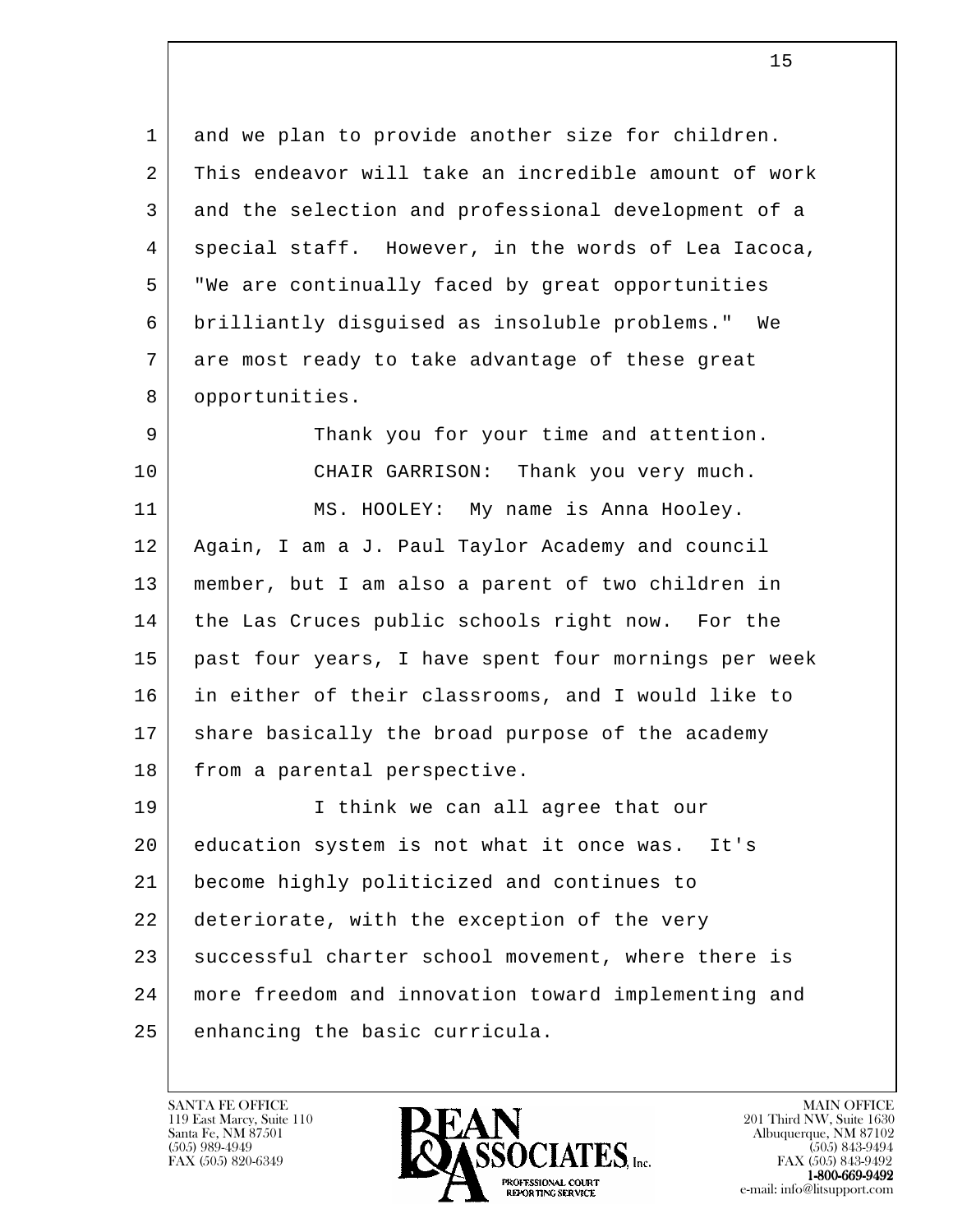| $\mathbf{1}$   | Just as there is no better person to tell            |
|----------------|------------------------------------------------------|
| $\overline{a}$ | me my tonsils have been removed than the surgeon who |
| 3              | removed them, I believe there is no better resource  |
| 4              | for evaluating and improving the educational system  |
| 5              | than the teacher in the classroom. I'm not an        |
| 6              | educator, but I have seen firsthand the results of   |
| 7              | what increasing government and administrators        |
| 8              | responding to that regulation have done to the       |
| 9              | classroom. Unfortunately it's dampened the           |
| 10             | creativity of teachers and greatly reduced their     |
| 11             | ability to truly engage children in their learning.  |
| 12             | Teaching to the test is the driving concept in       |
| 13             | current school classrooms and it's not working.      |
| 14             | In contrast, though the J. Paul Taylor               |
| 15             | Academy will still adhere to standardized testing,   |
| 16             | the learning will be prepared through integrated     |
| 17             | project-based learning instead of isolated test      |
| 18             | practice. This contrast was purposeful and based on  |
| 19             | the combined personal experience of our founders and |
| 20             | extensive research on what is working across our     |
| 21             | country.                                             |
| 22             | Secondly, I believe there is a growing               |
| 23             | disconnect between children and even some adults     |
| 24             | from their community and their place in the outside  |
| 25             | I believe a dynamic connection to its<br>world.      |

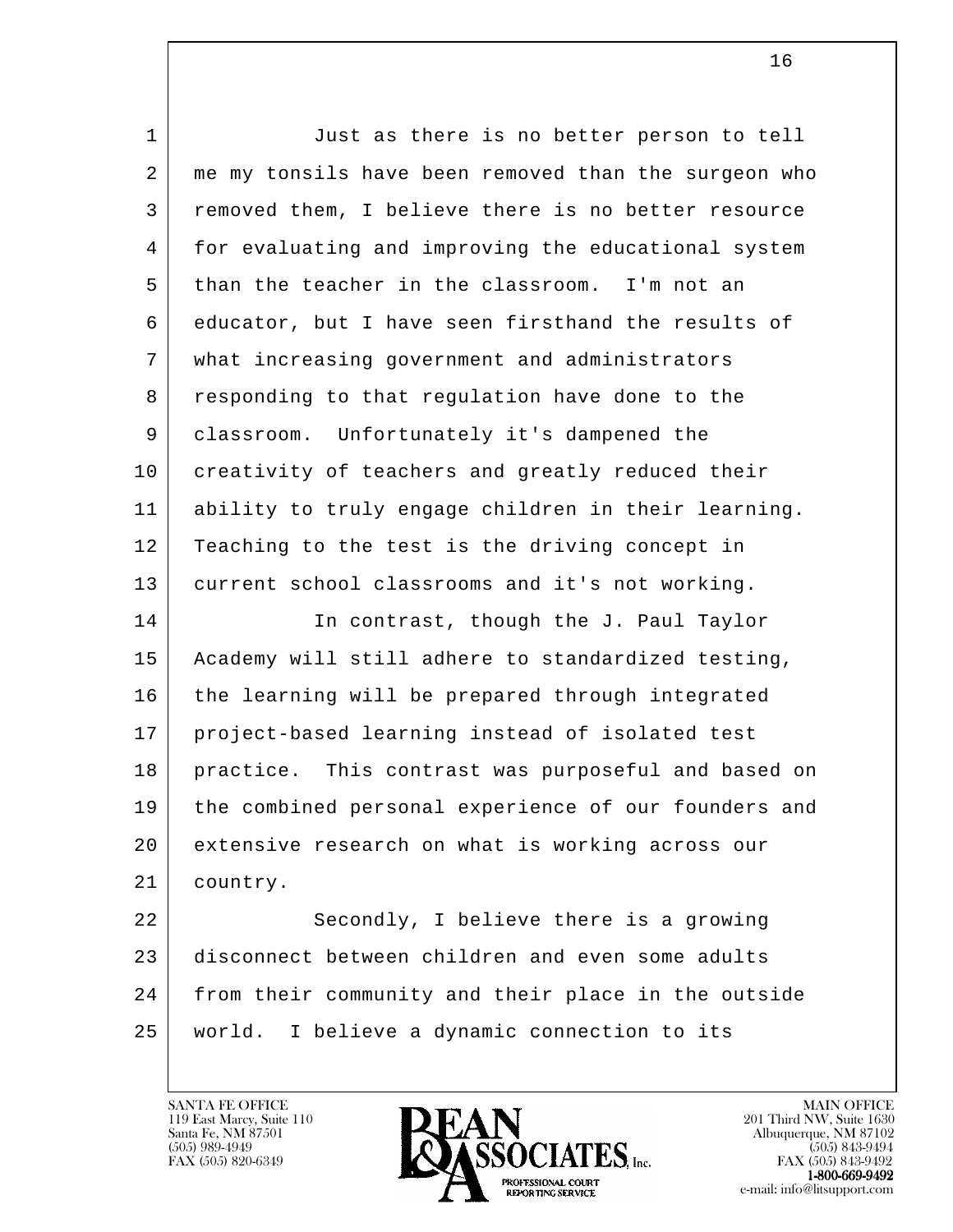1 members is just as vital to the overall health of 2 any community as the productive, engaged citizens 3 within it. With New Mexico being a constitutionally 4 sanctioned bilingual state, and Las Cruces in such 5 close proximity to Mexico, it seems that all our 6 public schools should have a dual language program.

7 The J. Paul Taylor Academy understands 8 what influences a border community and appreciates 9 the historic Mexican-American cultures of our area. 10 With this understanding and with Cynthia's previous 11 experience to guide us, we can ensure that the 12 academy will create a viable equal access 13 opportunity for all ethnic and socioeconomic 14 students in our area.

l 15 The J. Paul Taylor Academy, in my opinion, 16 can have a positive and profound effect on the 17 education of our children by restoring teachers' 18 accountability to the students and their families, 19 restoring the teachers' influence on the children at 20 | critical times of their development, and restoring 21 basically teachers' overall passion for teaching, 22 while at the same time strengthening a child's 23 personal responsibility toward becoming an active 24 participant in his or her learning, perhaps even 25 more importantly helping children to become vital,

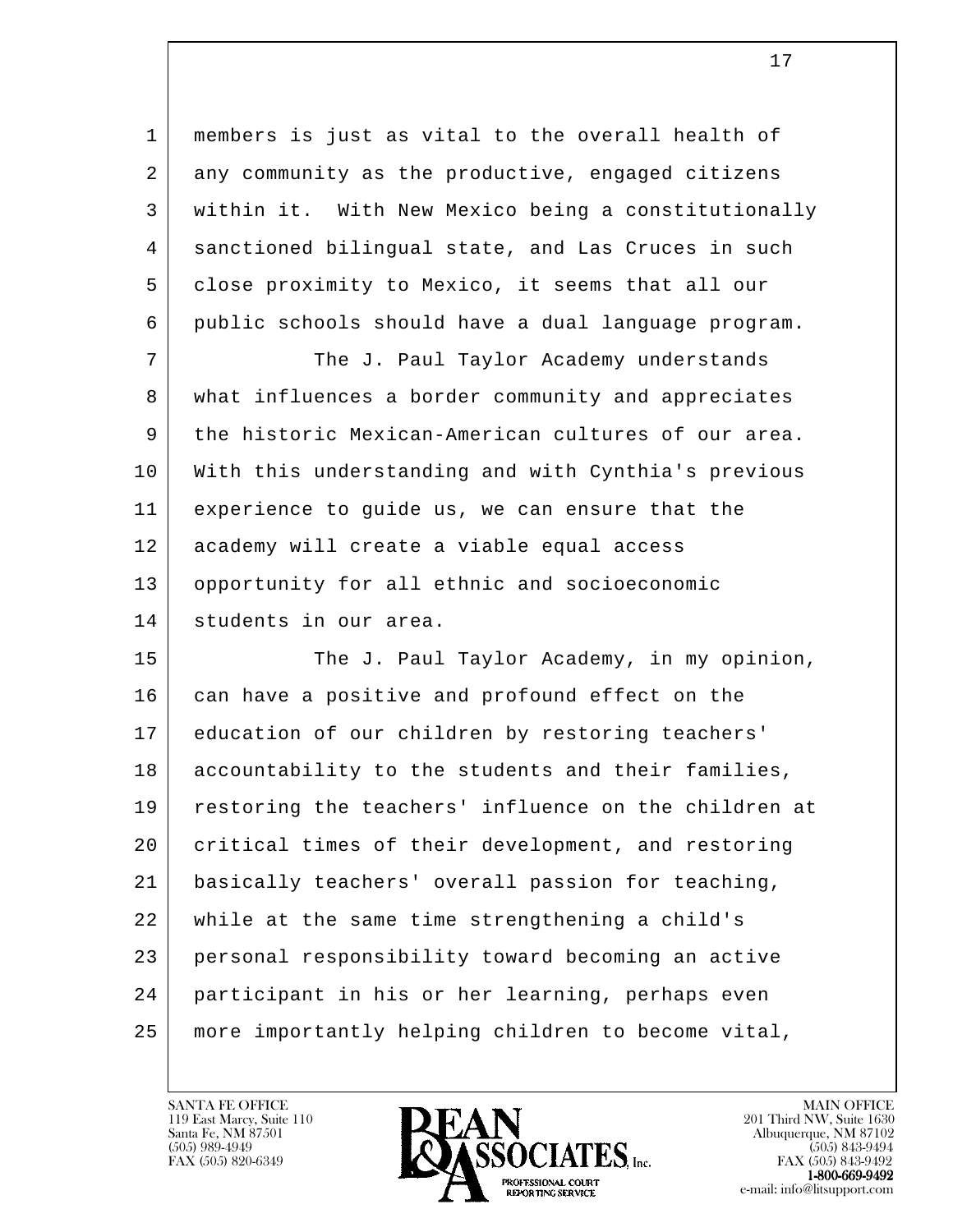l 1 | productive citizens of their community. 2 In conclusion, I know that the concept of 3 the academy as we have designed it will be an 4 exceptional example, not just an example, an 5 exceptional example of what can be done to improve 6 the future of our children, our community, and 7 perhaps our nation. 8 We would like to thank you for listening 9 to us today. We took your criticism of our 10 application last year, and hope that our reapplying 11 this year, incorporating many of your 12 recommendations, will show that we are committed to 13 this school and we are determined to succeed. 14 We also appreciate the opportunity to 15 | share our vision and commitment with Las Cruces, so 16 thank you for being here. 17 CHAIR GARRISON: Thank you. 18 At this time we would like to hear from 19 | the local school board and district representatives. 20 Please state your name and title for the 21 record. 22 MR. SANCHEZ: Good morning, Mr. Chairman. 23 | My name is Steven Sanchez. I am the associate 24 superintendent for Learning, Teaching, and Research, 25 Las Cruces Public Schools.

18

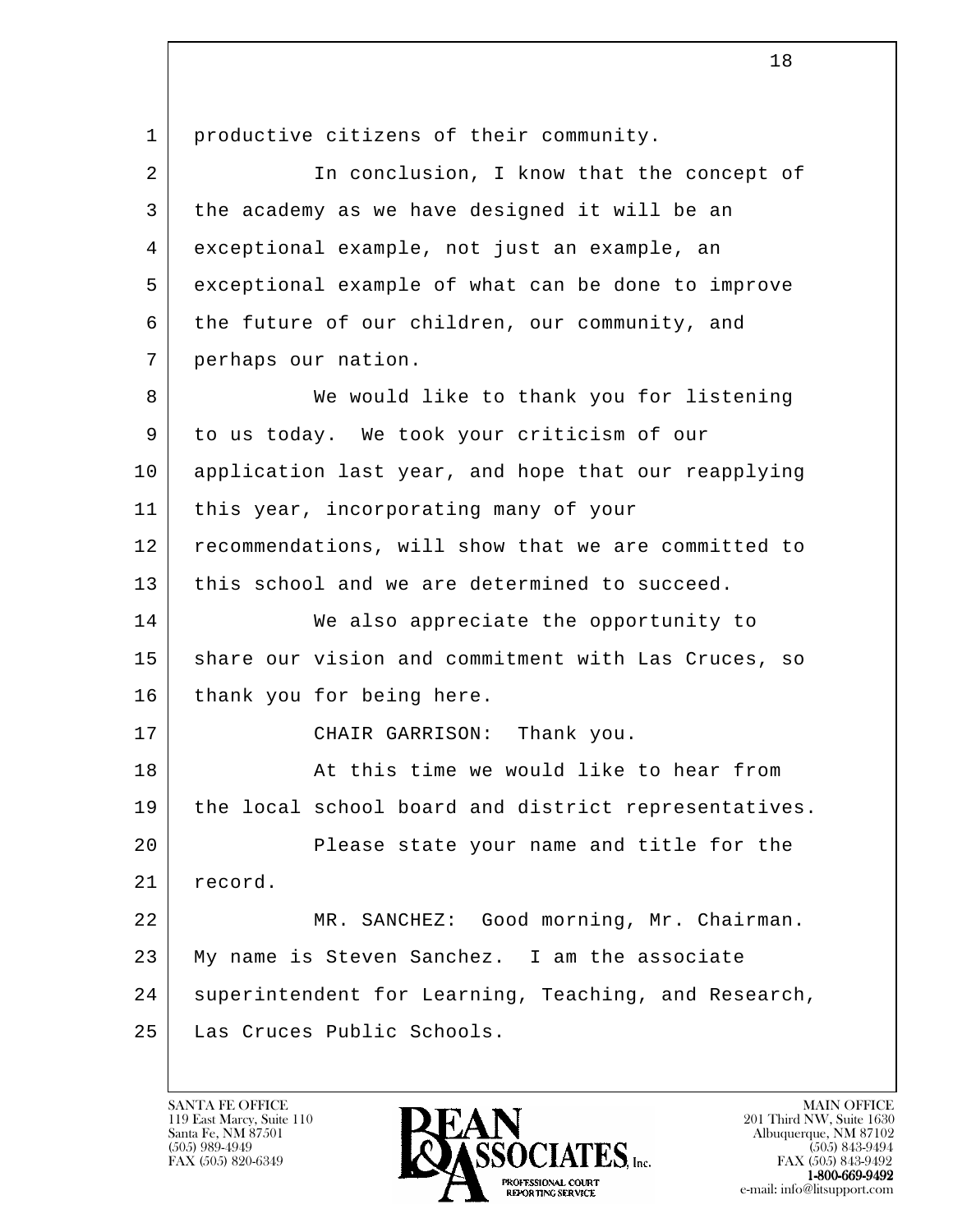| 1              | CHAIR GARRISON: Thank you.                           |
|----------------|------------------------------------------------------|
| $\overline{2}$ | MR. SANCHEZ: Chairman Garrison and                   |
| 3              | members of the commission, I would like to take this |
| 4              | opportunity to compliment the founders of this       |
| 5              | charter on the overall quality of the application.   |
| 6              | In general, we have no negative commentary on the    |
| 7              | application, and all of my comments are intended to  |
| 8              | be informative to the charter founders and hopefully |
| 9              | to the Public Education Commission who has to make   |
| 10             | these tough decisions.                               |
| 11             | The instructional program proposed is well           |
| 12             | developed and based on good research. The overall    |
| 13             | approach to provide students with an education that  |
| 14             | is focused on project-based learning emerges from    |
| 15             | the broad based literature on constructivist         |
| 16             | methodologies. Currently these methodologies are     |
| 17             | used in many schools across the country and in the   |
| 18             | state of New Mexico and are showing good results, as |
| 19             | long as the methodology is implemented with a high   |
| 20             | degree of fidelity.                                  |
| 21             | The focus on the development of a                    |
| 22             | bilingual education program is commendable, given    |
| 23             | the diverse population that we serve in the greater  |
| 24             | Las Cruces area. The application is attentive to     |
| 25             | the learning needs of students most importantly,     |
|                |                                                      |

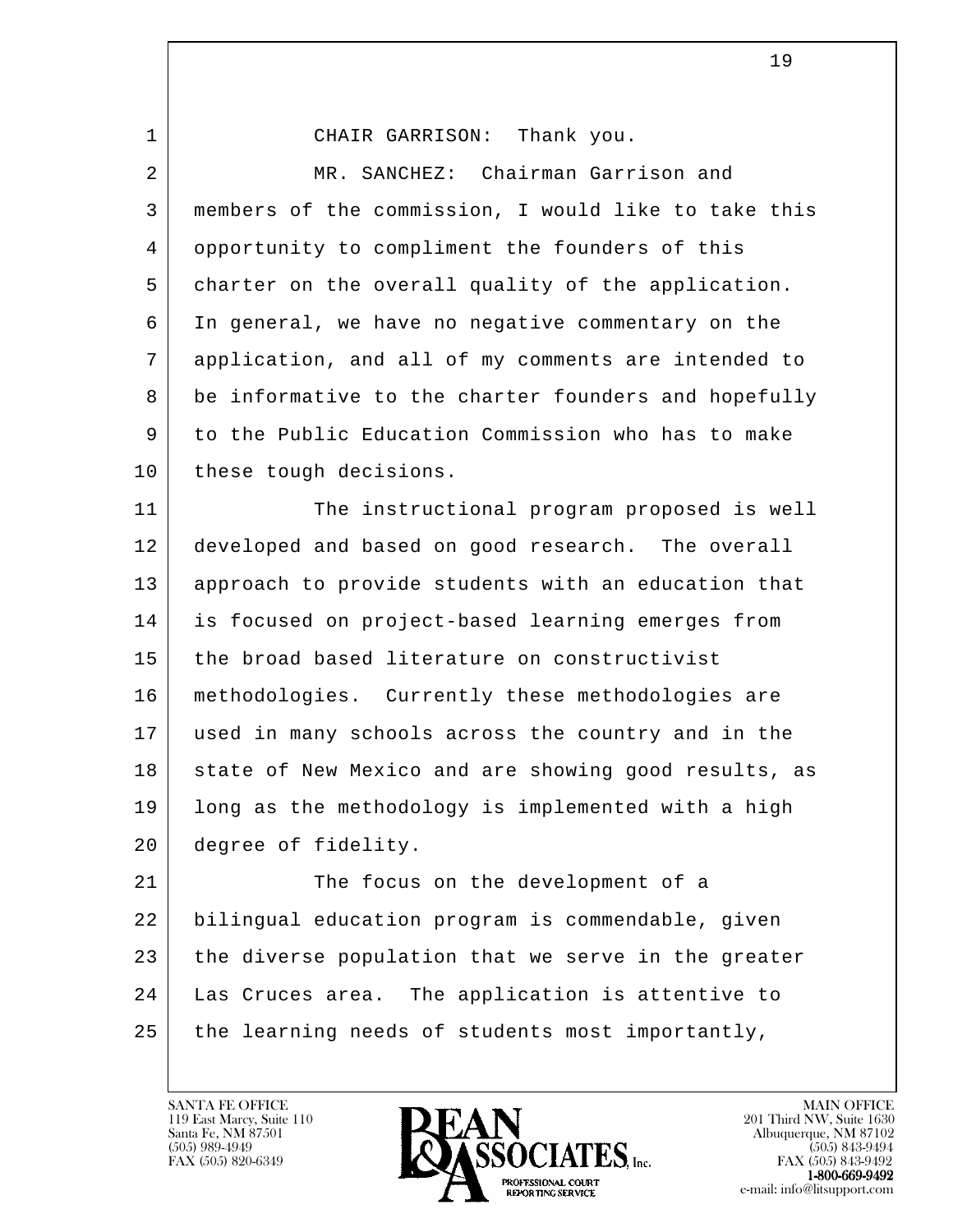| 1  | and, of course, the staff. This is commendable.      |
|----|------------------------------------------------------|
| 2  | However, given the severe conditions of              |
| 3  | the public school education budget that we are       |
| 4  | experiencing in the state, the charter proposes to   |
| 5  | provide a 197 day contract calendar, and the         |
| 6  | contract day being eight hours for staff. Given the  |
| 7  | tight budgets that all of us are facing, we would    |
| 8  | just advise the Public Education Commission and the  |
| 9  | PED to take a look at this budget and whether they   |
| 10 | have planned for an alternative if the SEG is        |
| 11 | further reduced as it has been over the past couple  |
| 12 | of years.                                            |
| 13 | The application proposes a balanced                  |
| 14 | calendar schedule of 185 instructional days.<br>In   |
| 15 | addition, the application proposes to include        |
| 16 | monthly staff development in either half day or full |
| 17 | day increments, and this is noted on page 45 of the  |
| 18 | application. While the application appears to        |
| 19 | address the 2011, 2012 requirement for a 180 day     |
| 20 | uninterrupted instruction, and the requirement for   |
| 21 | length of school day is noted in 22-2-8 NMSA 1978,   |
| 22 | the PED should examine the calendar to ensure that   |
| 23 | the instructional day is not reduced by scheduled    |
| 24 | release time for professional development.           |
| 25 | It is our understanding that 22-2-8 does             |
|    |                                                      |

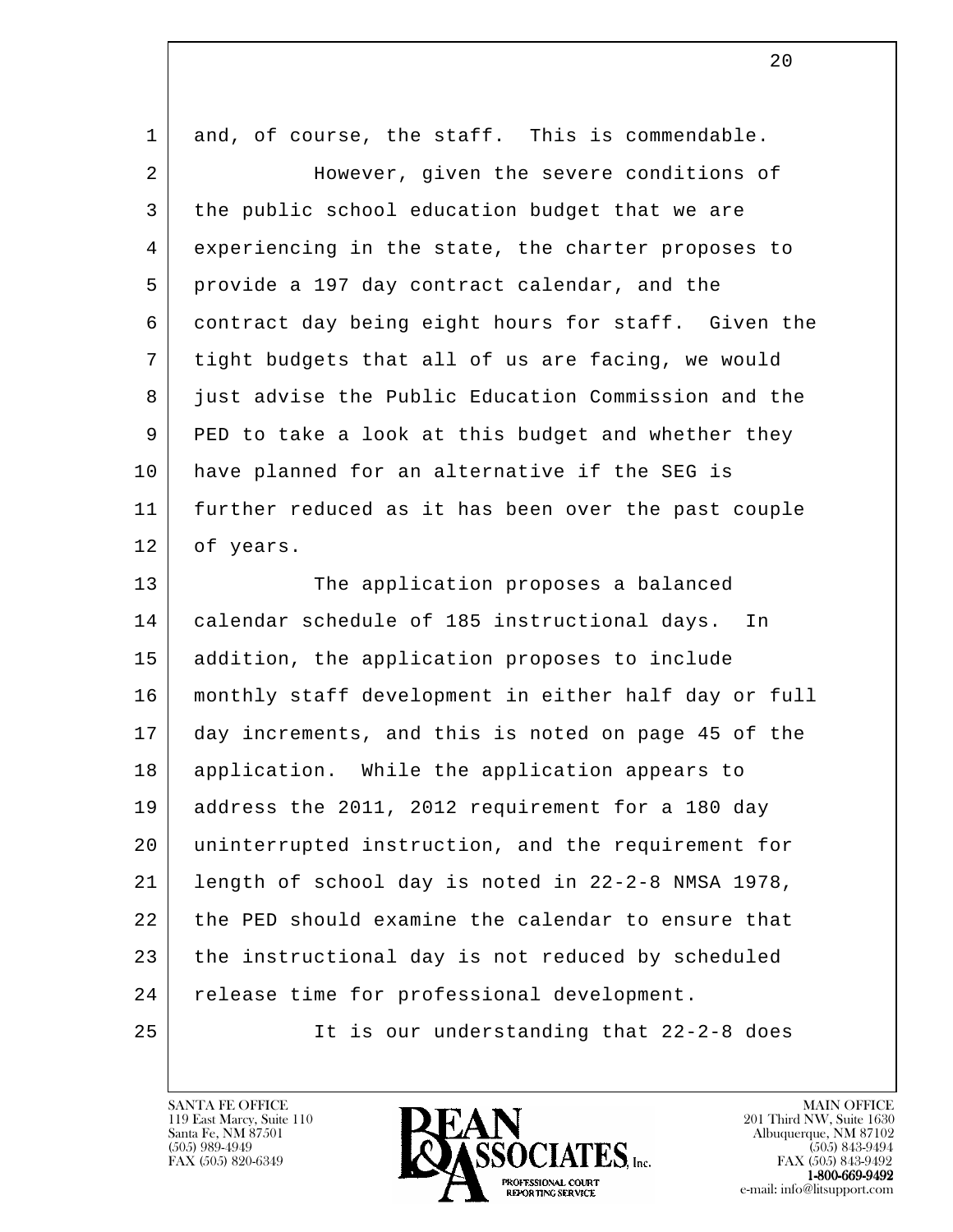1 | not allow a day to count as an instructional day if 2 the day allows for a reduction in required 3 instructional hours. However, if staff is working 4 an eight-hour day, professional development may be 5 intended to be scheduled after students leave for  $6$  the day, so that point may not be germane. I bring 7 it up, because as I was reading the application, 8 | that occurred to me.

 9 Las Cruces Public Schools is also pleased 10 to note that the application addresses the use of 11 short cycle assessments that are currently in use in 12 | the district. If this charter application is 13 | approved and the school opens, this will ensure that 14 student data is consistent as students move from the 15 charter school back to the district or move from the 16 district to the charter school.

 17 However, while the measures of academic 18 achievement is referenced in the narrative of the 19 application, it is not addressed in the formative 20 assessment description on page 48 and should 21 probably be included.

l 22 The district notes the reference to the 23 | response to intervention, the RTI process as 24 established by the Public Education Department, 25 their interpretation aligns to the process in place

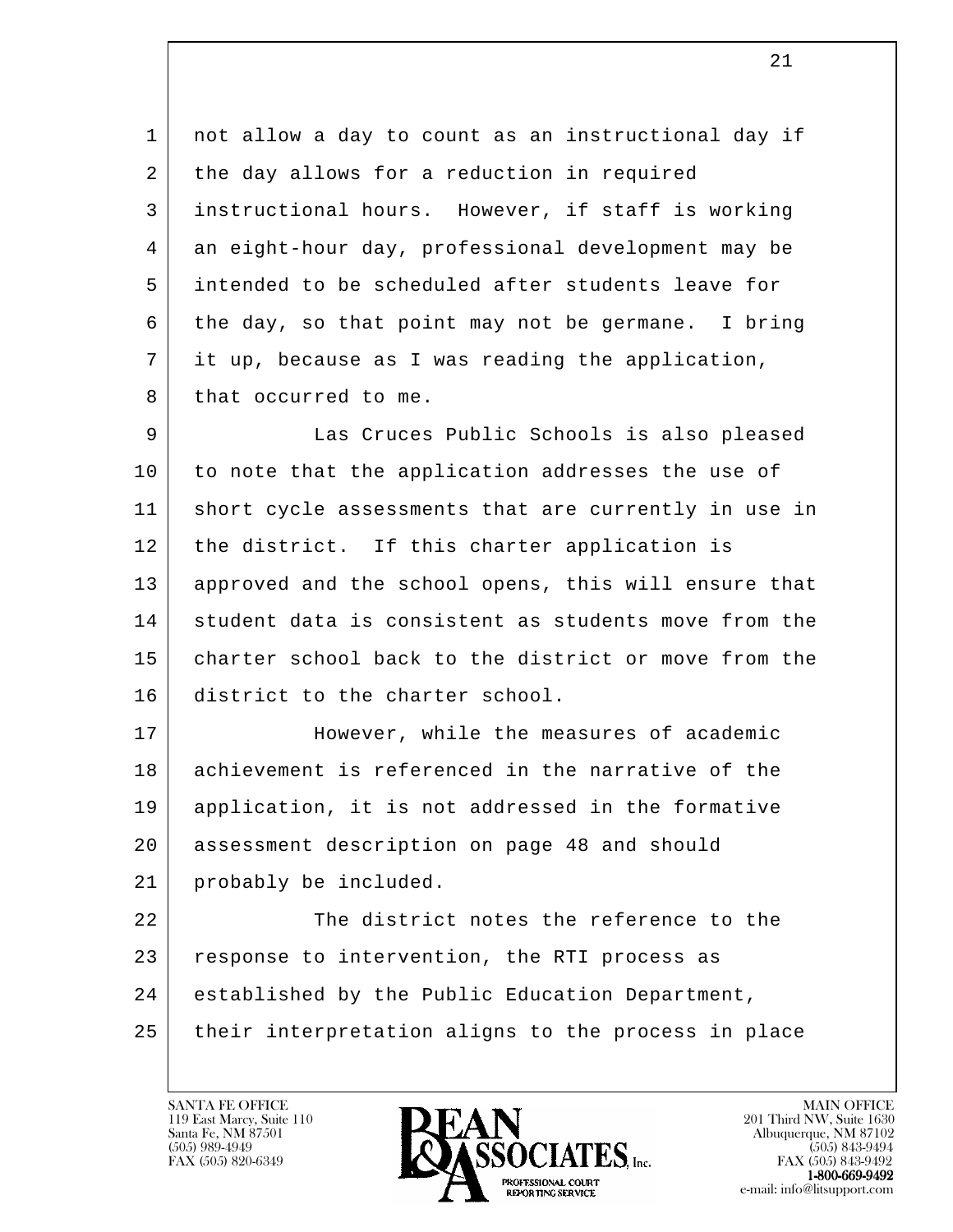| in the district, and this will be useful as students  |
|-------------------------------------------------------|
| potentially move from one system to the other.        |
| The budget narrative notes that there will            |
| be \$98,000 -- and this is on page 55 -- available to |
| secure a building for the school. However, the        |
| application does not include a market analysis to     |
| ensure that this amount will be sufficient to secure  |
| a suitable building to house the school. While page   |
| 97 of the application notes that the school is        |
| currently working on securing a private school that   |
| will need minor modifications, we caution that they   |
| should look very carefully at what the market can     |
| provide if this arrangement with the private school,  |
| the current private school, does not materialize.     |
| The only reason why I bring this up is                |
| because one of our charter schools that we work       |
| very, very closely with in Las Cruces is having a     |
| difficult time finding a suitable building that       |
| meets all the required codes. The PED may want to     |
| ask for such a market analysis prior to final         |
| approval.                                             |
| The salaries schedule on page 90, 91 does             |
| not address the schedules for other personnel,        |
| including the head administrator, and the             |
| application on page 99 notes that if transportation   |
|                                                       |

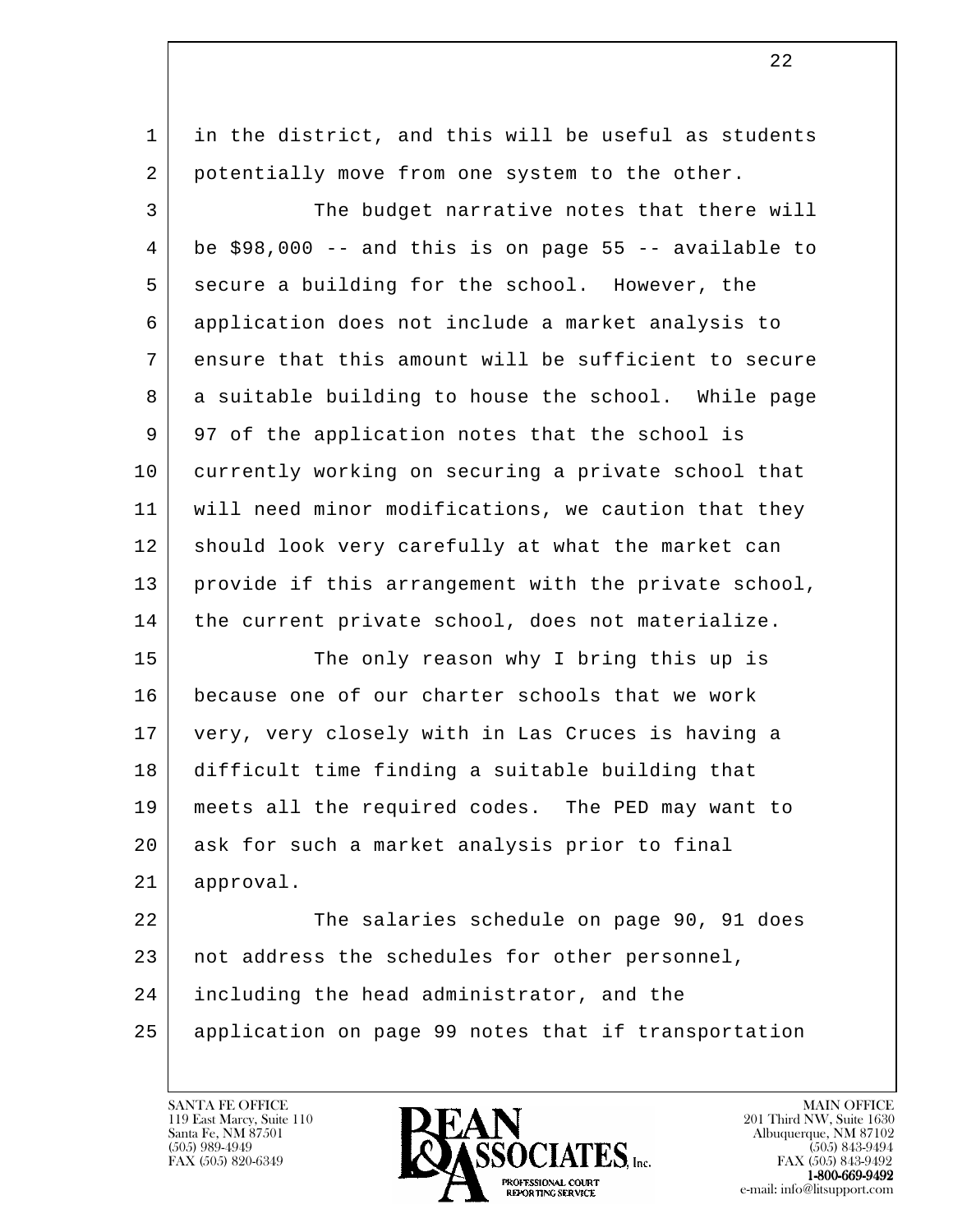1 services for students are required, they will 2 coordinate services with the district. While this 3 is certainly a possibility, as we coordinate 4 | transportation with one of our other charter 5 schools, the application does not show how 6 modification to a student's schedule might be 7 impacted.

8 a In addition, the language of the 9 | application should be amended to dictate the charter 10 school may enter into contract negotiations with the 11 district for transportation services. Currently the 12 district is providing services on a contract basis 13 with one of our charter schools. The school had to 14 adjust its hours of operation due to the limited 15 number of buses available and potential problems 16 with getting students to school at the appointed 17 time based on routes and schedules.

l 18 The district is concerned about the hot 19 lunch program, noted in the chapter, and this is the 20 | one thing we are concerned about. If the school 21 facility does not have a cafeteria or other space 22 where students can be provided a good lunch, this 23 section of the application should be carefully 24 reviewed, as the provisions for breakfast and lunch 25 is a critical component of a child's day. These are

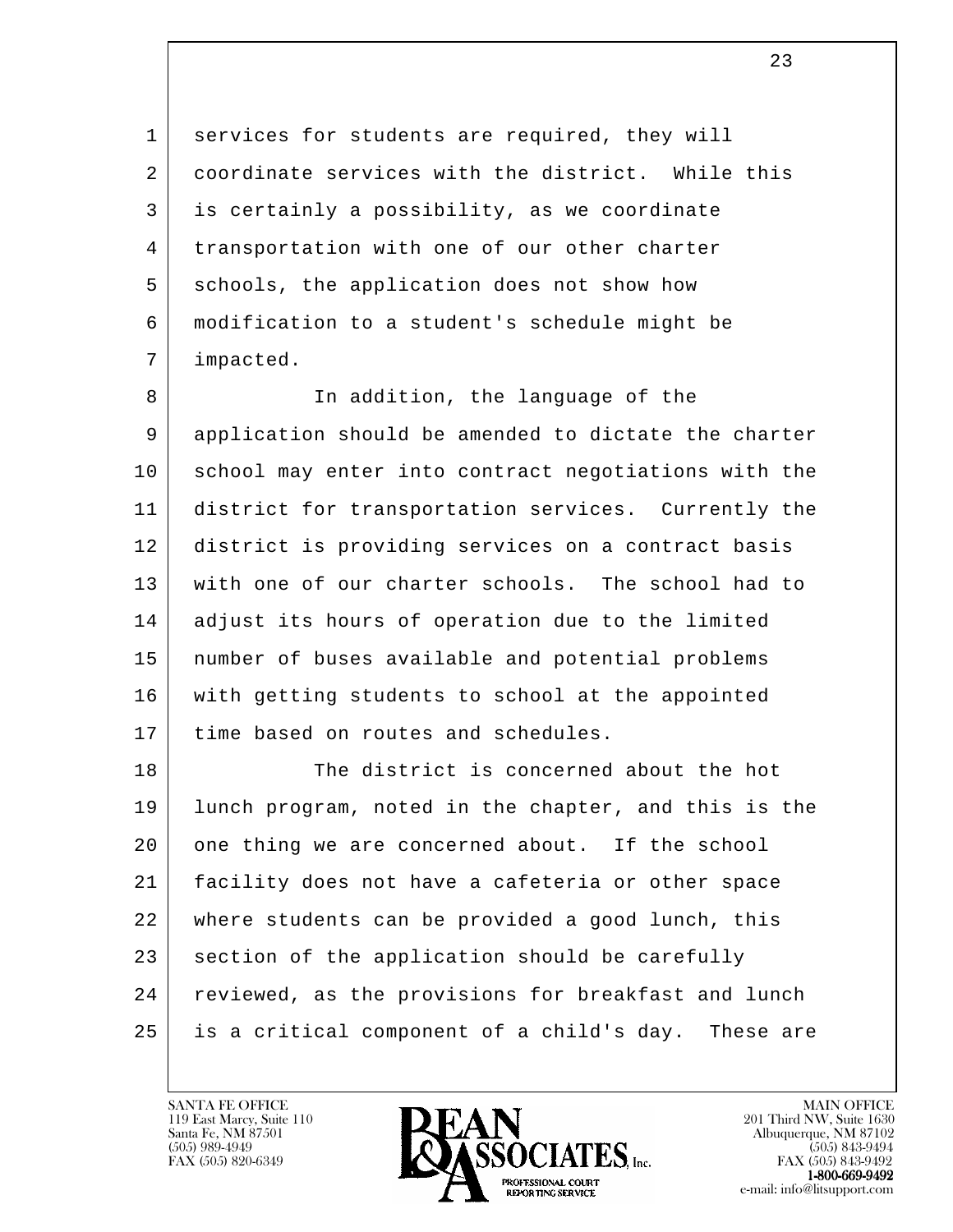l 1 noted on page 99. In many instances, school 2 breakfast and lunch are the only healthy meal of the 3 day for many of our children. We would recommend an 4 amendment to include language of how breakfast and 5 lunch services will be provided to all students. 6 This will certainly place an additional requirement 7 to ensure the facility selected allows for the 8 provision of food services, and that could be in the 9 | classrooms as well. 10 | Thank you for the opportunity to comment 11 on this application. Since today is the first day 12 of school in our district, I am respectfully 13 requesting that I be allowed to leave the hearing so 14 | I can start my visits of schools in the district. 15 CHAIR GARRISON: We are known for our 16 impeccable scheduling capabilities. The first day 17 of school, excellent. 18 Thank you, Mr. Sanchez. 19 MR. SANCHEZ: I hope my comments were 20 helpful. 21 CHAIR GARRISON: Thank you, they were. 22 We are up to the community input section. 23 Public comments and observations regarding the 24 application will be heard at this time. There will 25 be a four minute time limit per presenter or people

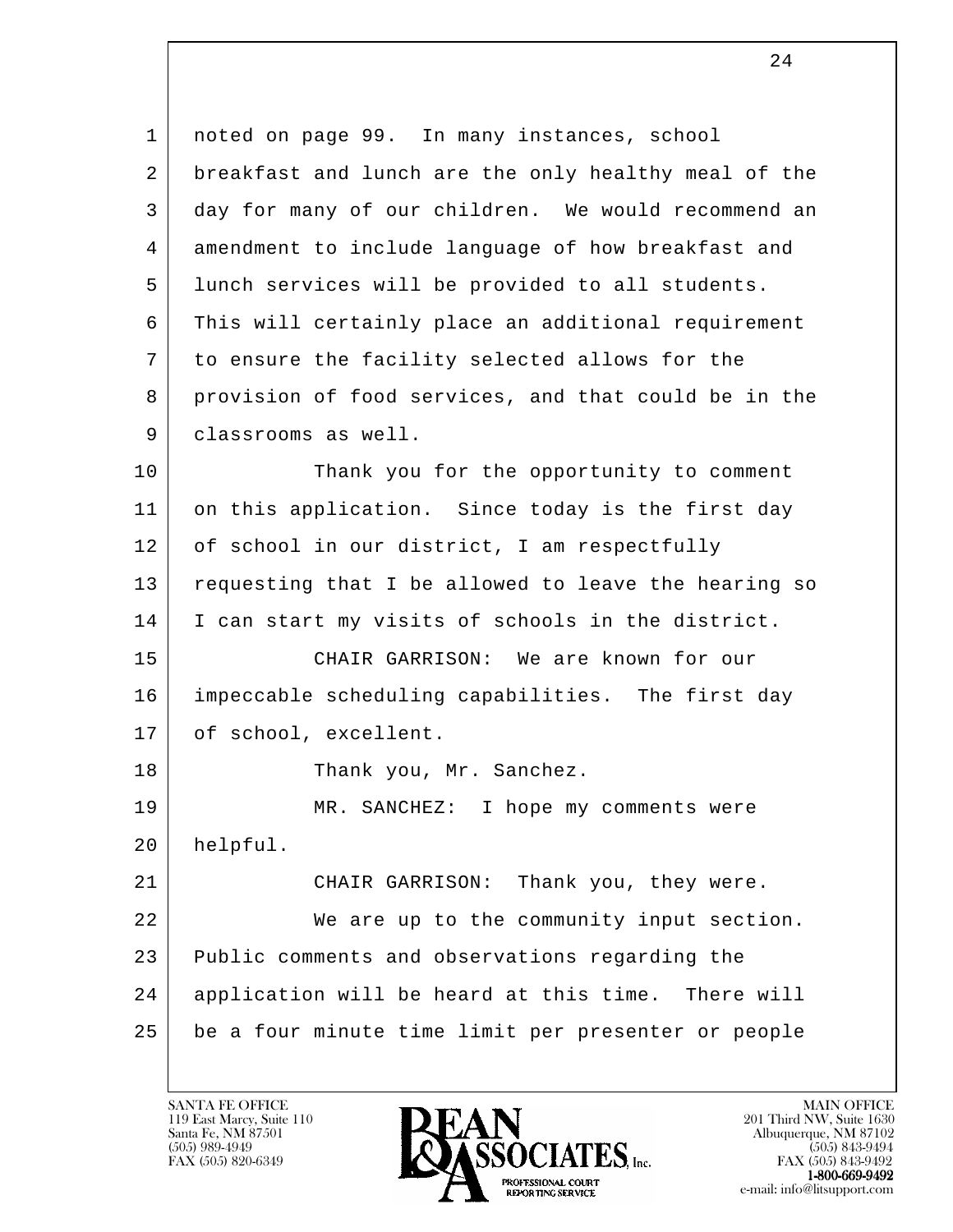l 1 from the same group and having similar viewpoints. 2 | I'm sorry. This is not typed correctly. 3 There will be a four minute time limit per 4 presenter. Persons from the same group and having 5 similar viewpoints are asked to select a 6 spokesperson to speak on their behalf. Multiple and 7 repetitious presentations of the same view will be 8 discouraged. 9 Any community members for input? Okay. 10 We had, right here, just you stood up, so come on 11 forward. Then we had the lady in the green and the 12 gentleman in the pink next and then right here and 13 here. 14 Please state your full name for our record 15 | keeper. 16 MS. HAPPE: Shar Happe, S-H-A-R H-A-P-P-E. 17 | CHAIR GARRISON: Good morning. 18 | MS. HAPPE: I will be reading a letter 19 from J. Paul Taylor himself. 20 "Dear Mr. Garrison and Members of the 21 Public Education Commission: 22 | This letter is written to seek approval 23 of an elementary charter school for which a proposal 24 has been written by Cynthia Risner-Schiller and 25 Beatrice Jenkins. Both of these individuals have

119 East Marcy, Suite 110<br>Santa Fe, NM 87501

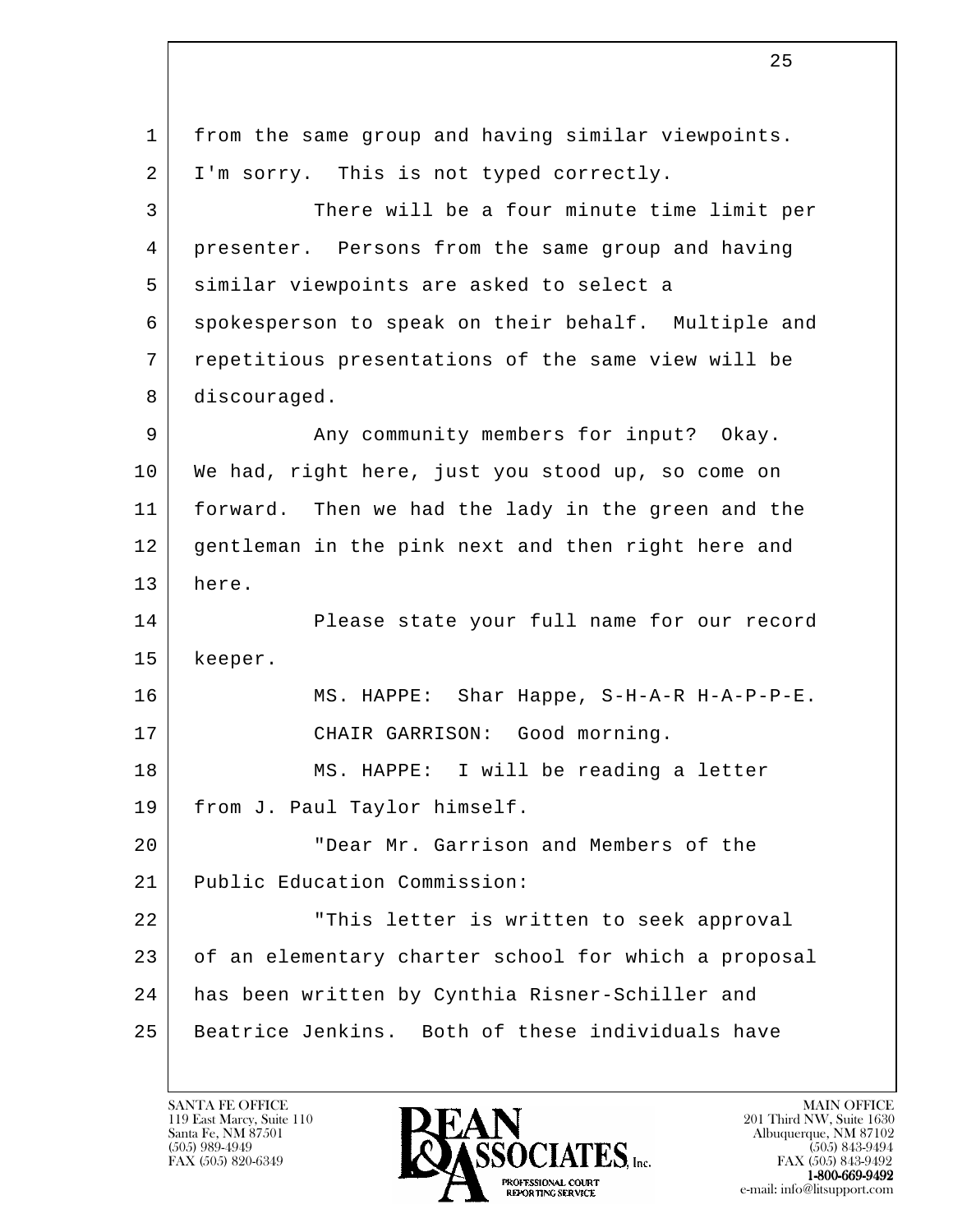1 worked diligently to present a proposal which 2 represents the best effort for the inclusion of 3 children of diverse backgrounds and abilities by 4 using the best practices and innovative processes 5 resulting in the best learning environment for 6 children.

 7 "I have known Cynthia Schiller since she 8 was a first grade student when I was the principal 9 of Alameda Elementary School in Las Cruces. I 10 watched her progress through high school and New 11 Mexico State University. She was and is an 12 outstanding teacher. An example of her involvement 13 | with other teachers was a carefully planned field 14 trip to Mesilla, which she then had to replan to 15 include other first grade teachers from Loma Heights 16 School. This is one of the most instructionally 17 based field trips of which I was ever involved. 18 This gives you an idea of the soundness and success 19 of her planning.

l 20 "Cynthia was assigned a principalship in 21 Desert Hills, a new school which she opened. There 22 she worked with a very demanding parent group where 23 she was most successful. Cynthia then became 24 elementary coordinator for the Las Cruces Public 25 Schools. She then transferred to Hermosa Heights

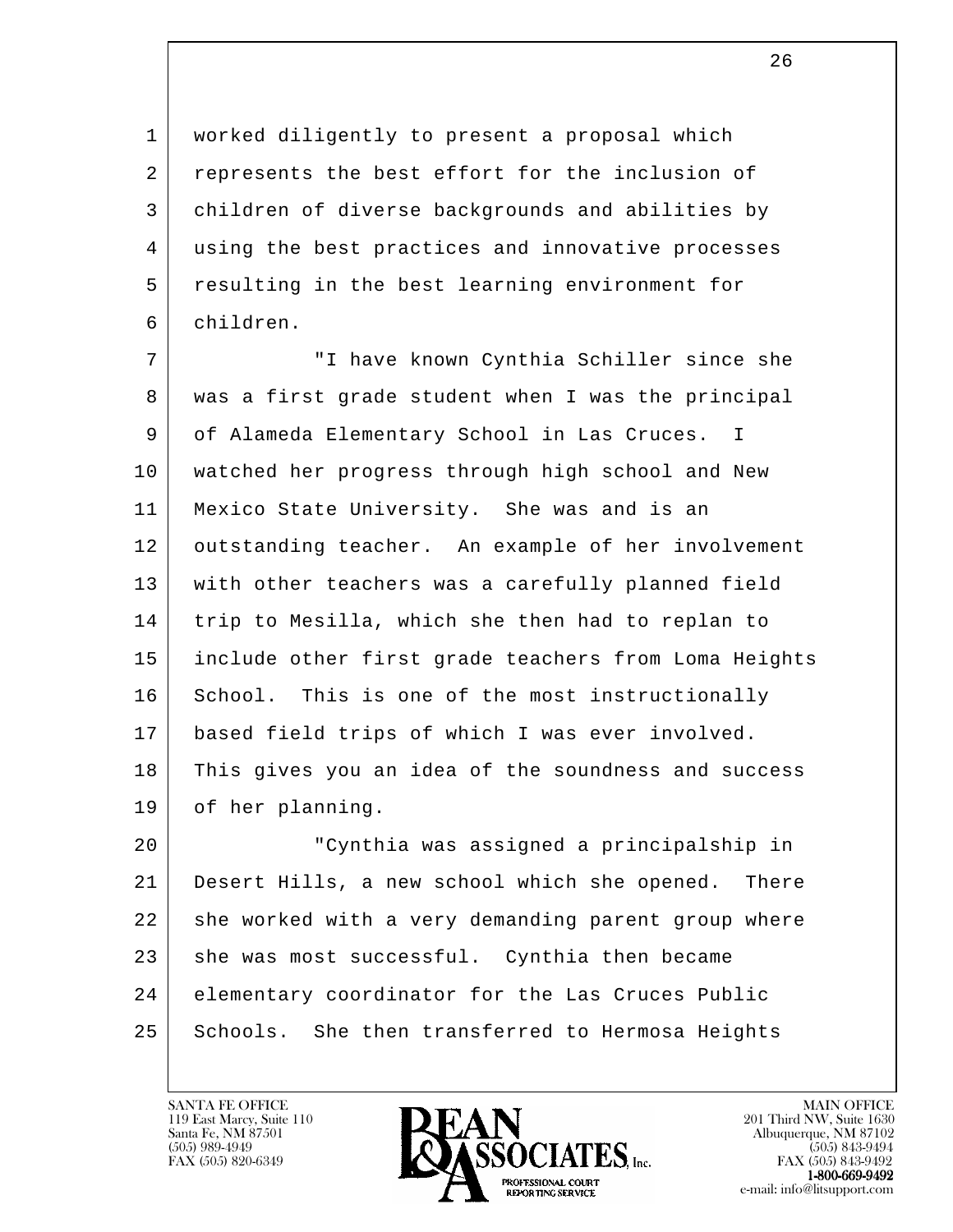l 1 School, a low income school, from which she recently 2 retired and had a successful improvement in test 3 scores. 4 "Beatrice Jenkins has had an optimal 5 teaching career. She and Cynthia Schiller have 6 worked as a team to develop an excellent charter 7 school proposal. 8 | This a former public school teacher and 9 administrator, I am an ardent backer of public 10 school education. However, charter schools now have 11 their place as an alternative when the leadership 12 for them and mission for the school is well 13 developed and properly administered. This was the 14 object of the legislature when I was a member and 15 voted for the provisions of the initial five charter 16 | schools. 17 "Both Cynthia and Beatrice have the 18 ability to create an environment which is right for 19 children, and for this reason I am recommending to 20 the Public Education Commission that their idea be 21 allowed to be placed into practice in a new charter 22 | school bearing my name. 23 | Taylor Sincerely, J. Paul Taylor. 24 CHAIR GARRISON: Thank you very much. 25 Good morning.

119 East Marcy, Suite 110<br>Santa Fe, NM 87501



FAX (505) 843-9492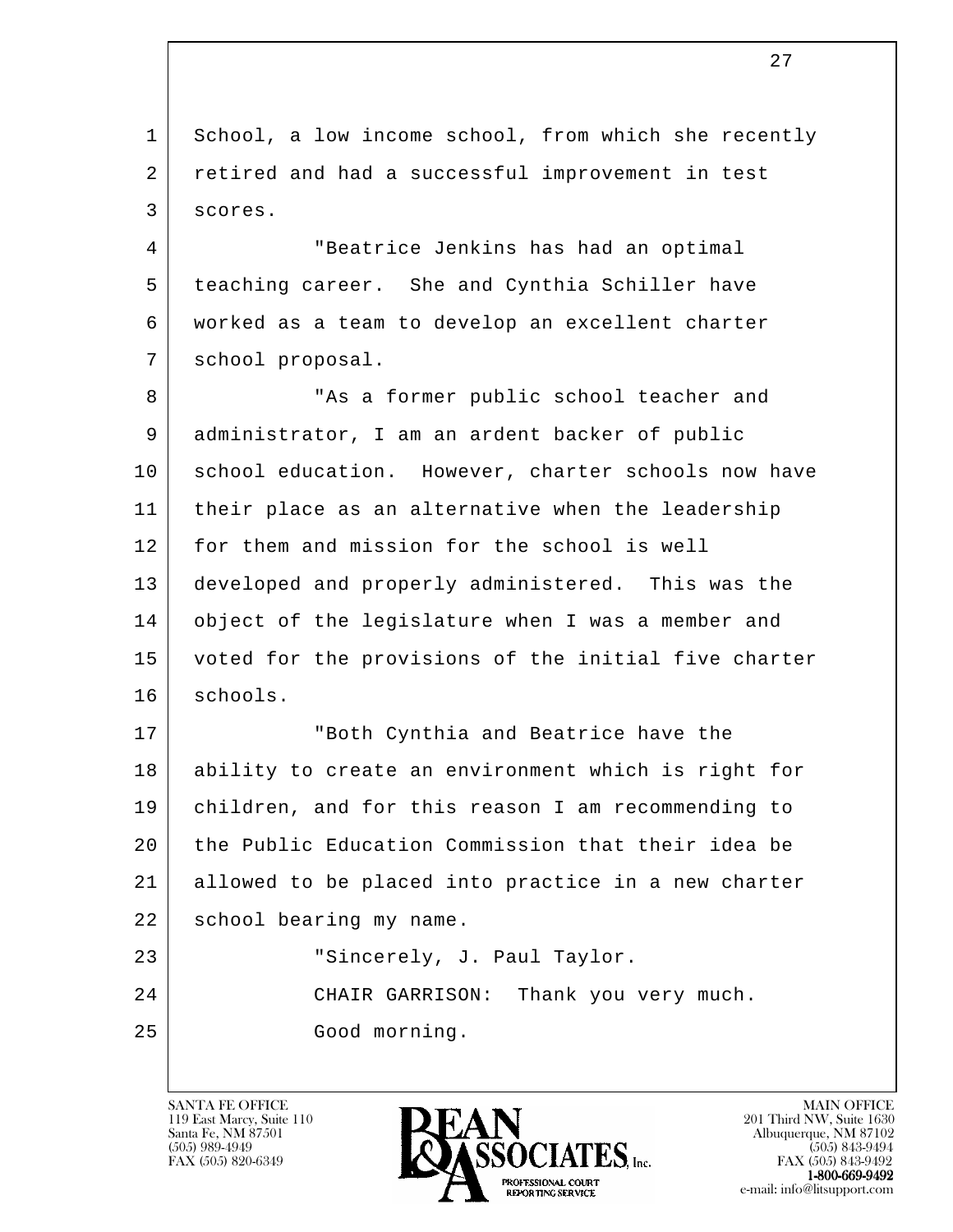1 | DR. LEVINE: Good morning, Mr. Chairman 2 and members of the Public Education Commission, my 3 name is Dr. Elaine Levine. I am a college professor 4 in the department of counseling and educational 5 psychology, New Mexico State University, and a 6 psychologist in private practice specializing in 7 child and family therapy for many, many years in Las 8 | Cruces.

 9 I come forward in strong support of this 10 charter school. I know I don't need to tell the 11 members of this committee, who are experts, that 12 children have different learning styles. And over 13 the years, as I was responsible for placing 14 counselors in the schools and as a psychologist in 15 private practice, I have seen so many children who 16 just didn't fit into the mainstream education. They 17 weren't really emotionally disturbed. They were 18 just different.

l 19 | But over time, because there was no place 20 for them to go to get the education they needed, 21 they developed some significant problems. And some 22 of them dropped out, some of them ended up in the 23 juvenile probation, juvenile system with drug 24 problems, and over the years, I have looked for ways 25 to help these children who just needed a different

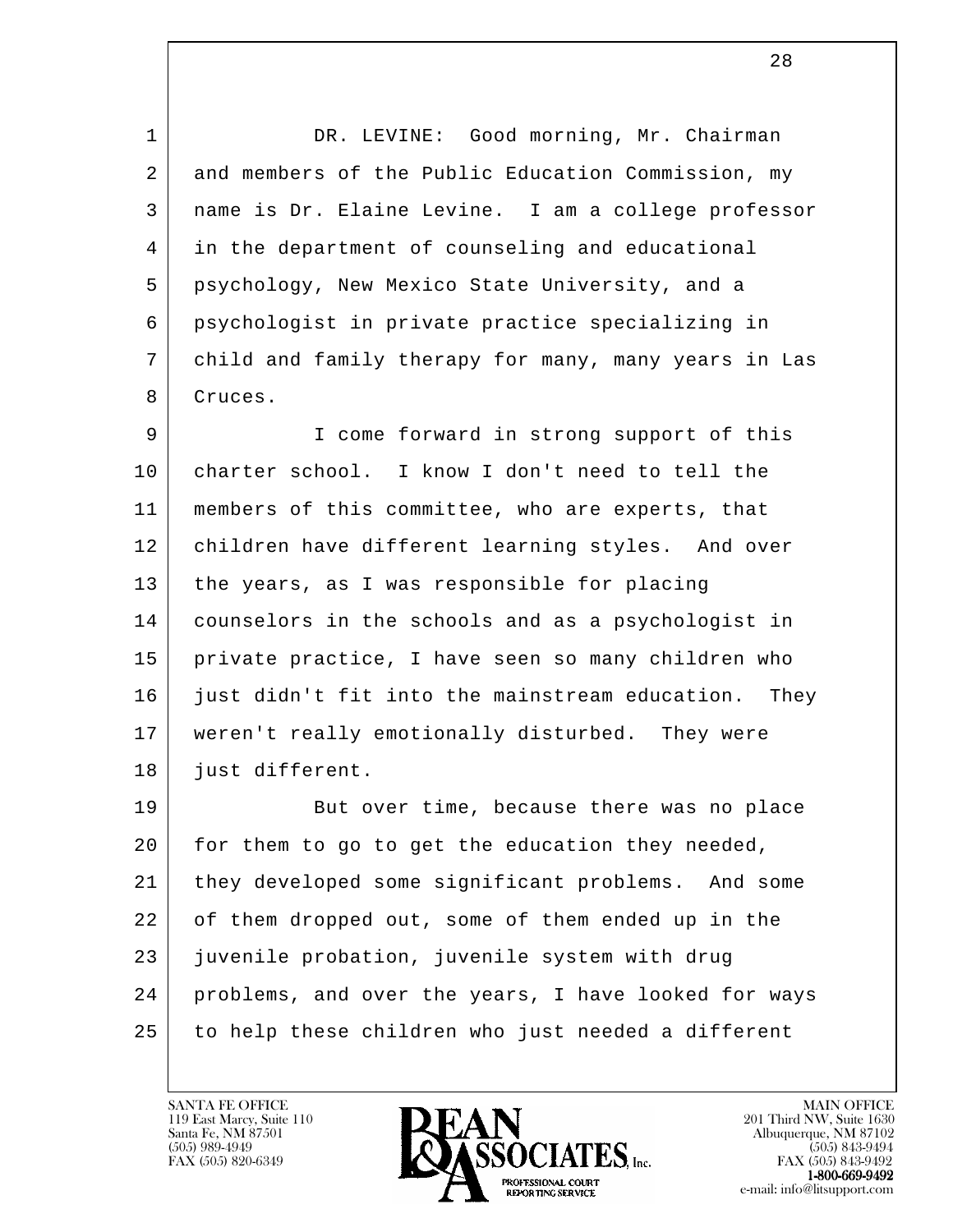1 | way of learning.

| 2  | I think this charter school, based upon              |
|----|------------------------------------------------------|
| 3  | experiential kind of learning approaches, will meet  |
| 4  | that need. We have no other way to meet that need    |
| 5  | in this community, and we have desperately needed it |
| 6  | for a very, very long time.                          |
| 7  | I would like to also say that over my                |
| 8  | years of work, I have had the honor of working with  |
| 9  | Cynthia Risner-Schiller for a number of individual   |
| 10 | children. She has already put into practice what     |
| 11 | she has talked about today. And this charter school  |
| 12 | will give an opportunity for one of our most         |
| 13 | talented educators in the state to bring together    |
| 14 | her very creative way of assisting children, and I   |
| 15 | am quite certain that if you support it, it will be  |
| 16 | a model for other charter schools in the state.      |
| 17 | Thank you very much.                                 |
| 18 | CHAIR GARRISON: Thank you.                           |
| 19 | Good morning, sir.                                   |
| 20 | DR. BROWN: Good morning. I appreciate                |
| 21 | the opportunity to speak with you. My name is        |
| 22 | Dr. Douglas Brown. I am a retired scientist and      |
| 23 | manager with the Department of Defense. I have been  |
| 24 | involved with public education issues, in Las Cruces |
| 25 | in particular, since the early nineties with the     |

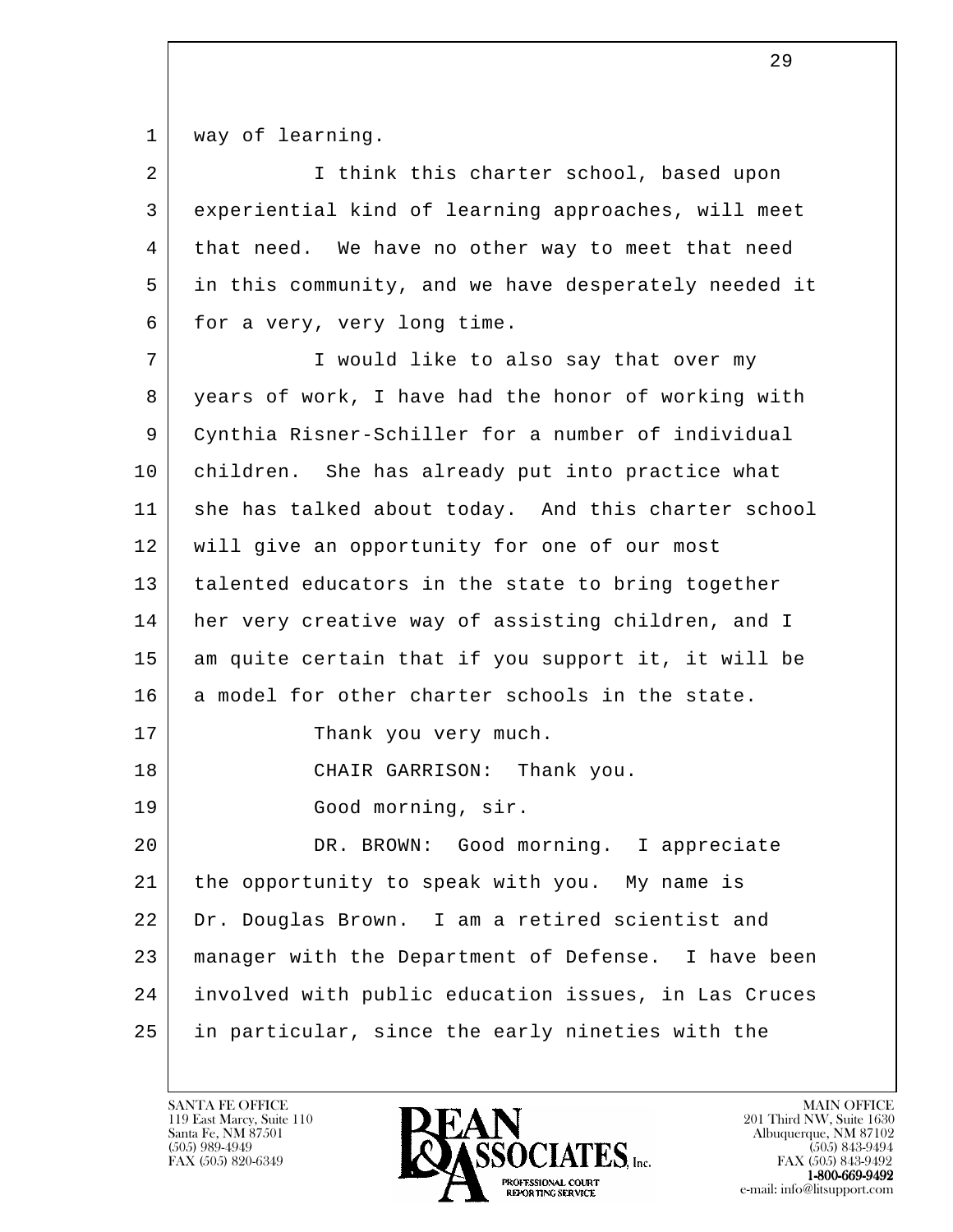1 SIAD program, that originally came out of the 2 Department of Energy, Sandia labs, was propagated 3 here, and I have been involved with that program on 4 an almost unbroken basis for over 20 years. I am 5 currently the president of the board of the 6 organization that manages that program, and the goal 7 of that was to put scientists in the classroom to 8 assist with science and math education in the public 9 schools.

10 I am also a member of the Las Cruces 11 Public School Foundation, where we work to provide 12 | supplemental resources to the schools in this 13 district, my focus being on the scientific aspects 14 of education. I was also a member during the last 15 year of the PED's Math Science Advisory Council and 16 met periodically during the year to create issues 17 | and responses for the PED in association with the 18 math science program. So I have a long background 19 in supporting math science education in the local 20 community.

l 21 One of the reasons that I am here this 22 morning to speak with you is because, in response to 23 what I believe was an inevitable result of the No 24 Child Left Behind legislation, which I, at the time 25 it passed, thought was a real mistake, at least in

119 East Marcy, Suite 110<br>Santa Fe, NM 87501



FAX (505) 843-9492 e-mail: info@litsupport.com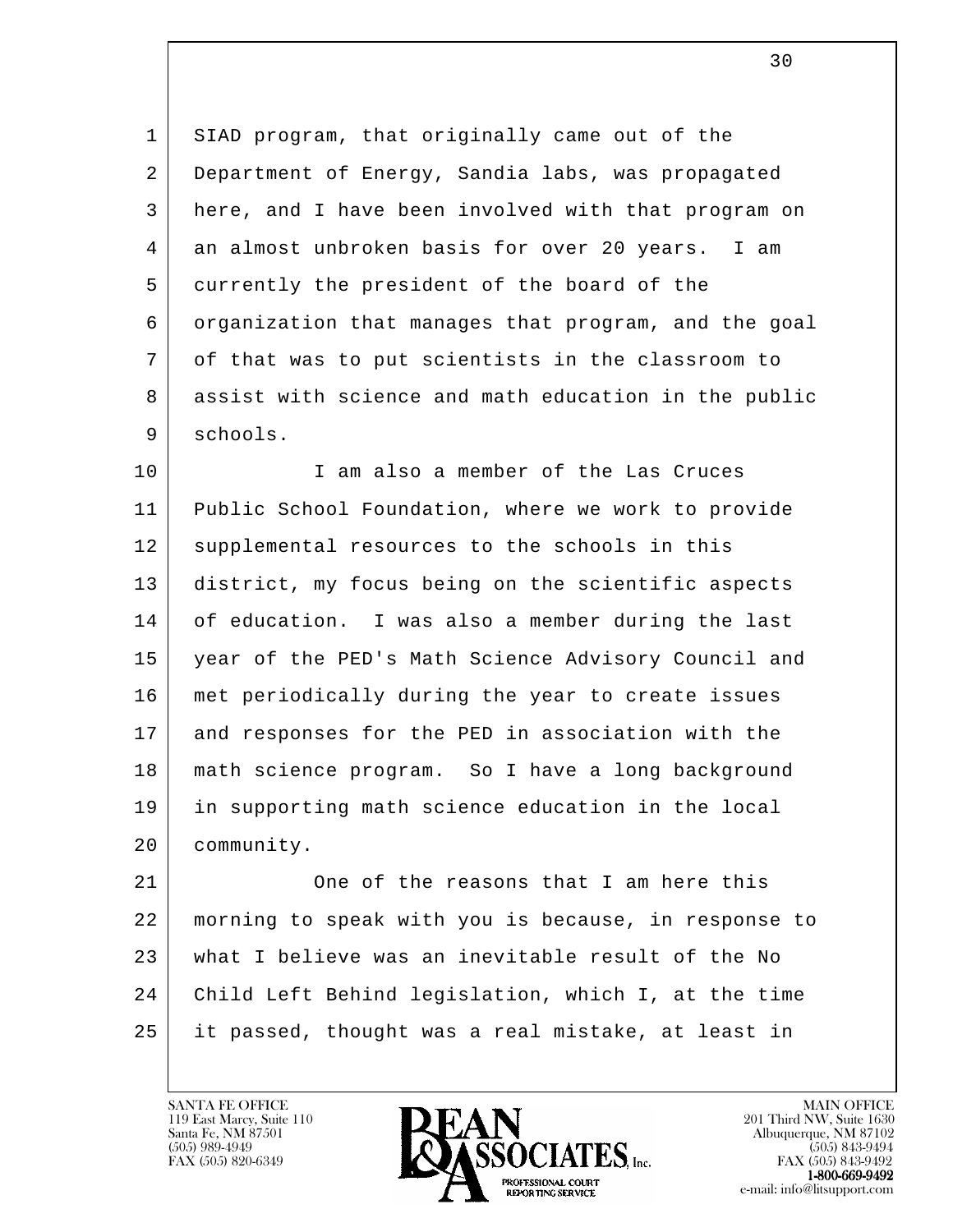1 | the way it was implemented. And what we have seen 2 is the fact that testing requirements have created 3 an environment in the schools where sciences and 4 subjects that are not an explicit part of the test 5 have basically been dropped, particularly from the 6 elementary school curriculum. We have seen that 7 through our program with the science advisors, fewer 8 and fewer classrooms either teaching or even making 9 use of supplemental materials for science in the 10 classroom.

11 I think this is a real mistake. 12 Scientists are generated in elementary school, not 13 in middle and high schools. You get the spark of 14 being a scientist when you are exposed to scientific 15 methodology and principles when you are in 16 elementary school. You have lost many of the 17 opportunities you have had if you don't take that 18 opportunity.

l 19 | And I think, while the public schools in 20 Las Cruces are working on the issue, I think it's 21 very important to provide alternative methodologies  $22$  that, at the very beginning, recognize the 23 importance of this broad based educational 24 environment, including science, as an intrinsic 25 part. And there is no reason why you can't teach

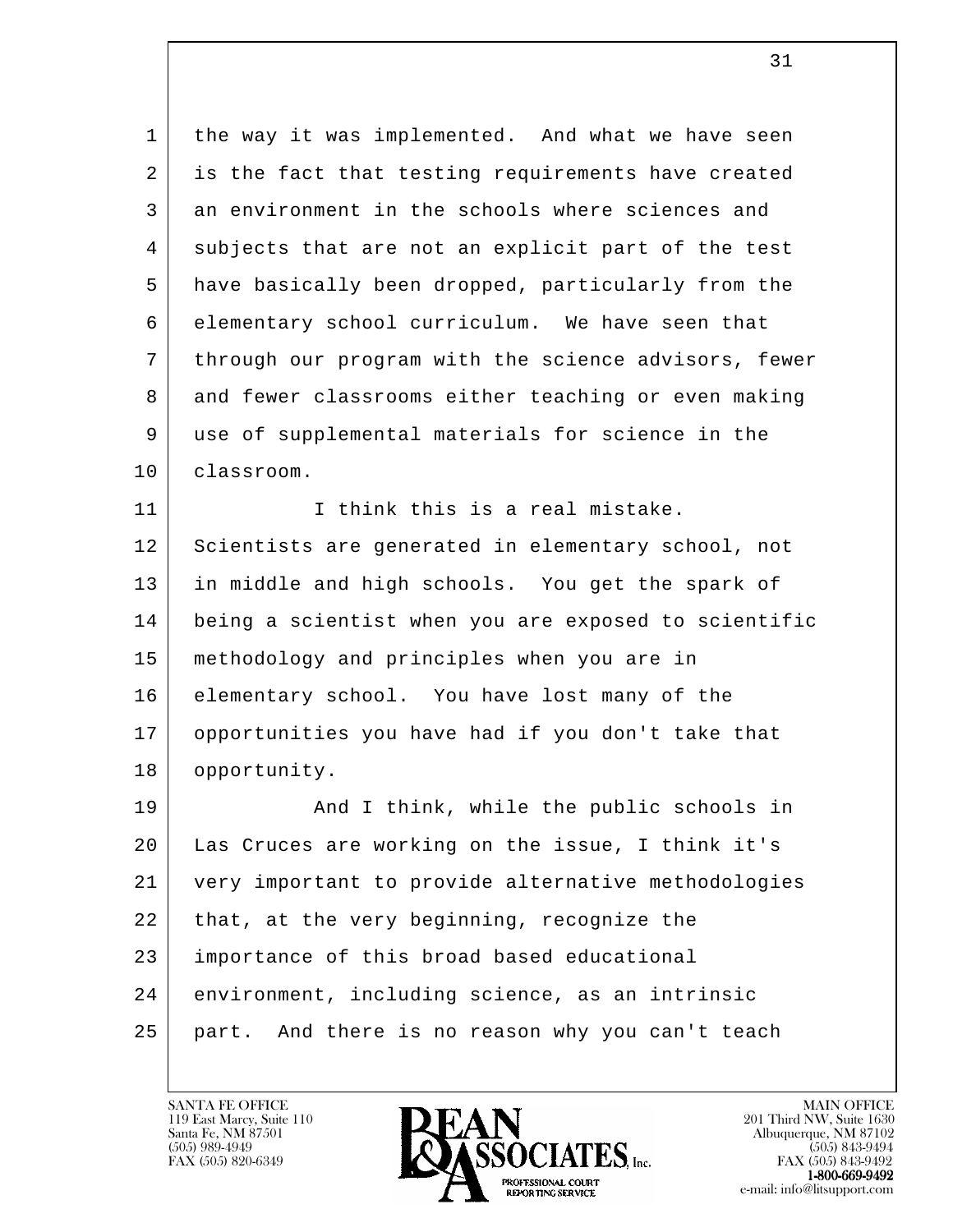1 literacy as a scientific area using science, not 2 just using literature for literacy. Literacy 3 crosses all boundaries, and unfortunately that's not 4 | taken advantage of in the normal schools.

 5 I also think that the focus of this school 6 on socioeconomic issues is also commendable, because 7 my wife was a teacher and educational assistant in 8 the Las Cruces Public Schools for many years. Her 9 greatest accomplishments were achieved in multi-age 10 | classrooms, where the ability to move students 11 between groups, ordinarily separated by the 12 boundaries of classrooms and class designations -- 13 first, second, third -- broke down. These students 14 are allowed to progress very rapidly in areas they 15 can and without stigma get the additional support in 16 areas that they need it.

l 17 | Think the school is based on that 18 model, or at least an implication of that model, 19 which I think is a very valid one and a very 20 important one for achieving this. In consequence to 21 | that, I think it's very important that this kind of 22 opportunity be made available, and at least the 23 experience tested, and if as successful as I believe 24 they will be, given the opportunity to propagate 25 them into other classrooms and other schools in the

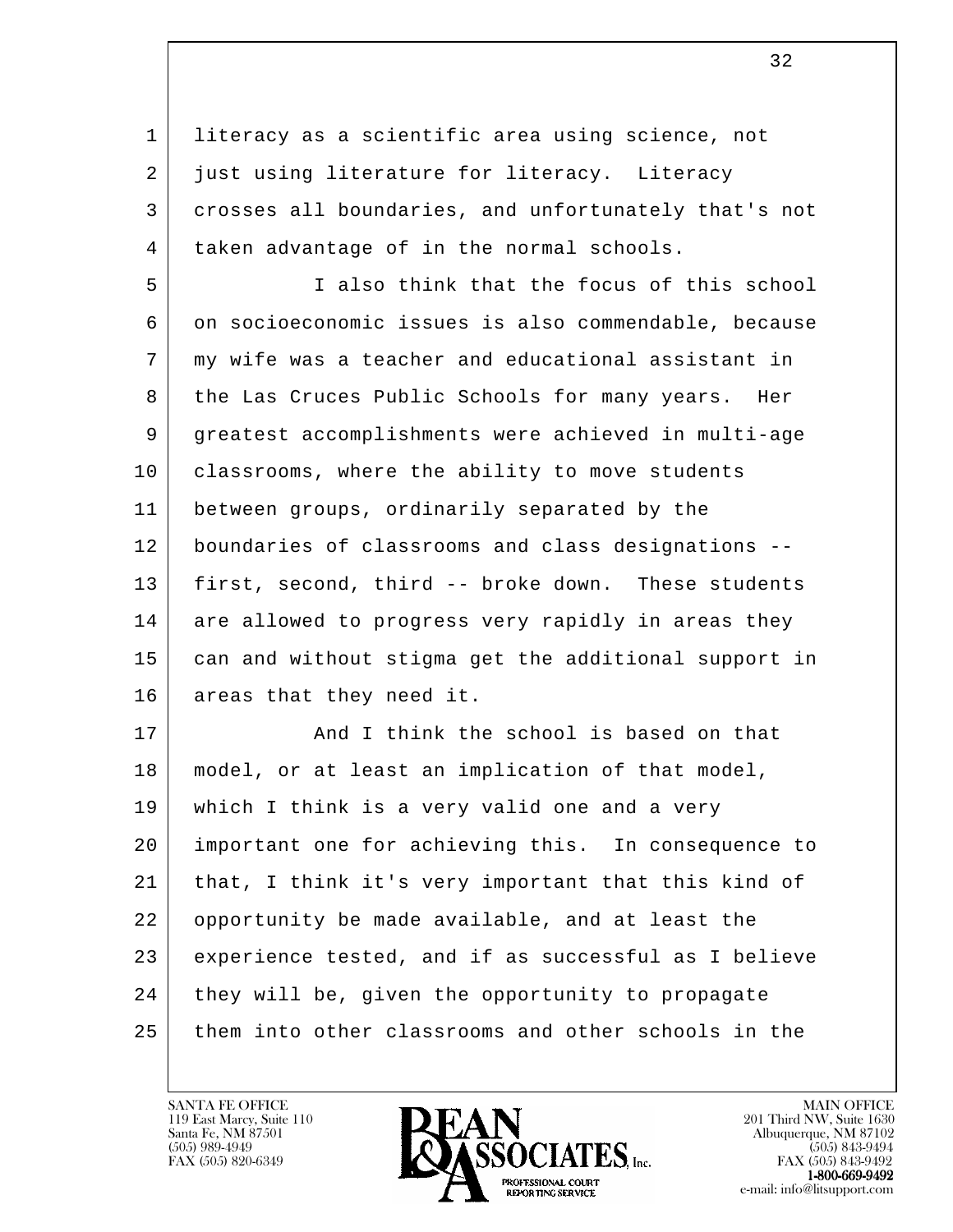1 Las Cruces district.

l 2 | Thank you very much. 3 CHAIR GARRISON: Thank you. 4 Good morning. 5 | MS. LEWIS: Good morning. Mr. Chair, 6 Commissioners, PED staff, my name is Irene Oliver 7 Lewis. I am a founder of a charter school here in 8 Las Cruces, and currently their artistic producer of 9 Unlimited Art in a Charter High School, the first 10 charter high school in Las Cruces and a former board 11 member of the New Mexico Coalition for Charter 12 Schools. So I am here representing the charter 13 | school movement. 14 I am aware, when we were in a charter 15 school coalition, we were looking at quality charter 16 schools. And granting charter schools, we knew 17 | there were many issues to look at in what made a 18 quality charter school. 19 I was at the hearing last year for this 20 particular charter school when they called it Organ 21 Mountain. It is now the J. Paul Taylor Academy. I, 22 at that particular time, thought that they needed 23 some more work on the school. I was very pleased to 24 know that they took steps backward to go forward, 25 and that's what they have done in their current

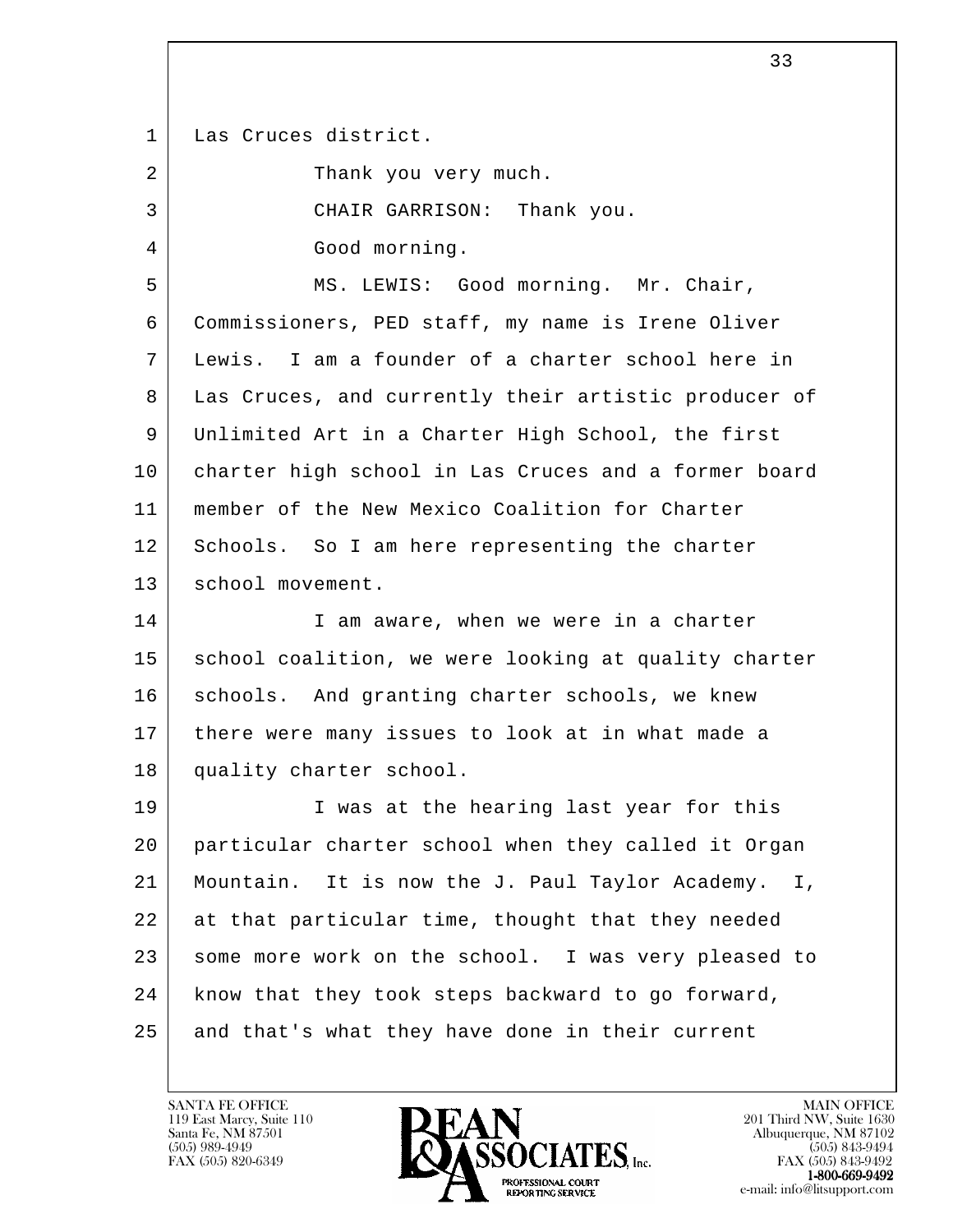1 application to you.

| 2  | I have read their application in depth,              |
|----|------------------------------------------------------|
| 3  | and believe that if we are talking about quality     |
| 4  | charter schools, this is, indeed, the example of     |
| 5  | what can be a quality charter school. I also, from   |
| 6  | the movement standpoint, believe that this would be  |
| 7  | an excellent addition to the charter school movement |
| 8  | in Las Cruces, because it would be the first         |
| 9  | elementary charter school in our district and in our |
| 10 | community here in Doña Ana County.                   |
| 11 | You have seen and you have heard the                 |
| 12 | excellence of the people. I looked very carefully    |
| 13 | who was their governance council, because we know    |
| 14 | that governance councils are primarily important in  |
| 15 | the governing of the policy and the making of what   |
| 16 | goes into a charter school. I saw the diversity of   |
| 17 | who is making up the governance council, and who are |
| 18 | the founders in the wisdom and the knowledge that    |
| 19 | Cynthia Risner brings to this school as one of the   |
| 20 | founders of this school. So everything is in place.  |
| 21 | I am a theater artist by profession, and             |
| 22 | it just so happens that on my way here, I happened   |
| 23 | to pass the building that they are looking at as the |
| 24 | site of their charter school. It indeed was an       |
| 25 | elementary private school. It has the facilities,    |
|    |                                                      |

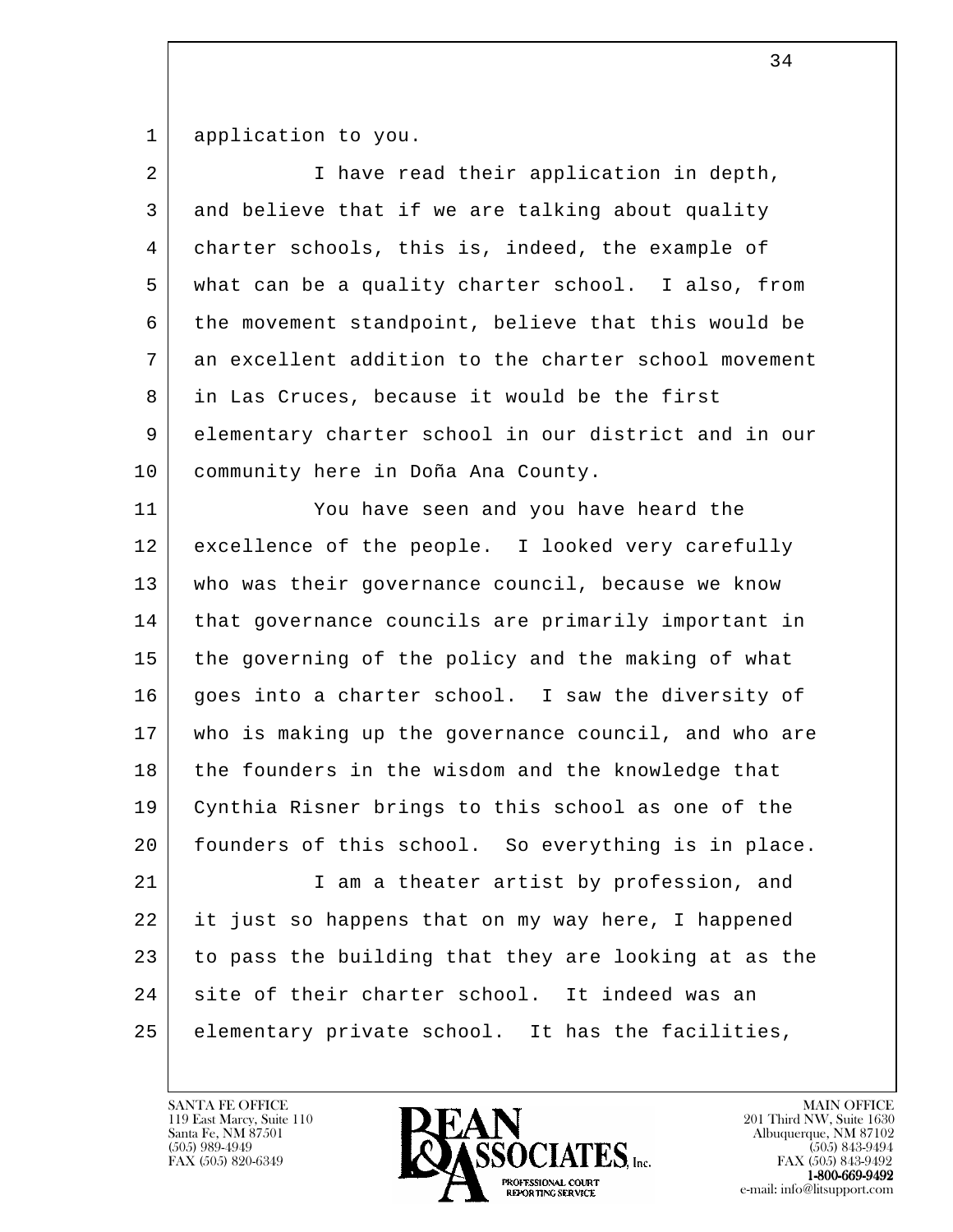l 1 with probably some minor renovations, that it can go 2 into. But what was very interesting is that here 3 was the site of the future charter school and here 4 was Valley View Elementary, with a bus that was 5 coming into the main street. And I said, how 6 wonderful to be going to speak for a charter school 7 representing the diversity that our educational 8 system represents by the very nature of who you are 9 as a public commission, a public education 10 commission. 11 | Thencourage you. I support this and 12 encourage you to also support this, because it will 13 be adding to the choice of parents and community to 14 have an excellent elementary charter school in our 15 | system in Las Cruces. 16 Thank you very much for the hard work that 17 you do for all of us in our state. 18 CHAIR GARRISON: Thank you very much. 19 We had this gentleman, and then I lost 20 track, so maybe raise your hands again, whoever -- 21 okay. 22 DR. BORCHERT: Good morning. 23 CHAIR GARRISON: Good morning. 24 DR. BORCHERT: My name is Dr. Laroy 25 Borchert, and I am representing the music department

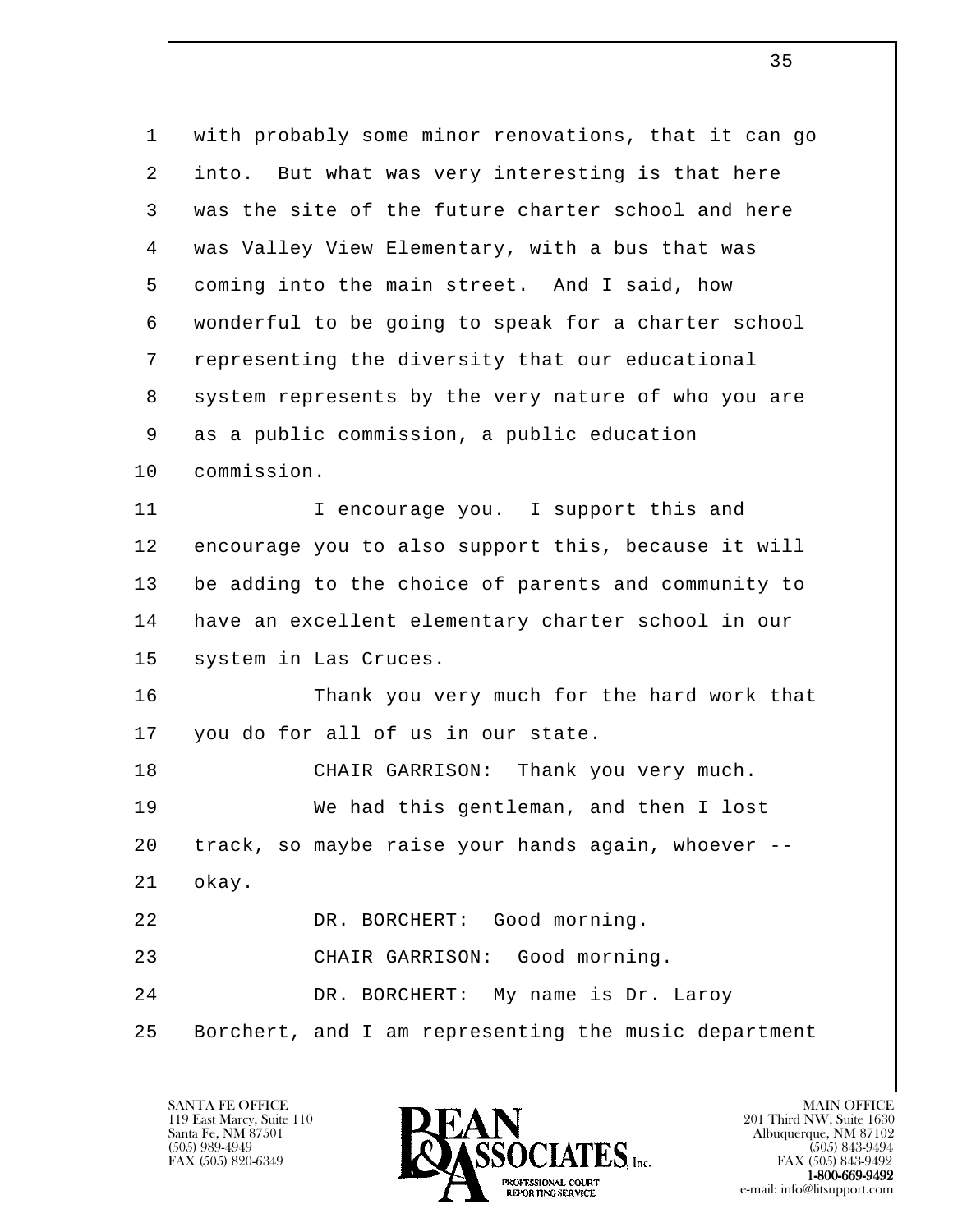l 1 from New Mexico State University. L-A-R-O-Y  $2$  | B-O-R-C-H-E-R-T. 3 I am involved also with teaching at 4 Cottonwood Prep, so I have had some experience with 5 that. I have had two children who have graduated 6 from the Las Cruces Public Schools, and three more 7 enrolled right now, two in a dual language program, 8 so I am well acquainted with the problems and the 9 really good things that are happening in our public 10 | schools here in Las Cruces. 11 | As representing the music department, we 12 | were really thrilled to be able to support this. I 13 think it's a great opportunity for the department. 14 Often the arts get short shrift, and I can almost 15 take what Dr. Brown said about science, and 16 substitute in humanities for those comments. They 17 often get short shrift in elementary in particular. 18 I mean, you can read all you want about 19 Shakespeare, but actually being able to put it on, 20 or read about painting, and without being able to 21 create it yourself  $-$  to be able to create it 22 yourself is a really great advantage. And we think 23 this is a good opportunity for the music department 24 to be involved with this charter school and placing 25 our students to get the experience so that when they

 $\sim$  36

119 East Marcy, Suite 110<br>Santa Fe, NM 87501



FAX (505) 843-9492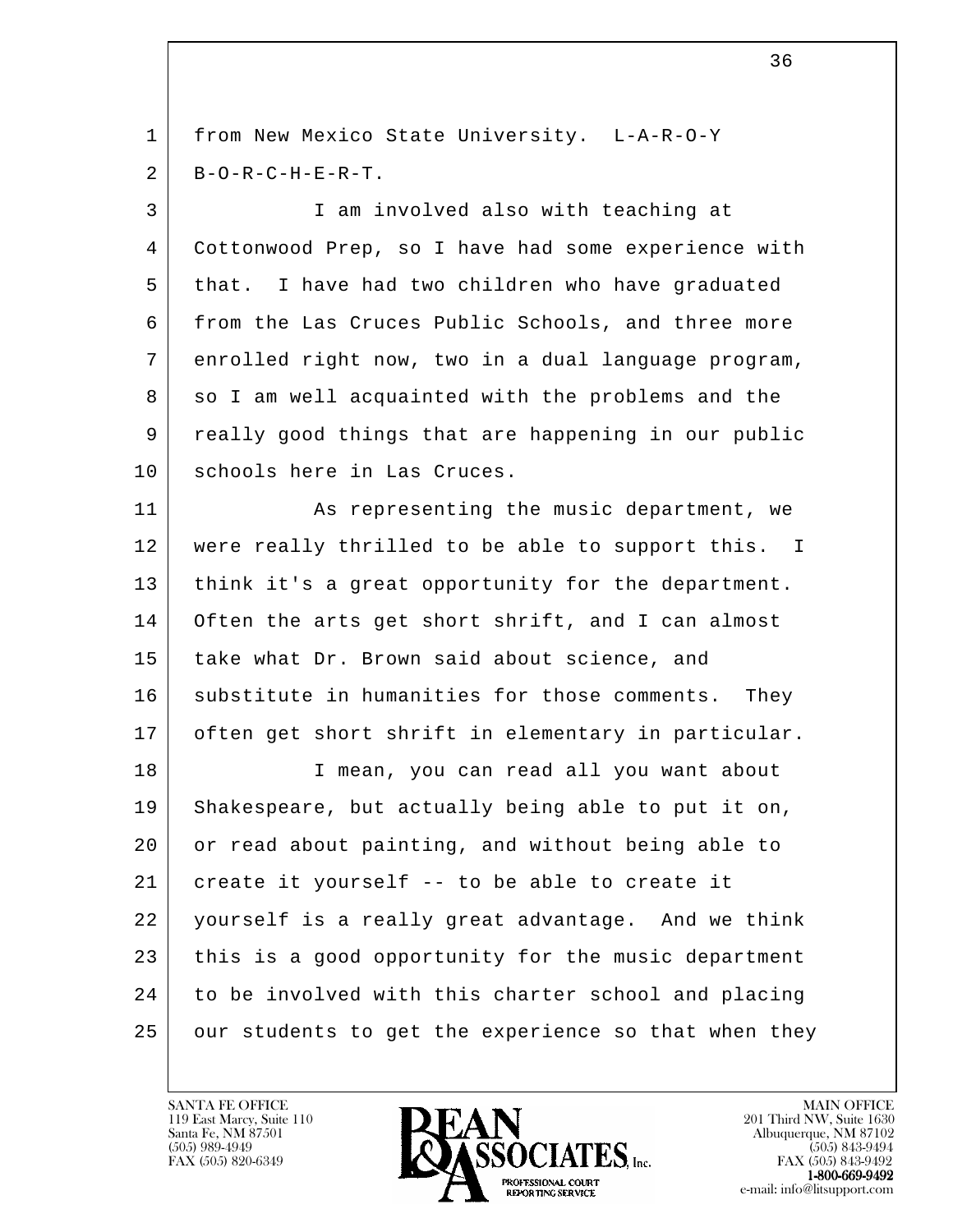l 1 | go out to teach, they will be much better prepared 2 for that. Thank you. 3 CHAIR GARRISON: Thank you. 4 DR. BORCHERT: Any questions? 5 CHAIR GARRISON: Thank you. 6 Let's go right here. Good morning. 7 DR. GRAYSHIELD: Good morning. I am 8 | Dr. Lisa Grayshield. I'm a professor at New Mexico 9 State University in the department of counseling and 10 educational psychology. I came here about four 11 years ago, particularly interested in the diversity 12 of this area. So I was excited about my placement, 13 and immediately I was connected up with Cynthia and 14 her staff at Hermosa Heights Elementary School where 15 I brought counseling students in to do work within 16 the school. 17 There are two reasons that I really 18 support this charter school. One is alternative 19 options. For parents, I think it's absolutely 20 critically important. Also Cynthia's dedication to 21 the environment of the children has impressed me to 22 the point that I have been able to do a couple of 23 publications, looking at children and their ability 24 to perceive their environment that they are in and 25 assist them with ownership in that environment. So

119 East Marcy, Suite 110<br>Santa Fe, NM 87501



 $FAX (505) 843-9492$ <br>1-800-669-9492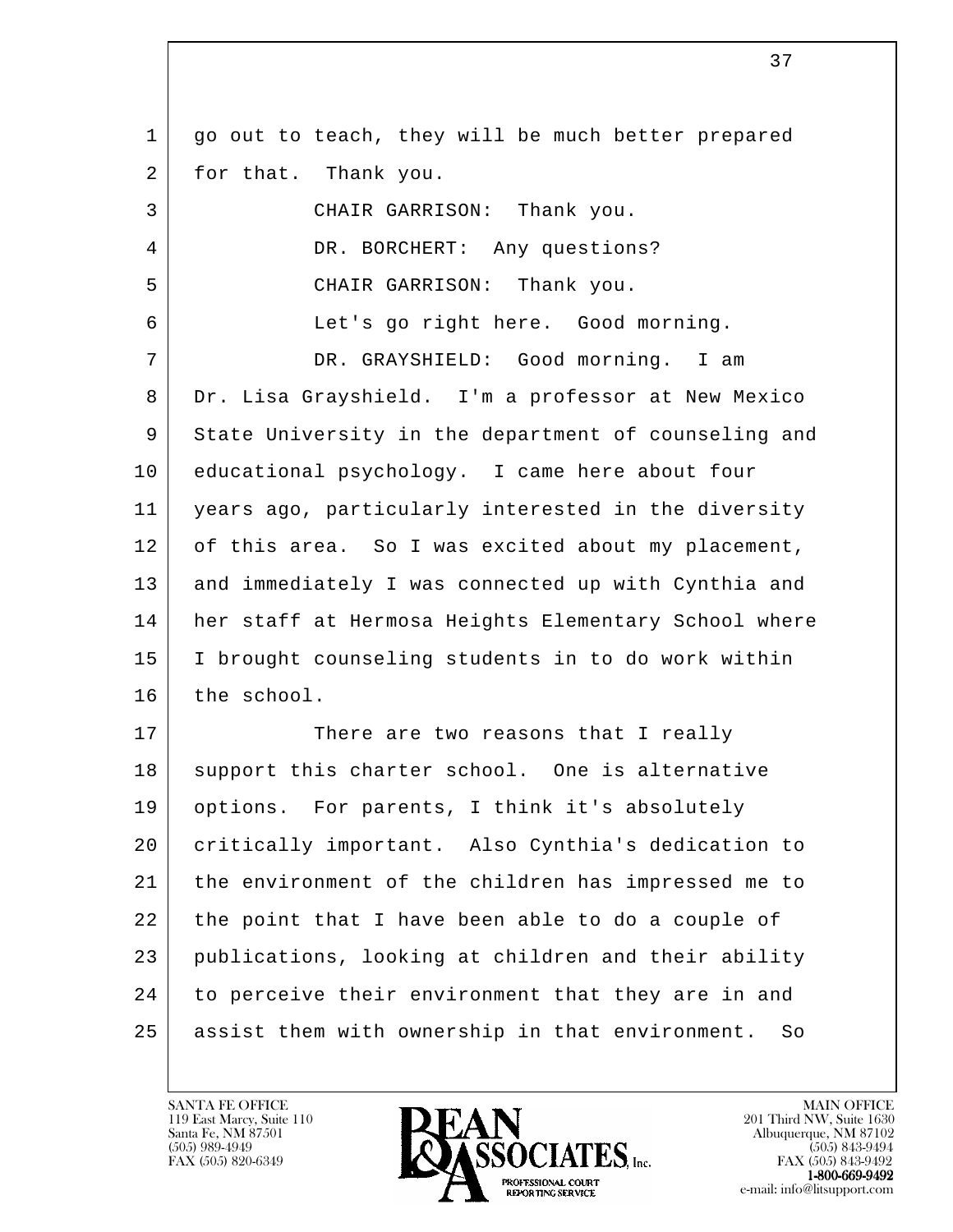1 I have had numerous conversations over the last four 2 years with Cynthia regarding children and classroom 3 behavior, children's classroom behavior and their 4 needs culturally, as well as socially and 5 emotionally.

6 So I am here really in support of this 7 vision and what Cynthia is doing, and look forward 8 to partnering and continuing to partner with Cynthia 9 and bringing counseling students in to assist with 10 working with the children. So I am offering my 11 support here and encouragement in allowing this to 12 | take place. So thank you very much.

 13 CHAIR GARRISON: Thank you. 14 Start from that side and go that way. 15 MS. AGUIRRE: My name is Isabel Aguirre, 16 and I am here with Mr. Johnny Flores, and we are 17 very happy to hear about this charter school and 18 very excited about all the options it offers.

l 19 We are not -- I'm not a speaker, but we 20 have been with a lot of schools here in the district 21 of Las Cruces, and we have been with small children 22 in the daycares to grade school. We are volunteers 23 for the music. We teach with the dual language, 24 bilingual songs, and I think our children in Las 25 Cruces will benefit from this charter school, and I

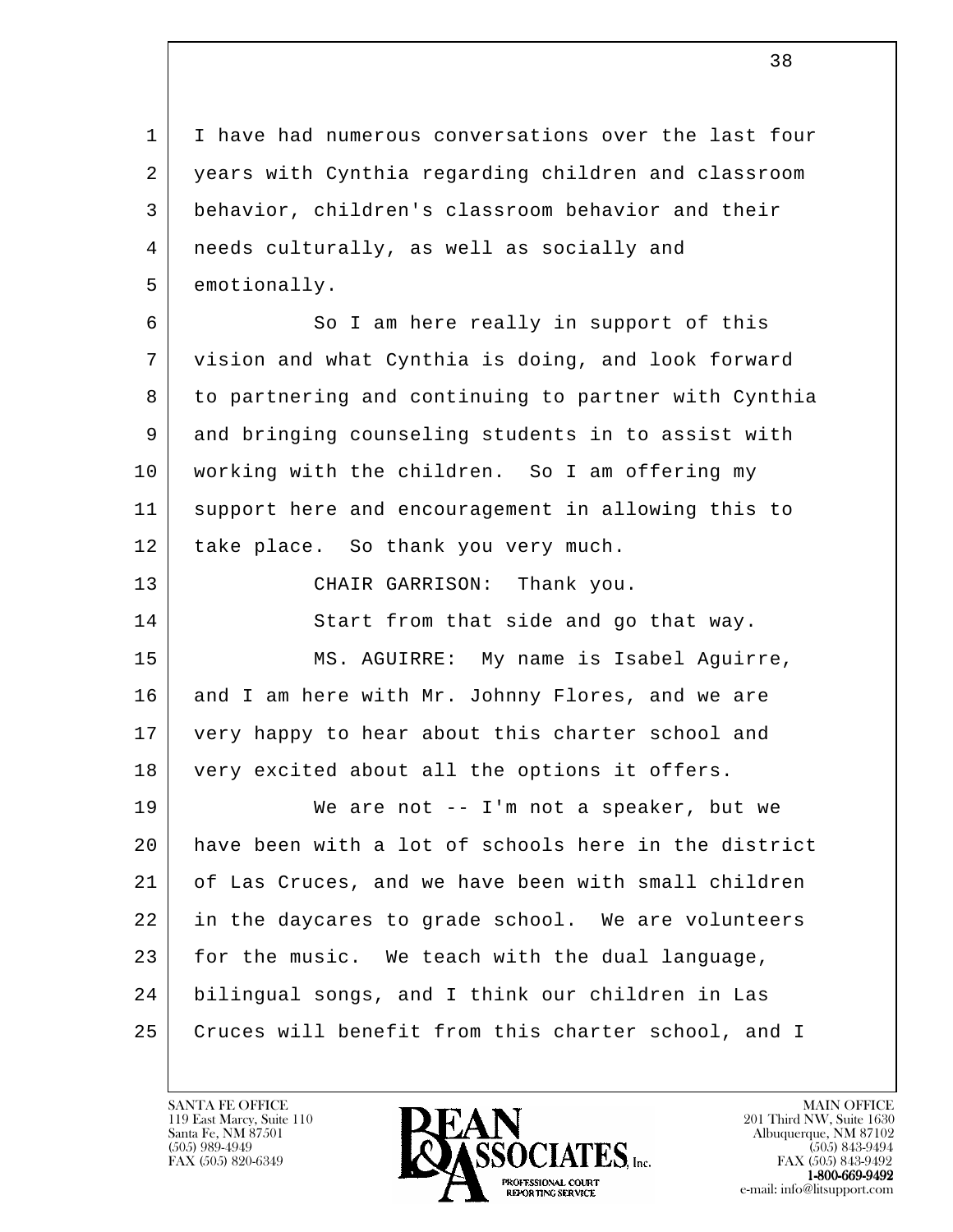1 encourage that as a citizen. Because as I tell you, 2 I am not a speaker. I'm not a doctor. I'm not, but 3 I have worked a lot of years with children in 4 different schools here in Las Cruces, and I wish to 5 continue doing it whenever we are needed.

 6 We are very happy to volunteer for 7 wherever children are involved. They love us and we 8 | love them. And we are very happy to have you here 9 and to, you know, well, consider the schools and the 10 dual language too, because we are so close to the 11 border. And this has been, the language has been 12 | going on for so long. I remember my school years, 13 and it was almost the same thing: Talk English, 14 learn English, and all that. So much so that I 15 forgot a little of my Spanish.

l 16 But I communicate in Spanish, and 17 everything I do legally, in paperwork and 18 everything, it's better for me if you give it to me 19 in English. So I just wish to congratulate all of 20 you, and hope you do pass this charter school to 21 show Mr. Paul Taylor all he stands for, he has won. 22 CHAIR GARRISON: Thank you. 23 MS. AGUIRRE: Thank you. 24 MS. LUCERO: Good morning. My name is 25 Vicki Lucero. And I am actually a mortgage broker,

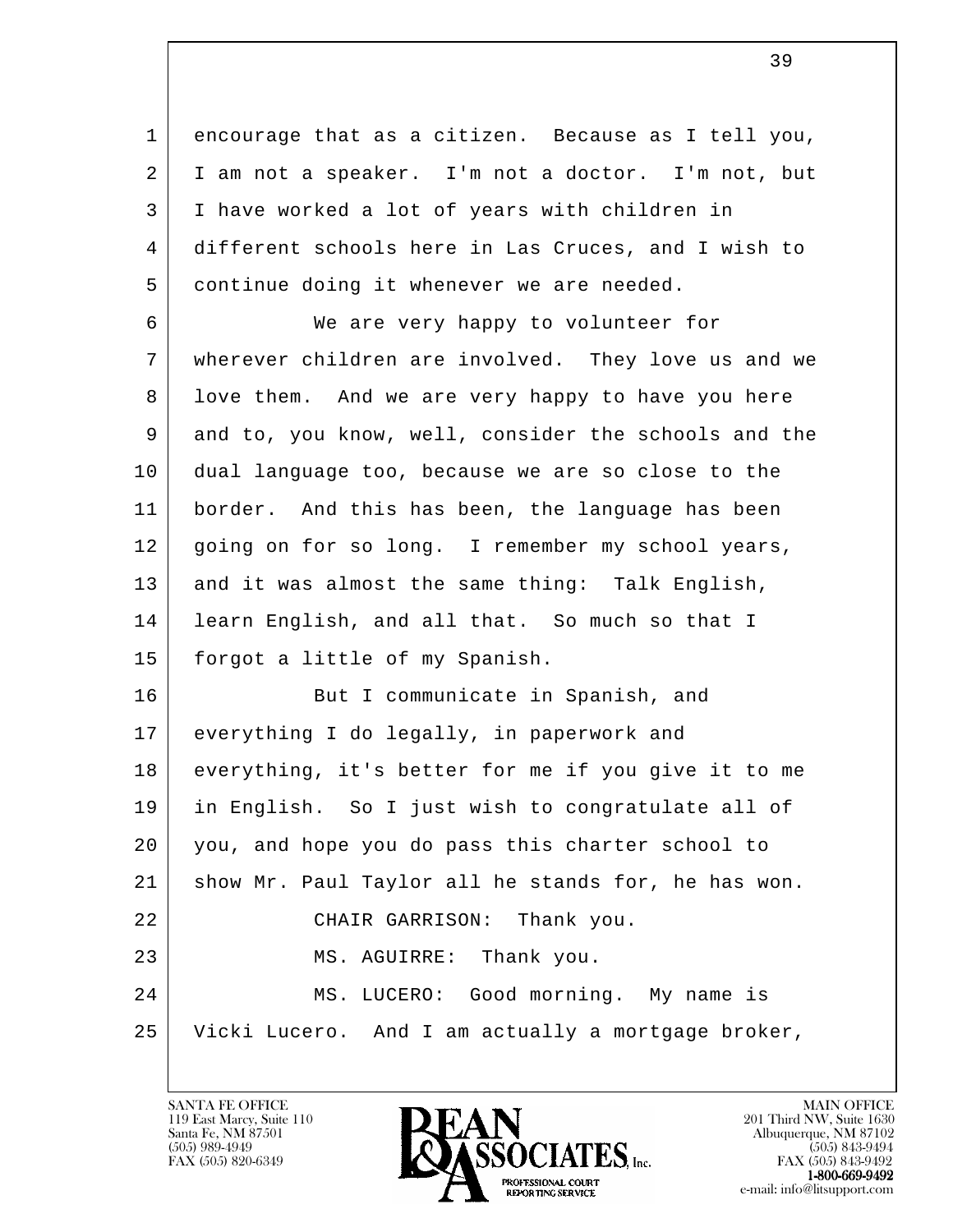1 but I am here as a parent and an advocate for the J. 2 Paul Taylor school. So, Chairman and Commissioners, 3 I am a mother of four, mother of one and stepmother 4 to three, and all very different from one another. 5 I completely understand the need for our parents and 6 our families, and our children to have an 7 opportunity for a different type of education. 8 As Dr. Levine stated, there isn't one 9 avenue for every child. They each need their own 10 avenue. I had the opportunity to live in Dallas for 11 a while, and my eldest son went to school there. 12 When he came back to Las Cruces -- in Dallas, the 13 community we lived in had very, very small schools, 14 extremely small classrooms, and it resembled a

 15 charter school. It was just the way of that 16 particular community.

l 17 | But when we came back, my son said, after 18 the first week of school, "Mom, what's wrong with 19 our school? Nobody wants to learn. The teachers 20 don't pay attention to us." And that just told me 21 | that my son was one who needed a smaller 22 environment, something that had a little bit more 23 focus. And I think that the J. Paul Taylor school 24 really recognizes the needs of our border 25 Mexican-American culture.

119 East Marcy, Suite 110<br>Santa Fe, NM 87501



FAX (505) 843-9492 e-mail: info@litsupport.com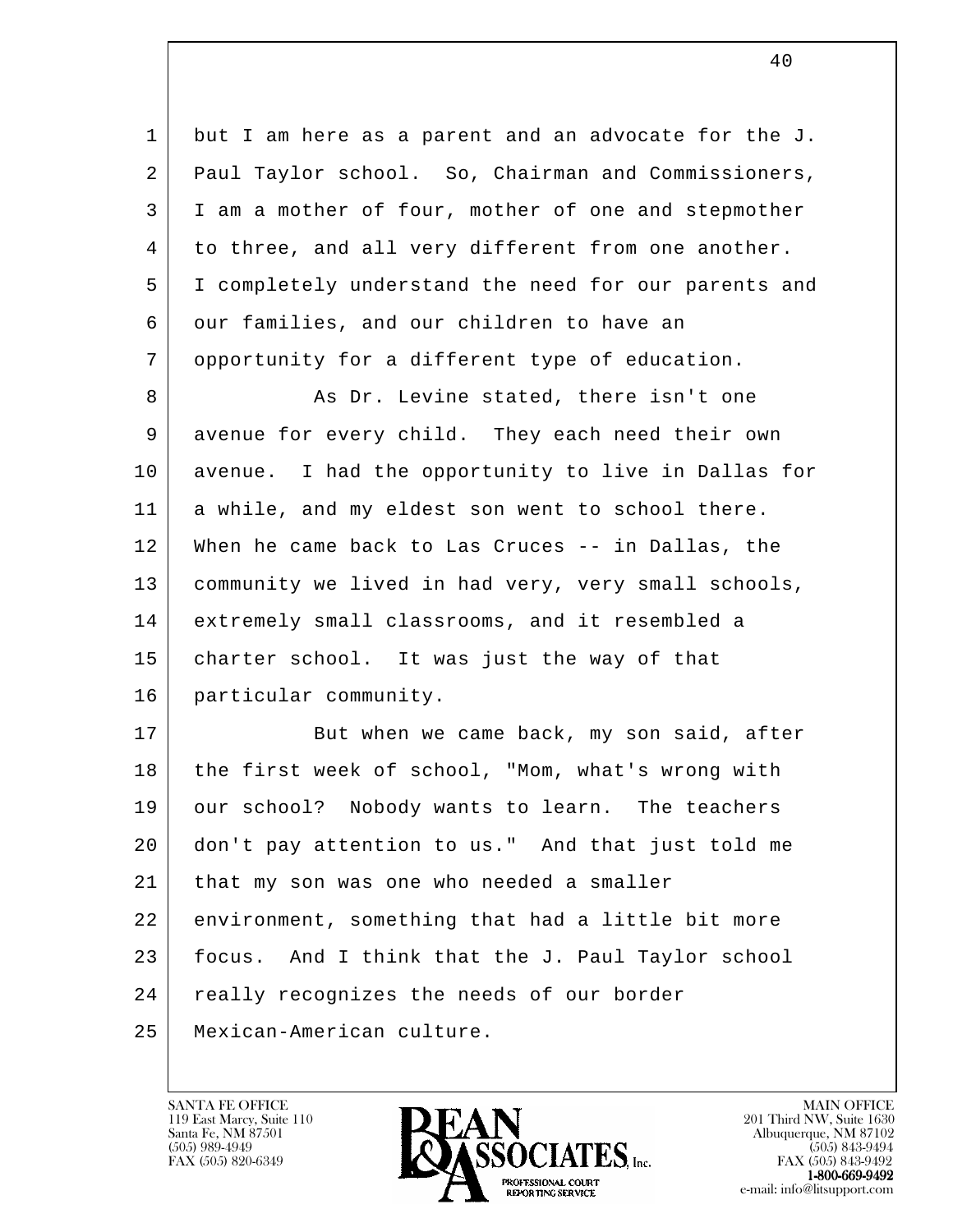1 Las Cruces is one of the lowest HUD median 2 incomes in New Mexico, and extremely low for other 3 competing metropolitan areas. That is just another 4 | reason that we need a place for our students, for 5 our families who can't afford the luxury of a 6 private school, to be able to go in there and have 7 | focus on these specialized areas.

8 | South Luis of the Marten Mr. Brown, I believe his name 9 was, but my children have always been very musically 10 inclined, and I felt that that was one of the 11 strongest things, because I think that music was one 12 | thing that kept my eldest son so focused and 13 grounded in school was having that extra focus on 14 music and literature. And just if I would have had 15 this opportunity when my -- I have three out of 16 school now. If I would have had the opportunity to 17 send them to a charter school, like John Paul 18 Taylor, I would have taken the opportunity in a 19 heartbeat, and I am one of the mothers that wouldn't 20 have been able to afford a private school, but would 21 have wished to, because I do feel that, that they 22 needed that.

l 23 | I was a very involved mother, but I 24 understand in our culture here that we do have a lot 25 of children whose parents can't be there all the

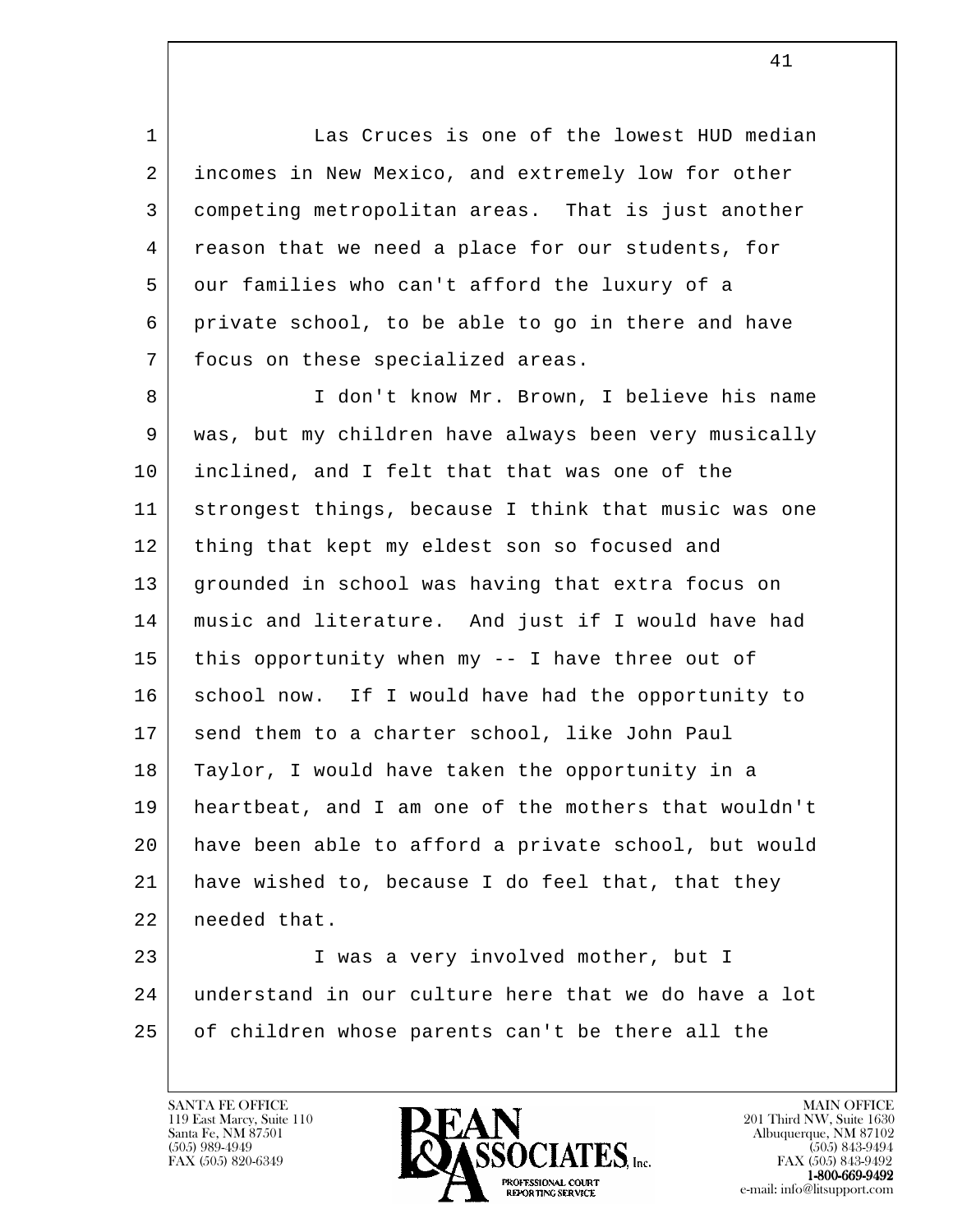l 1 time, but we need these specialized schools. I am a 2 very strong advocate for this, and I hope that you 3 all give it the utmost consideration, and we 4 appreciate your thoughts on all of that. Thank you. 5 CHAIR GARRISON: Thank you. 6 Is there any other -- oh, there you go. 7 Like you are walking the gauntlet all of a sudden. 8 MS. CREASON: I took the long, scenic 9 route. 10 Good morning. Thank you for hearing me 11 this morning. My name is Monica Creason,  $12$   $C-R-E-A-S-O-N$ . 13 | I am actually a supporter of charter 14 | schools, a strong supporter. The founding members 15 are all friends and relatives of myself. Bea 16 Jenkins is my mother. 17 | T'm not speaking as an educator, but I was 18 | raised by educators. Both my parents are teachers. 19 And my mother was voted teacher of the year in the 20 Las Cruces school district, and the reason I am 21 pointing this out is that I was given the 22 opportunity to write the article for the paper about 23 her educational experience. And when she took her 24 first teaching job, she was 18 years old, and she 25 was teaching at a Catholic elementary school and had

119 East Marcy, Suite 110<br>Santa Fe, NM 87501

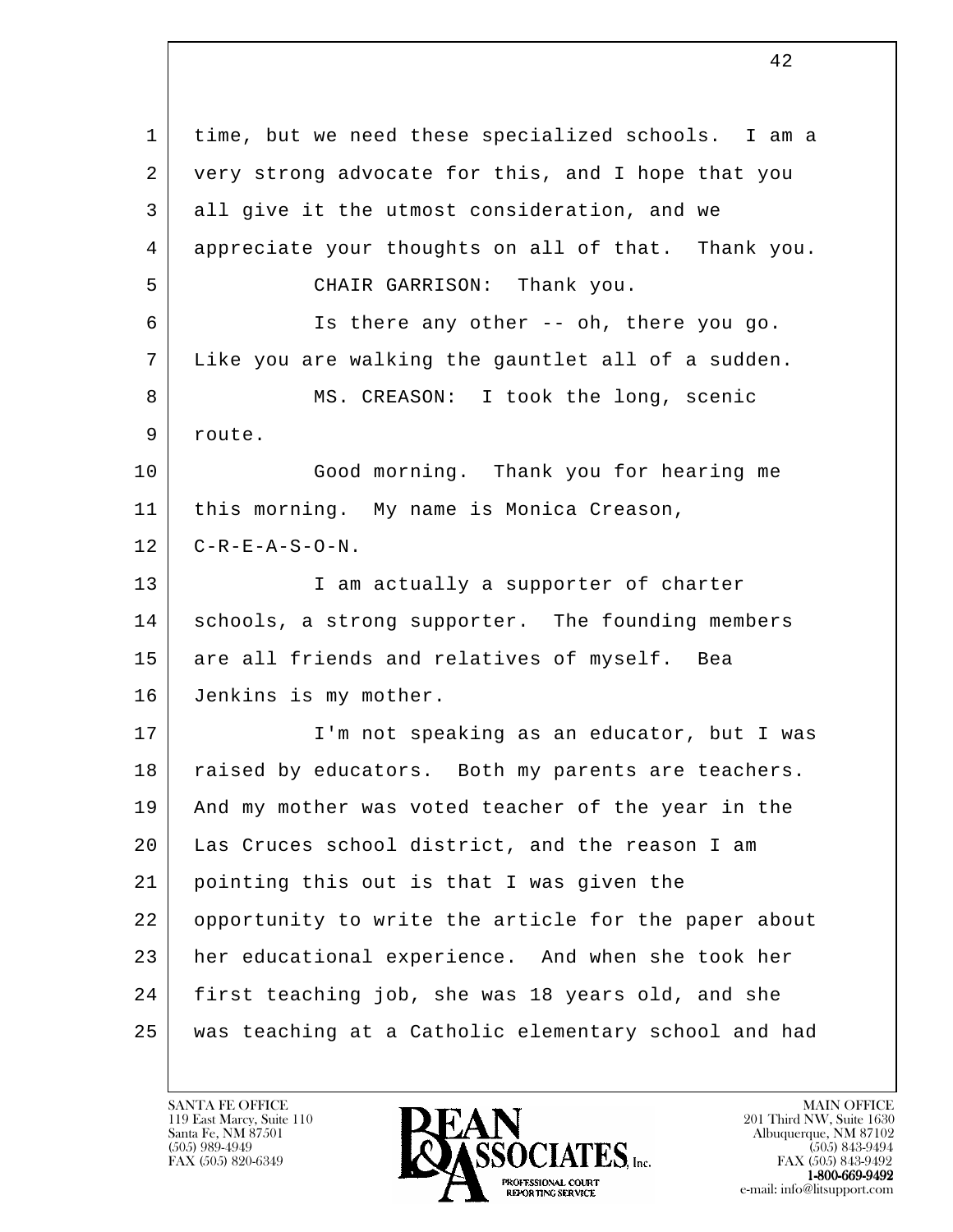1 44 students. And in that year, she said that was 2 the year that she loved being a teacher and knew 3 that's what she would be for the remainder of her 4 life.

 5 I don't know how many of the public school 6 teachers today could take on 44 students, at 18 7 years old, and decide that that was the career that 8 they were going to choose for the remainder of their 9 life. And to tell you the profound effect that she 10 had on those students, there was an oriental child 11 in her school in a community where there were no 12 | oriental children, and to this day, 37 years later, 13 that student has contacted her from across the 14 country and written her a letter on how profound an 15 effect she had on her life and how she saved a 16 little girl that was lost in a community, and she 17 has thanked her, and they have become friends after 18 37 years of one year of education. And that's how 19 big of an effect that she had on that child.

l 20 | And I know that my mother, as an educator, 21 she gets invited to weddings for students that she 22 had 20 years ago. She gets baby invitations. In 23 all of my years of education, of course, my mother 24 was my kindergarten teacher, and it was my most 25 wonderful year. But there are teachers that I do

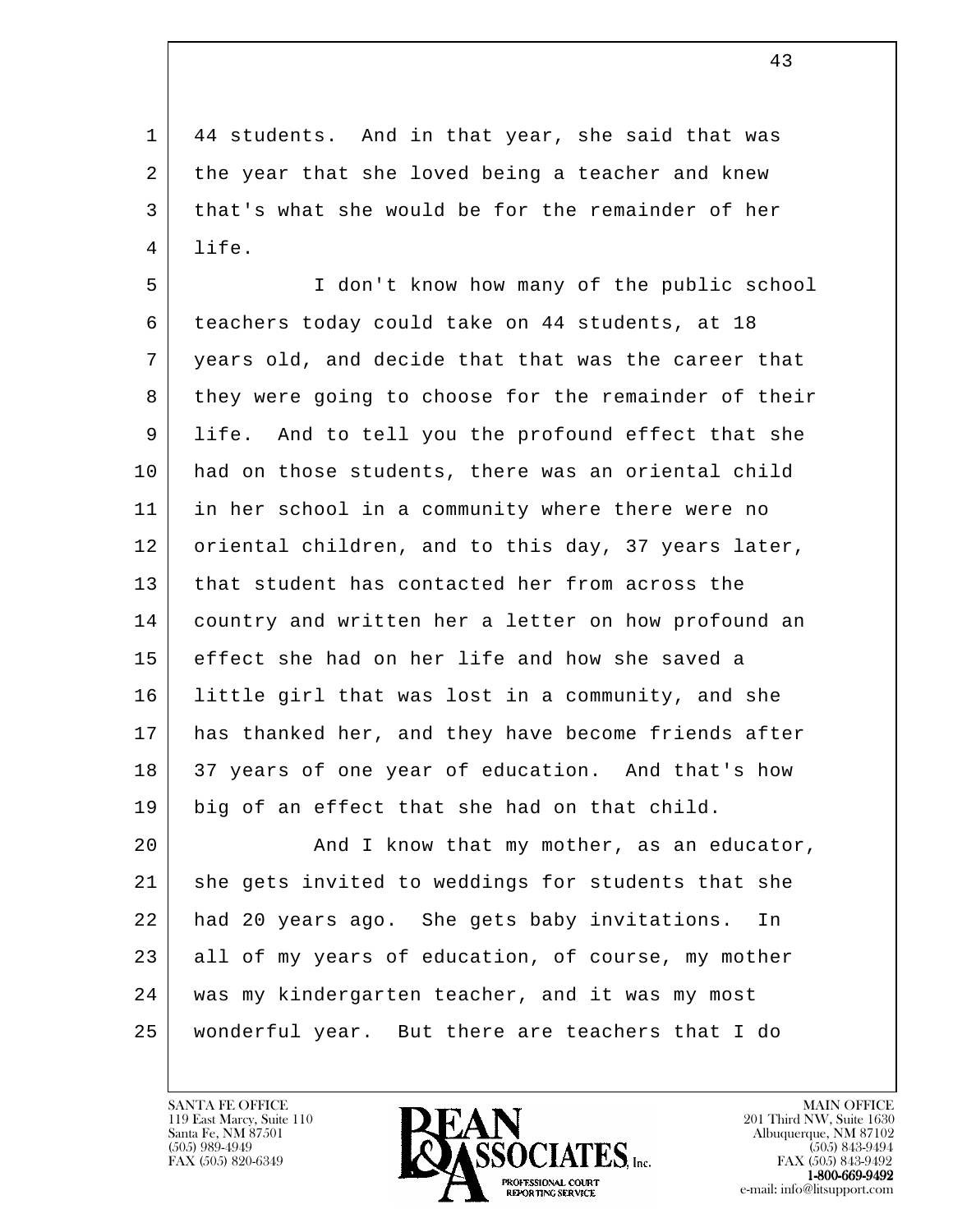1 stay in contact with that have made a profound 2 effect on my life, that believed in me, that made my 3 education fun. I had a history teacher that made 4 history phenomenal, and it wasn't until I got into 5 college and had a professor that made it miserable 6 that I actually decided that I wasn't going to be a 7 historian. But I love history and I love math.

8 And when you get teachers that make 9 education fun and make learning so interesting, you 10 learn that you are possibly going to be something 11 for the rest of your life that you didn't know you 12 had in you. When children go to school and they do 13 not enjoy their education, school becomes tedious 14 and boring and becomes uninteresting, and they 15 | tolerate their school day, they tolerate their 16 | teachers, and teachers tolerate them.

l 17 | That is not the type of learning that I 18 got as a child. I was engaged. I grew up in a 19 | small city where the classroom sizes were smaller, 20 and I loved learning. And it passed on with me 21 through college, and I loved learning in college. 22 And so these are not just educators. 23 These are not people that just want a feather in 24 their cap to start a charter school. These women 25 have been speaking education long before this

119 East Marcy, Suite 110<br>Santa Fe, NM 87501



FAX (505) 843-9492 e-mail: info@litsupport.com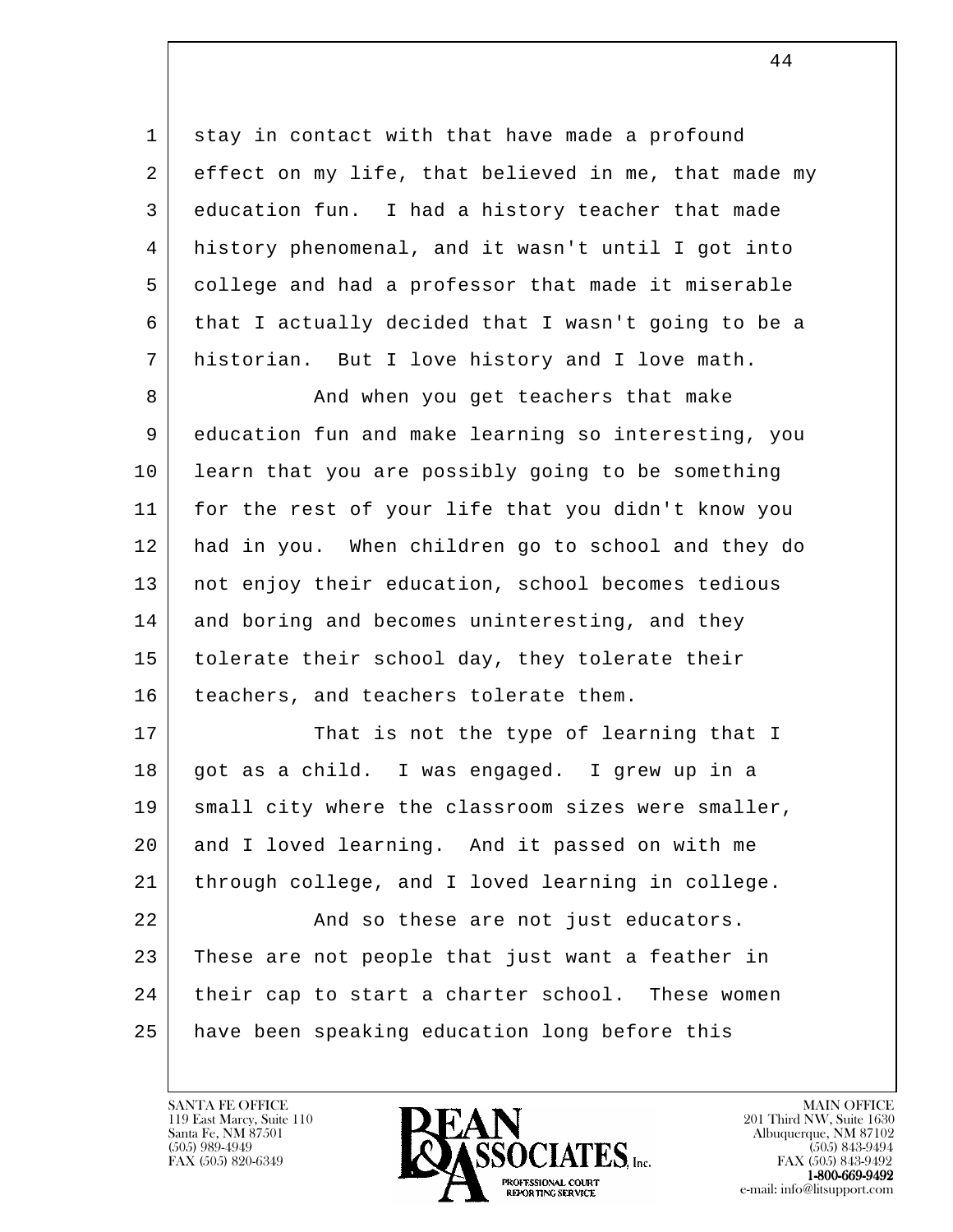l 1 charter school was thought about. We sit around --2 two of my sisters are teachers. We sit around and 3 talk about the needs of children. We watch little 4 kids grow up, and go, oh, that speech is not really 5 where it needs to be. Are they getting this? Are 6 | they getting that? People that love education, that 7 love teaching, that think about children's needs 8 every day of the week, these are the people that 9 should be educating our children. People that love 10 children and think education like a writer thinks 11 writing, every day, all the time, in the middle of 12 the night, the crack of dawn, these are the people 13 | that are starting this charter school. 14 And I want it approved, because I have a 15 child, and I want him to learn and I want him to 16 | love learning the way I did. And thank you very 17 much for your consideration. 18 (The timer rang.) 19 CHAIR GARRISON: Good timing. 20 | MS. CREASON: I always push it. 21 CHAIR GARRISON: Is there anyone else that 22 would like to provide community input? Come on up. 23 Good morning. 24 MS. STEVENSON: My name is Mireya  $25$  Stevenson, and I am here to speak in favor of the J.

119 East Marcy, Suite 110<br>Santa Fe, NM 87501

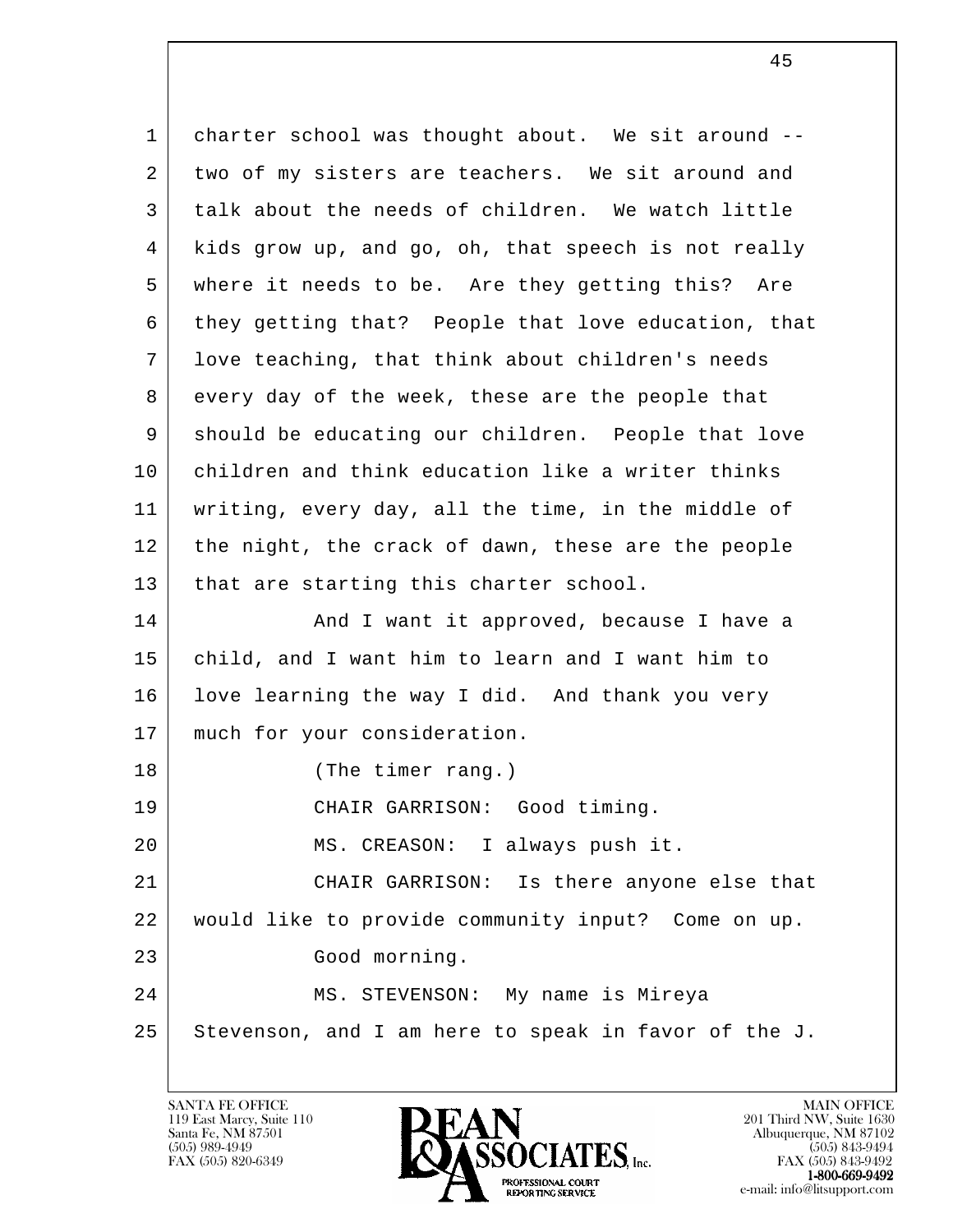1 Paul Taylor Academy, primarily as a teacher and as a 2 parent mostly. The focus of the J. Paul Taylor 3 Academy is dual language, and I have a very personal 4 connection with dual language, because I grew up -- 5 my first language was Spanish, and I was completely 6 immersed in the school system without many choices 7 at all. So now that the school system has changed 8 enough, I have really been wanting to be part of an 9 education that is better for all our multi-cultural 10 society.

l 11 Right now our nation is called the melting 12 pot, so we should be willing to embrace various 13 | ethnical backgrounds, languages, and just really 14 encourage a multi-lingual community. Especially 15 here where the second most common spoken language is 16 Spanish, I think essential for us to really 17 encourage that in our school systems for the next 18 generation, to be completely integrated into our 19 community in every sense. And the best way to 20 control language barriers is by really making an 21 effort to make constructive gains in communication. 22 The dual language program is a brilliant 23 idea, and my daughter, who is starting fourth grade 24 now, unfortunately also missed the dual language 25 program because it was offered one year too late.

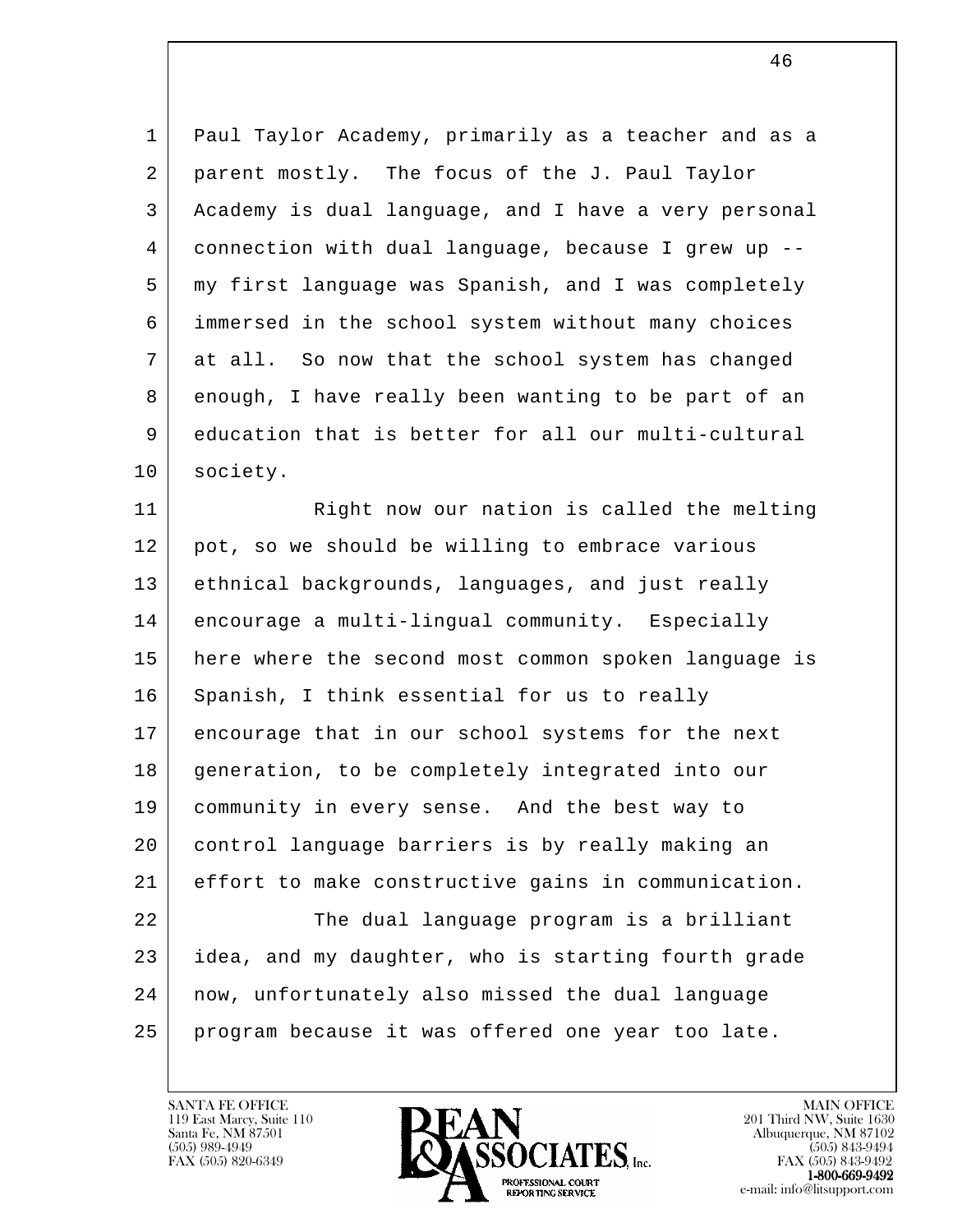1 But we worked with Cynthia Risner at Hermosa. She 2 was her principal from K through third, and 3 absolutely loved her. We loved the way she worked 4 with all the children. She knew every name, she 5 knew them personally, and that is a devotion that I 6 haven't seen through my education or through any 7 elementary school that I have worked at, and it 8 takes just an extra step of devotion to the 9 children.

10 | Rind when she left, we were all really sad, 11 and she felt so strongly about it, that she told me, 12 she asked me to move her to a different school so 13 she could start fresh. And so I have been really 14 looking forward to being part of this movement to a 15 | school that encourages a dual language program 16 regardless of ethnicity, because I think it's so 17 important for every community member to be 18 knowledgeable of the languages that are most 19 commonly spoken in our community. So thank you for 20 listening. 21 CHAIR GARRISON: Thank you very much. 22 At this time the Public Education

l 23 Commission reserves time to address any questions 24 that the commissioners may have of the applicant, so 25 I would like the applicant to step up again to the

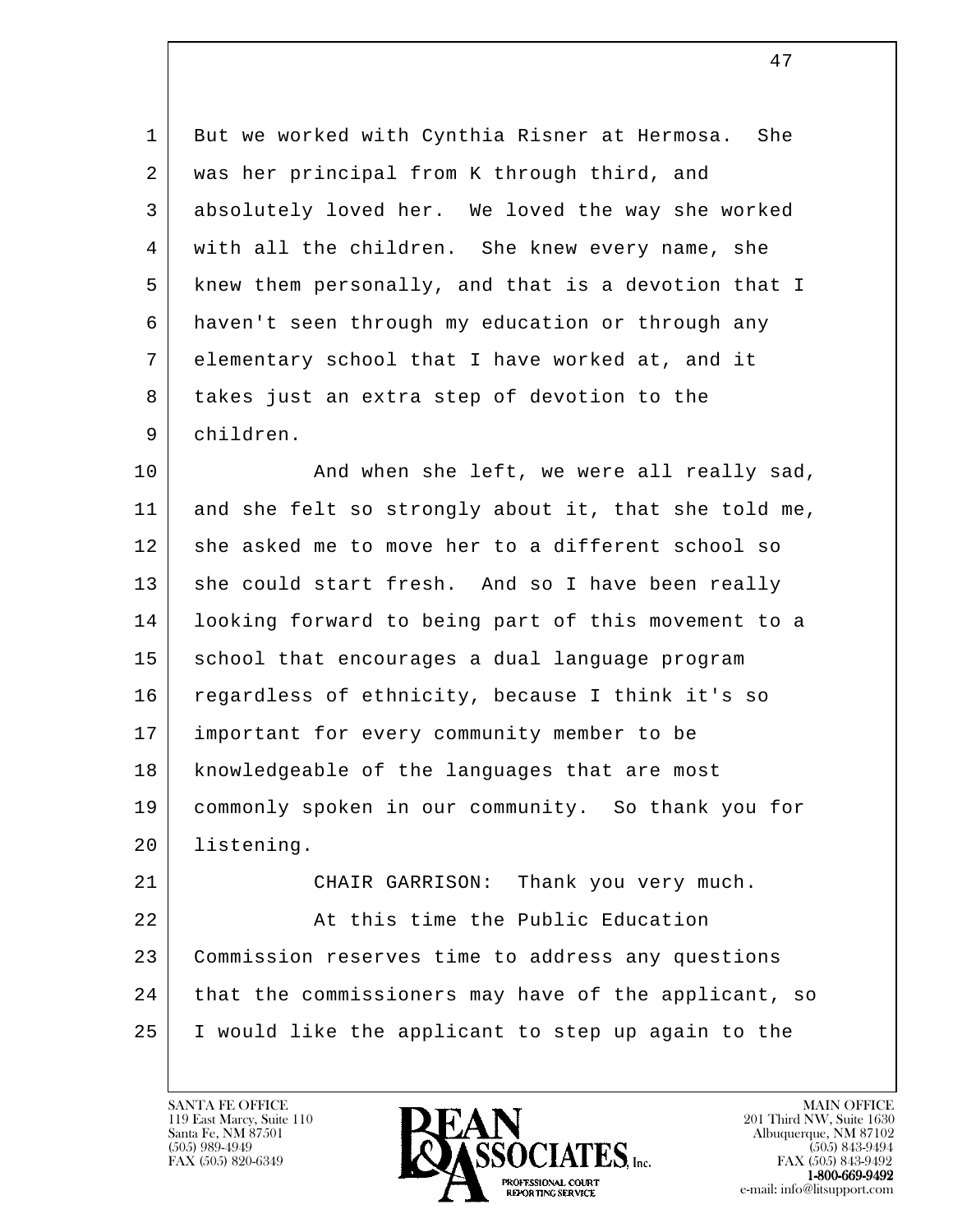1 microphone -- oh, I'm sorry -- to the table. There 2 is usually a microphone in front of me somewhere, so 3 the stage.

 4 I will ask to keep responses as brief as 5 possible to allow for questioning from all the 6 commission members if they have any. Are there any 7 questions from any of the commissioners? 8 Commissioner Bergman.

 9 MR. BERGMAN: Thank you. I have read your 10 application and read the preliminary analysis on 11 that application, and I notice you discuss your 12 desires or dreams, however you want to put it, for 13 community involvement. Given that, and my pet peeve 14 is there is a lack of parental interest in education 15 in this country, which that, of course, leads to a 16 lack of parental involvement, do you have any 17 | specific ideas of how you are going to somehow 18 overcome that and get the parents of your students 19 involved in this nighttime program you have talked 20 about?

l 21 MS. RISNER-SCHILLER: I have been 22 fortunate enough in my educational career to have 23 incredible parental involvement, and the way that I 24 | find you do it is first of all, the staff and you 25 have to believe in it 100 percent. It can't just be

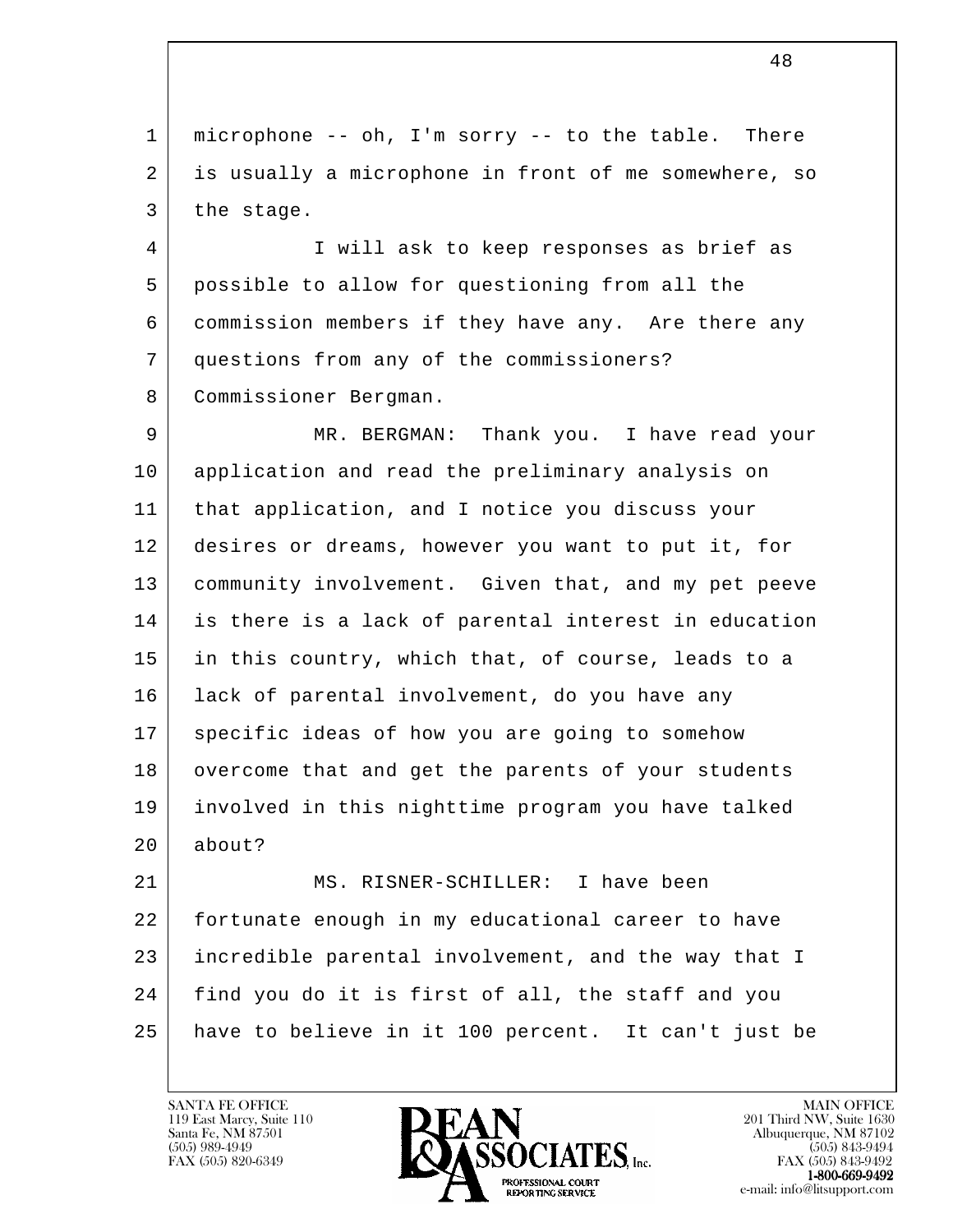1 | lip service. It can't be we want you when we want 2 you. Parents have to be part of the school, and the 3 most success I have had is that one-on-one contact, 4 and encouraging parents to have one-on-one contact. 5 And it's not because of me. It's because when 6 everybody gets excited and behind it and parents see 7 what part they can be, it is truly inspirational.

8 Just one little example from my latest 9 | school, we would have five or six parents at parent 10 meetings, and the last parent meeting we had just 11 for kinder and first grade parents, we didn't have 12 enough room. People were standing. It just takes 13 | that patience and that development and that belief 14 that they are the part of the community and they are 15 the experts.

16 MR. BERGMAN: Thank you.

l 17 MS. HOOLEY: And I would just like to add 18 to that, as we stated before, it's going to be part 19 of everything we do from our first contact with each 20 and every applicant or each and every inquiry that 21 comes to the school, that expectation of the 22 parental involvement will be very well delineated 23 and spoken to at every chance we get. So there is 24 not going to be an opportunity for somebody to come 25 into the school saying I didn't know. They are

119 East Marcy, Suite 110<br>Santa Fe, NM 87501

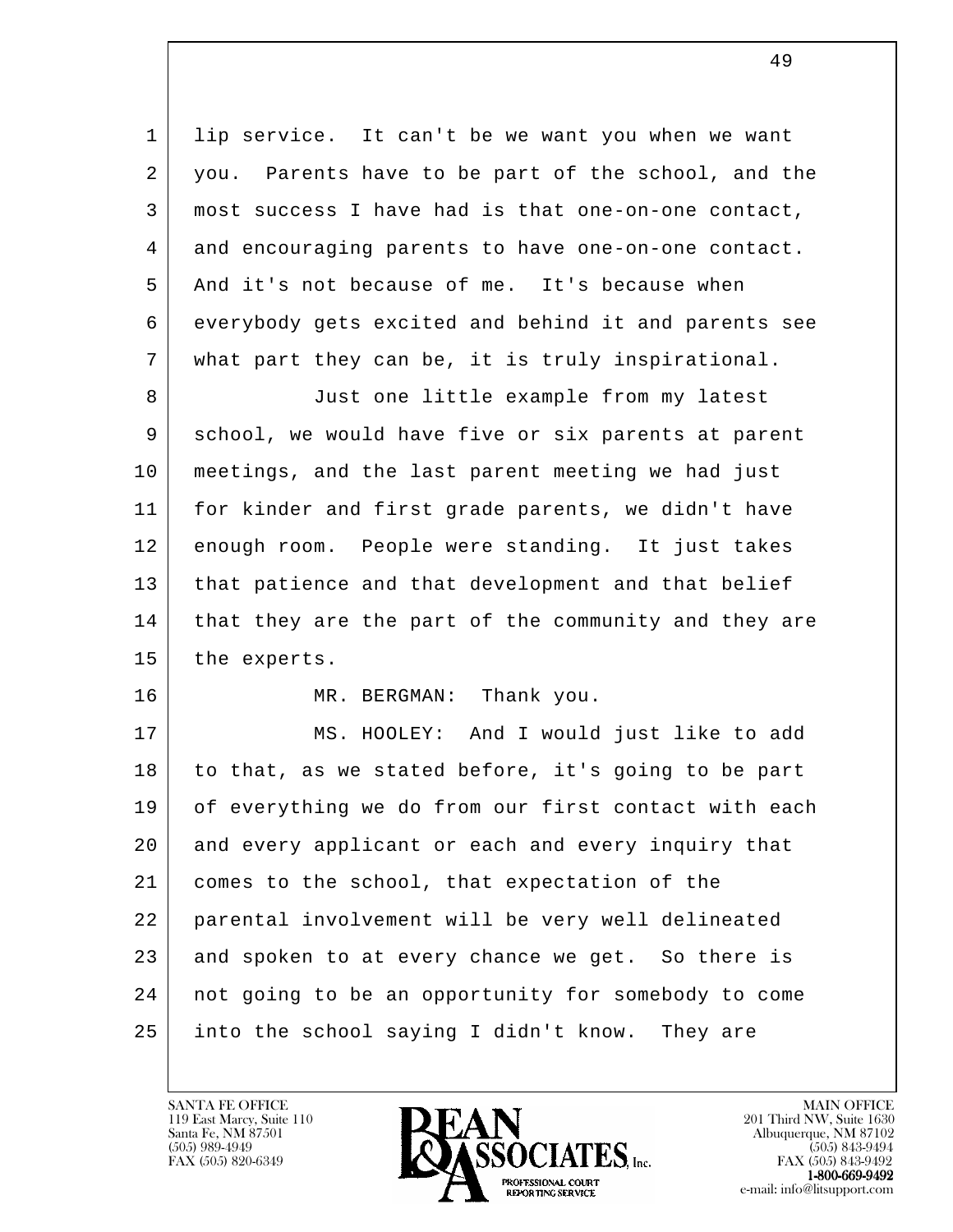l 1 going to be fully aware of the school's expectation 2 of each parent and family that comes to our school. 3 MR. BERGMAN: Do you have plans for 4 tutoring for those that perhaps are not keeping 5 | pace? 6 MS. RISNER-SCHILLER: That would be part 7 of the after-school program. We also, of course, 8 will have built-in remediation during the day, but 9 the after-school program will encompass tutoring for 10 additional. 11 MR. BERGMAN: Thank you. 12 CHAIR GARRISON: Are there any other 13 questions from commissioners? I just have one. Oh, 14 I'm sorry. Did you have one? Did you raise your 15 hand? 16 MS. SHEARMAN: Yes, sir, but I will be 17 | glad to go after. 18 CHAIR GARRISON: You first. 19 MS. SHEARMAN: Good morning. I noted in 20 your application you are planning or suggesting that 21 you will need \$98,000 a year for lease of the 22 property, and I noted also that you are assuming the 23 | \$700 per student will pay for that. Is that 24 guaranteed? If you apply for it, do you get it? 25 DR. DURAN: Yes. At present, if a school

119 East Marcy, Suite 110<br>Santa Fe, NM 87501

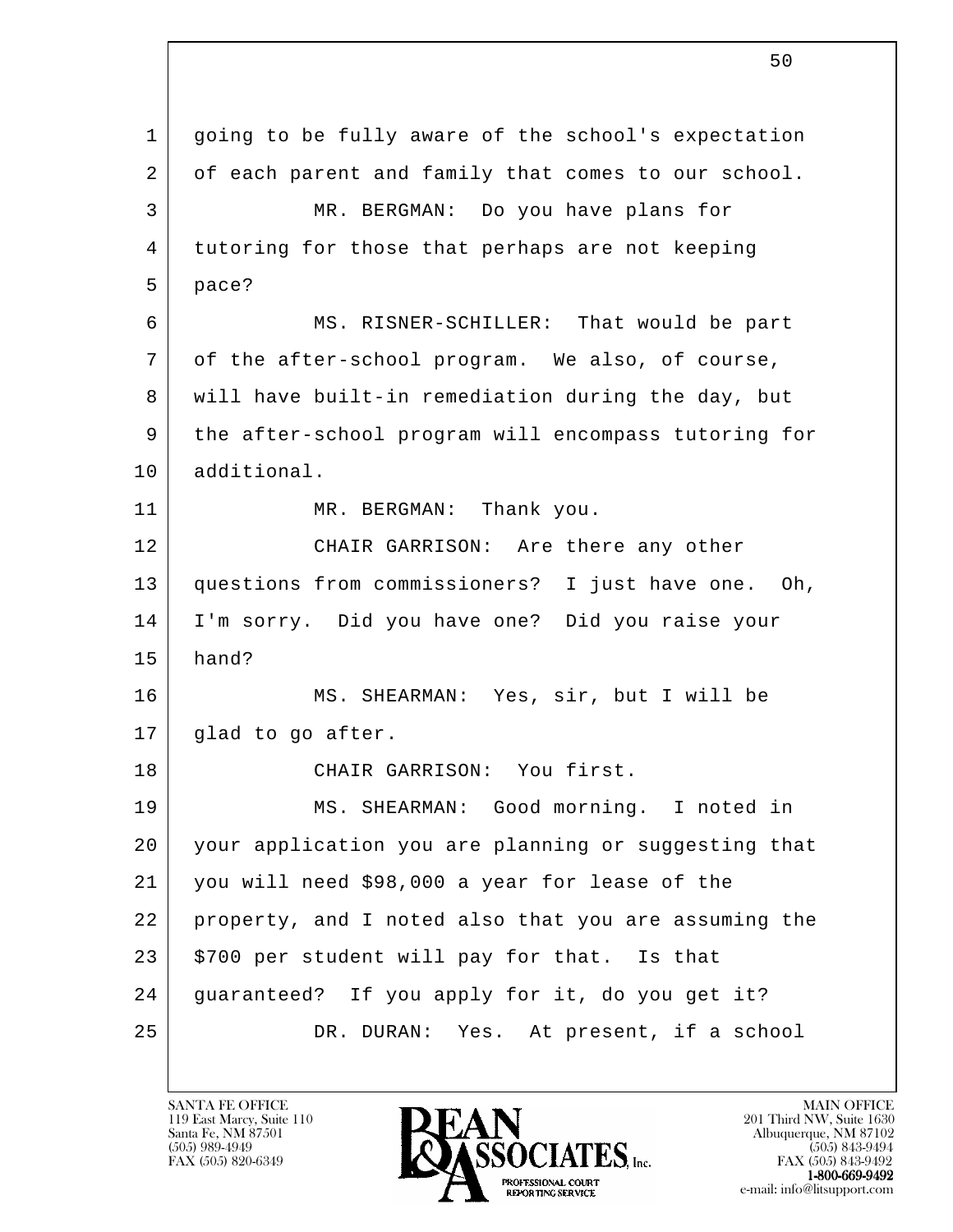l 1 applies for it, and the PSFA looks at the facility, 2 they only pay for classroom space, not for 3 administration space. So they will look at the 4 space, determine the number of students that they 5 need -- they have a very complicated formula -- but 6 under current funding, yes, they are guaranteed  $7$  that. 8 MS. SHEARMAN: But just for classroom 9 space? 10 DR. DURAN: Just for classroom space. 11 MS. SHEARMAN: So your funding through 12 | that source would not be totally sufficient for the 13 property. So you have a balanced budget, so there 14 is no money left over. So if you have to come up 15 with say some operational funds to pay the balance 16 of the lease, where will it come from? 17 | MS. RISNER-SCHILLER: Well, fortunately, 18 as I'm sure you have taken wind of, Bea is very 19 persuasive and she has been working very closely 20 with the Catholic Church. Our local Catholic 21 schools consolidated into one elementary school, 22 leaving another elementary school empty, and the 23 figure that we would have from the 700 per child 24 | would meet the needs. 25 If due to this formula we came into

119 East Marcy, Suite 110<br>Santa Fe, NM 87501

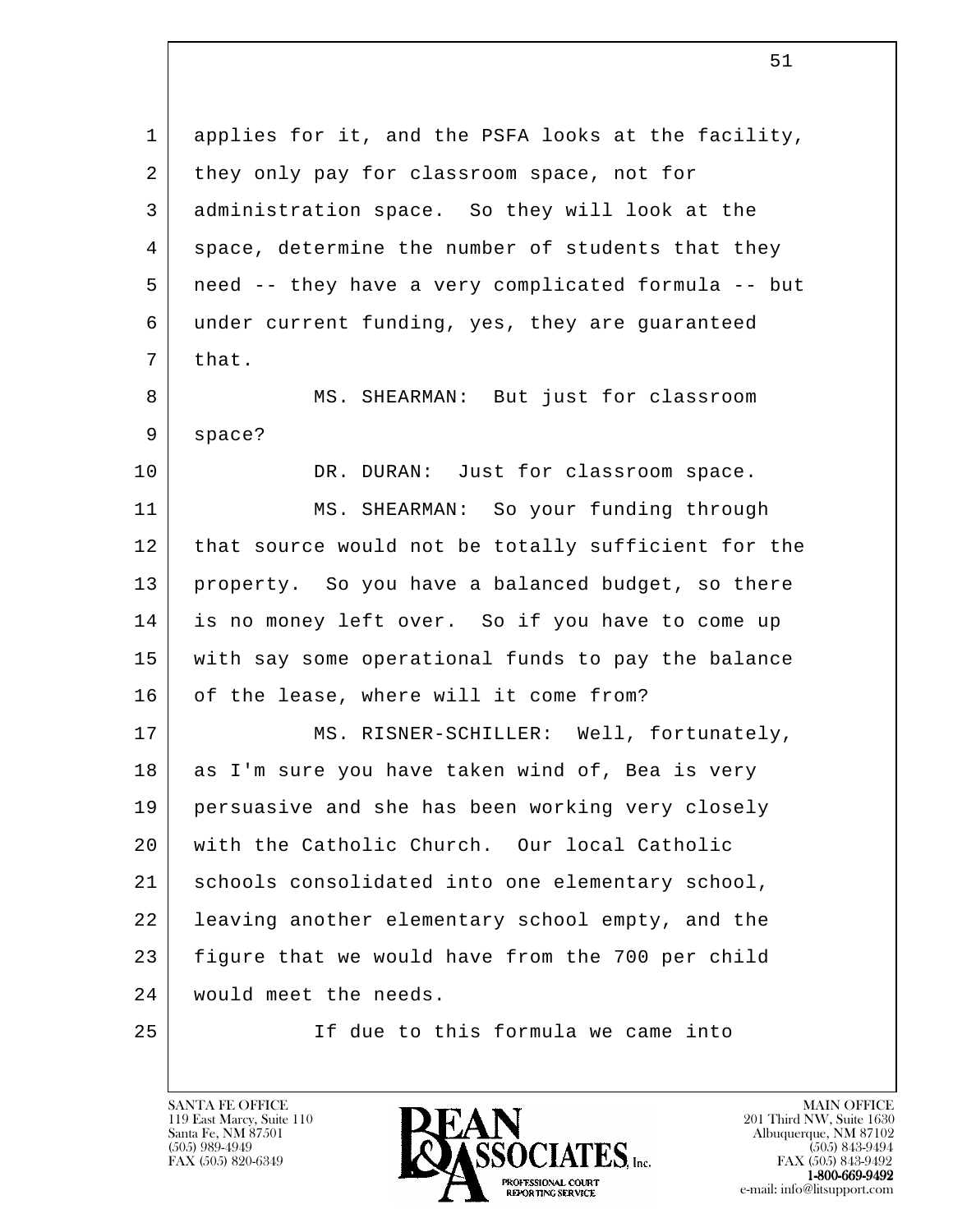1 | trouble with some of it being administrative space, 2 there are certainly areas in the budget that we 3 could remove this from. For example, just the first 4 thing that comes to my mind without consulting the 5 budget again. The first year we have approximately  $6$   $\mid$  \$50,000 in audio-visual materials, and some of that 7 could be taken to rent the space. Now, how would we 8 make up for that, that would have to be in our 9 planning year budget, and our planning year budget 10 would have to increase its audio-visual requests. 11 MS. JENKINS: One other thing, if we get

12 | this one school, it would not be true if we have to 13 go to another building, but if we get this one 14 | school, I have spoken to them about our money 15 crunch, and they have agreed to sit at the table 16 with us and work it out. But that would not be true 17 in the instance that we would have to go get another 18 building. It would only be for this one building.

l 19 MS. SHEARMAN: I also noted that you are 20 not planning to hire a business manager. You have  $21$  \$25,000 in your budget for  $-$  I never can say the 22 words right -- financial auditing, financial 23 bookkeeping -- whatever the last word is -- of 24 25,000. Now is that that you are assuming a 25 contract there for the financial services?

119 East Marcy, Suite 110<br>Santa Fe, NM 87501



FAX (505) 843-9492 e-mail: info@litsupport.com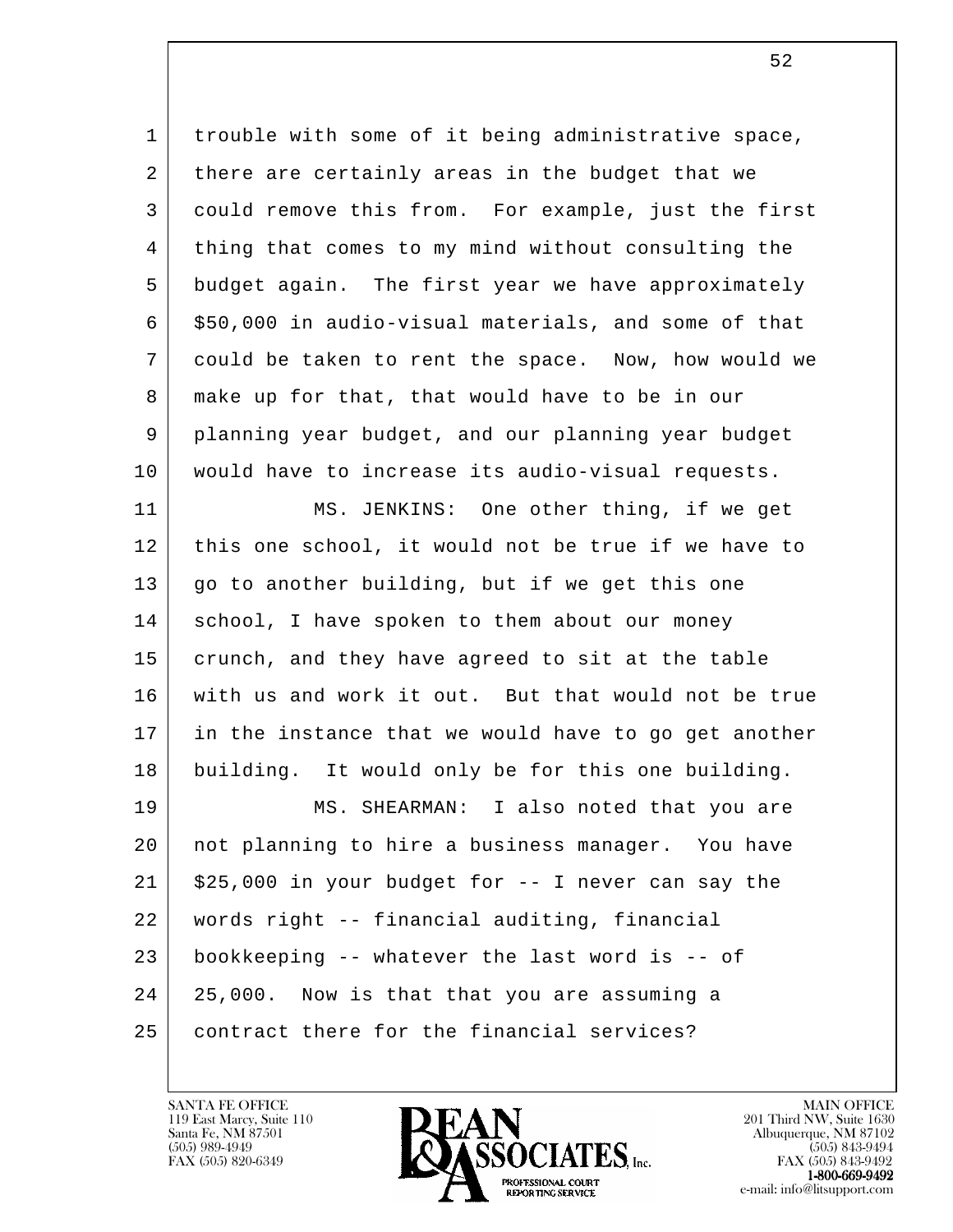| $\mathbf{1}$ | MS. RISNER-SCHILLER: Yes, ma'am. That                |
|--------------|------------------------------------------------------|
| 2            | would be contracted services. As you can see from    |
| 3            | the budget, we are making every attempt to keep      |
| 4            | administrative costs low. We want everything to go   |
| 5            | into teachers and materials for the children, and we |
| 6            | do have a local accountant who has acknowledged that |
| 7            | that would be a reasonable amount for the contract,  |
| 8            | and there are accountants in town who have indicated |
| 9            | they would be willing to go to a specialized         |
| 10           | training for school finances to serve that function. |
| 11           | MS. SHEARMAN: I also notice on page 77 of            |
| 12           | your application there is a job description for a    |
| 13           | chief financial officer, but I didn't find that.     |
| 14           | MS. RISNER-SCHILLER: You know, I have to             |
| 15           | say that was an error, and it's my error. I can      |
| 16           | take full responsibility. Actually as a contracted   |
| 17           | person, that would not be necessary, but I put the   |
| 18           | expectations for the chief financial officer in the  |
| 19           | job descriptions.                                    |
| 20           | MS. SHEARMAN: And my last question has to            |
| 21           | do with student performance expectations, and it was |
| 22           | stated very well, I thought, in the preliminary      |
| 23           | review or the preliminary analysis, so I would refer |
| 24           | you to that if you, by chance, have a copy of that   |
| 25           | in front of you. If you would respond to those       |
|              |                                                      |



 $\sim$  53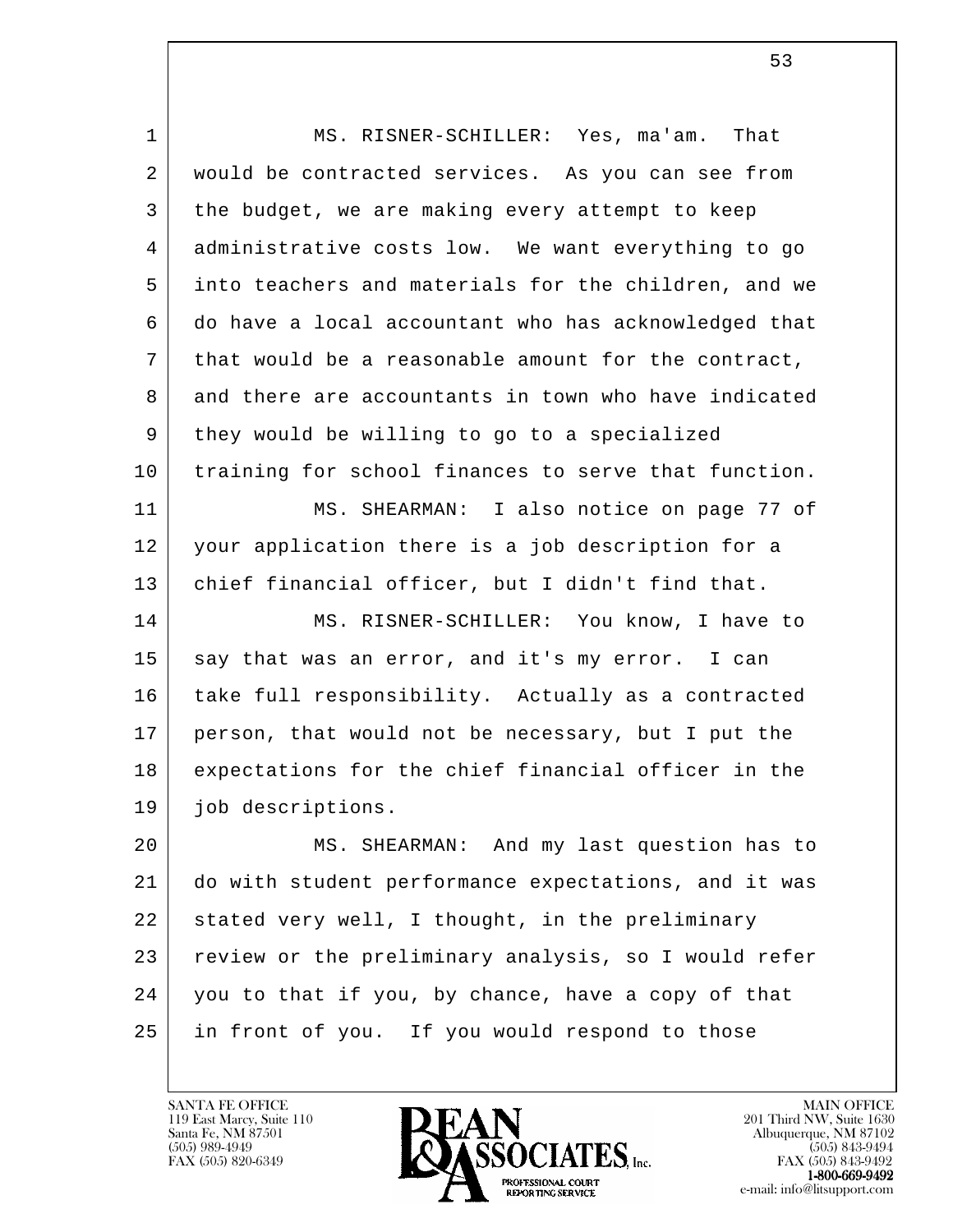1 concerns, they are listed on page seven, actually 2 six and seven.

 3 MS. RISNER-SCHILLER: Yes, ma'am. In 4 preparation for today, we did take the opportunity 5 to respond to these questions, because we felt we 6 wanted to make sure we were grounded. With due 7 respect, we believe somehow it was missed in our 8 application that there is no way that we are going 9 to wiggle out of the state expectations. We are 10 familiar with the state law, that our learning has 11 to be based on the standards and benchmarks.

12 On page 40 of the application, there is an 13 example of how we coded all the standards and 14 benchmarks for the children. And if you look at the 15 activity we provided in the first project from 28 to 16 38 on those pages, they are all coded according to 17 | subject areas and grade level.

l 18 | Radditionally on page 41, we provided a 19 method, a form that teachers could use to make sure 20 they were addressing all of the competencies, but we 21 all know addressing is not enough. So the flip side 22 is that there is also an independent form for each 23 student to record when that student has mastered a 24 benchmark and the evidence and the date, so that we 25 have all the documentation we need. So the

119 East Marcy, Suite 110<br>Santa Fe, NM 87501



FAX (505) 843-9492 e-mail: info@litsupport.com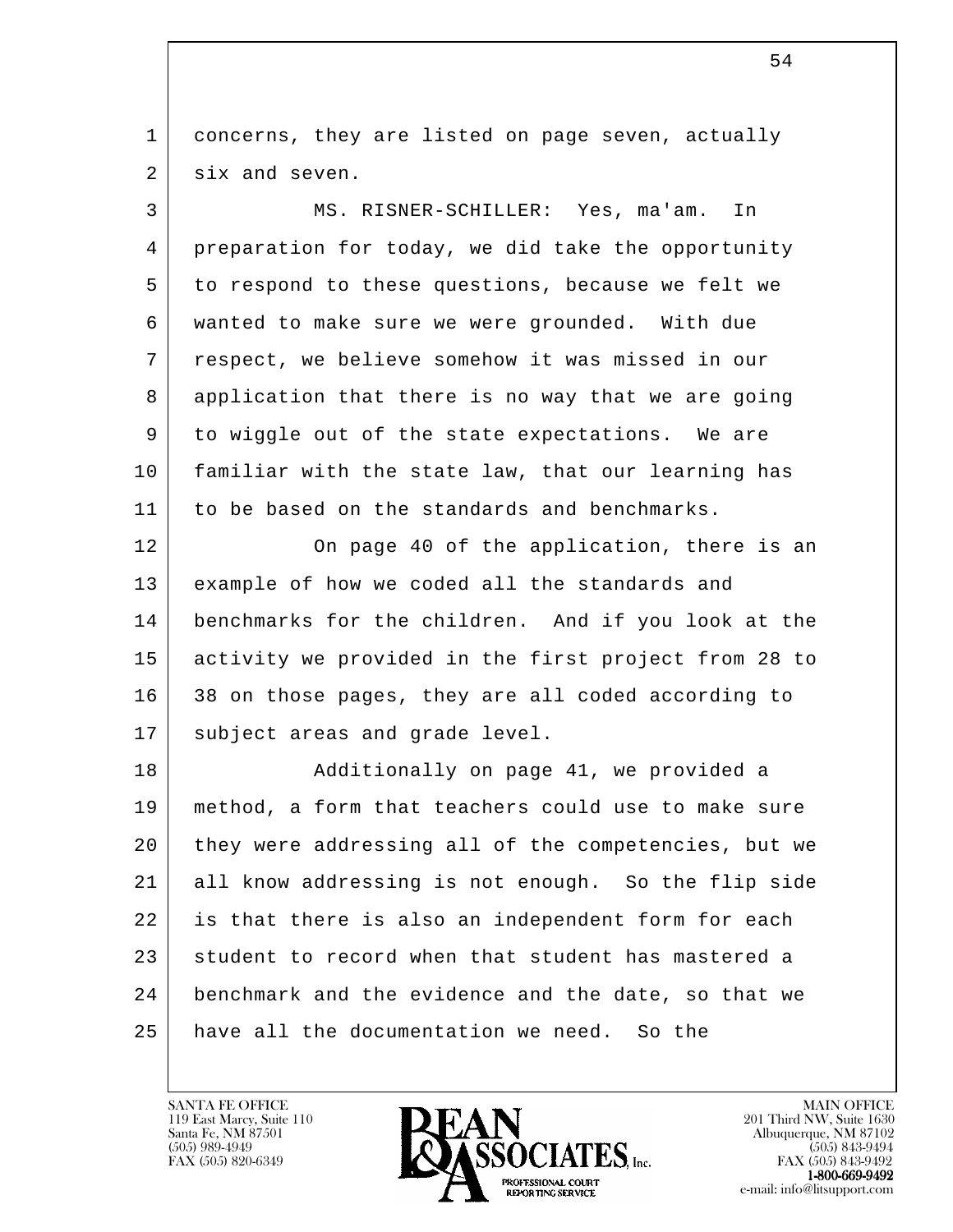1 | standards and benchmarks are going to be carefully, 2 carefully addressed. They will also be reporting to 3 | the parents the student's progress.

4 Then as indicated earlier when Dr. Sanchez 5 was speaking, we do plan to participate in the MAPs 6 testing, as well as DIBELS, so that we get little 7 looks, little glimpses along the year of how the 8 children are progressing, and then, of course, the 9 state mandated testing in the spring will give us 10 | some direction as well.

 11 MS. SHEARMAN: If I could direct your 12 attention to the stated goals and the questions 13 about those goals, the reason I ask, I am fairly new 14 to the commission, but I have been through one cycle 15 of renewals. And when you go through a renewal 16 cycle, you are actually looking at those goals to 17 see if they have been met. And when there is a lack 18 of specificity on dates and specific measures, are 19 they ambitious, and all those kinds of things, those 20 are the questions that I am really targeting from 21 | the preliminary analysis.

l 22 | MS. RISNER-SCHILLER: I'm sorry. I 23 misunderstood. That again was one of those 24 misunderstandings because you know your application 25 better than anyone else, so in our responses we did

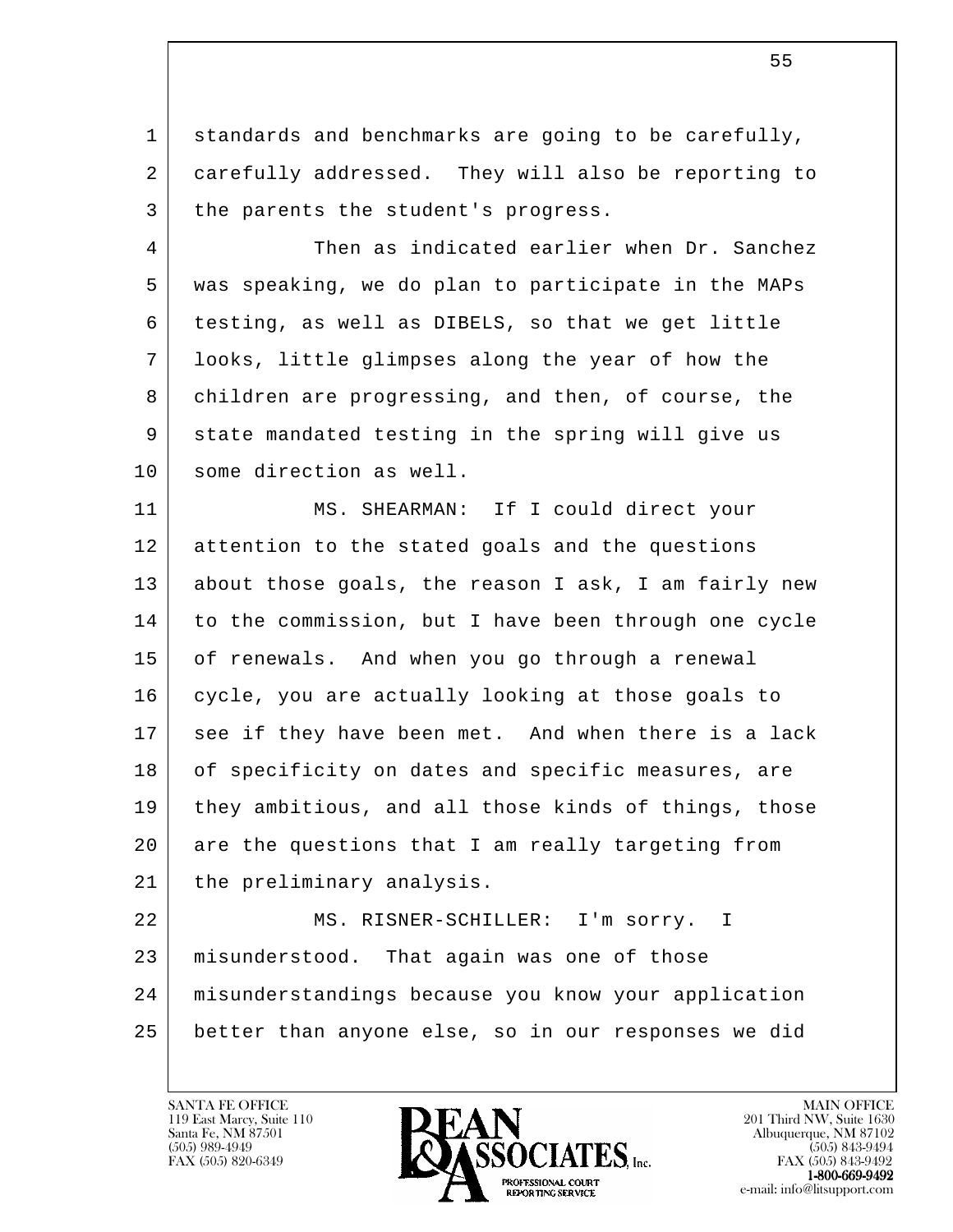1 fill out more fully what we meant. It was not as 2 implicit as we had thought. And so I could read 3 that to you or when you all read our response, it 4 | will be in there.

5 One thing I definitely want to bring up, 6 though, and I have to assume that it was the way we 7 had written it, there was a misunderstanding that we 8 only expected 25 percent of our students learning to 9 speak Spanish would make progress, and that is 10 clearly not the case. We are gearing for 25 percent 11 of the students to be completely proficient, but we 12 have project goals for all the other children. 13 Everybody is going to progress, but we did not 14 assume that every child would be proficient in 15 Spanish by the end. Would you like us to read that 16 response?

l 17 | MS. SHEARMAN: No, that's fine. Just one 18 more question. On the letters from the two 19 departments at New Mexico State, the people who 20 | signed those letters, is their signature binding on 21 New Mexico State for the agreement to provide 22 student -- for want of a better term, not student 23 teachers -- but student participants; is that a 24 binding agreement with New Mexico State? 25 MS. RISNER-SCHILLER: Yes.

119 East Marcy, Suite 110<br>Santa Fe, NM 87501



FAX (505) 843-9492 e-mail: info@litsupport.com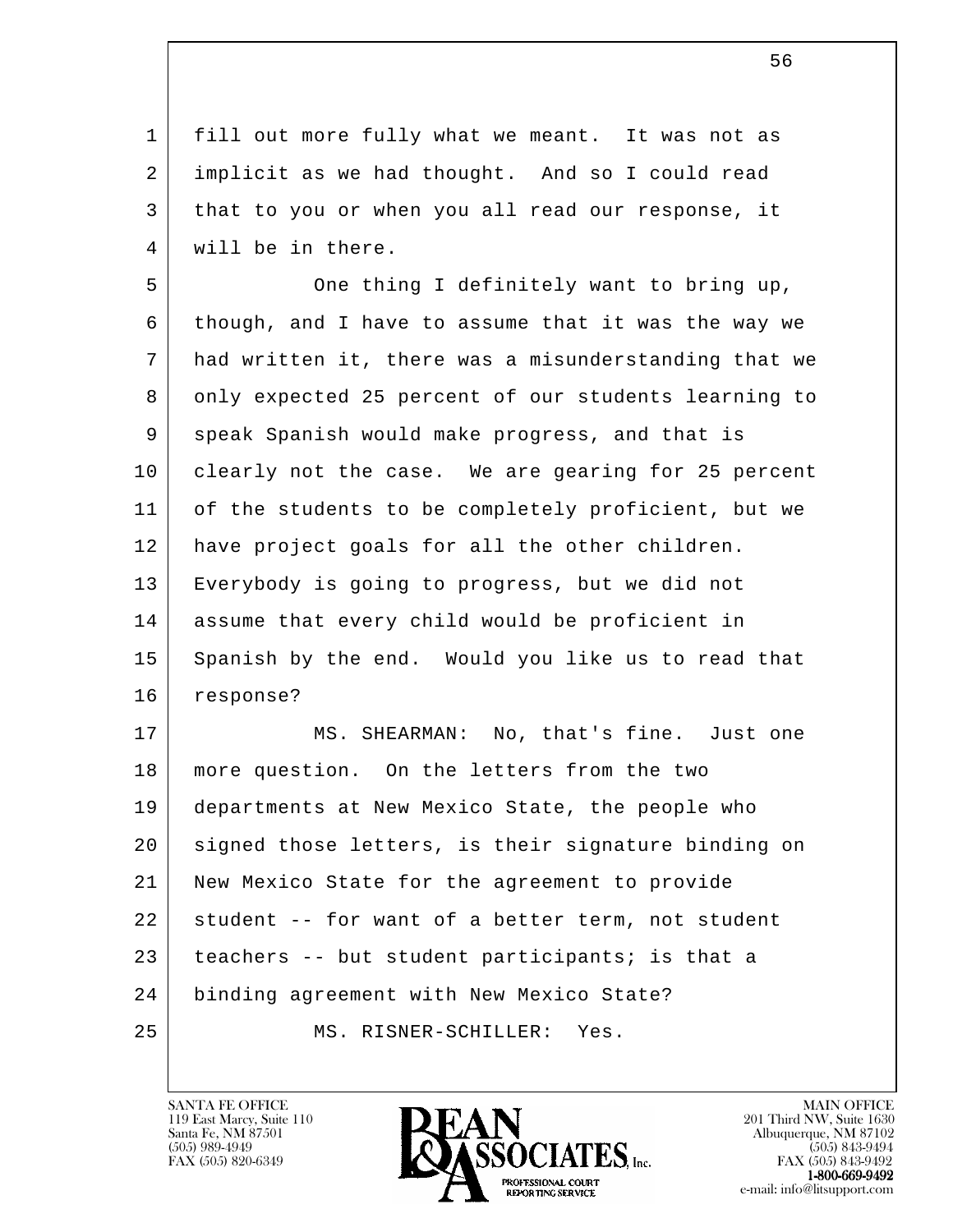l 1 DR. BORCHERT: I can speak to that. I'm 2 sorry. Any kind of contractual stuff has to go 3 through the provost office, and so technically, no, 4 it's not a binding commitment. But I can tell you 5 that, on behalf of Ken Van Winkle, who is the 6 department head, he is very much interested in both 7 | the opportunity and the concept. 8 CHAIR GARRISON: Sally, would you like him 9 to restate his name? 10 THE REPORTER: No, but the name that he 11 mentioned. 12 DR. BORCHERT: Oh, Dr. Van Winkle. He is 13 the department head. Van Winkle, W-I-N-K-L-E. He 14 blew out his knee and had to have surgery, so he is 15 not mobile right now. I am speaking, but his 16 signature is on that document. 17 CHAIR GARRISON: Thank you. 18 Any other questions? 19 | MS. SHEARMAN: No, sir. Thank you. 20 | MS. RISNER-SCHILLER: Thank you. 21 CHAIR GARRISON: I just have one, and it's 22 a reference to the letter of intent. This bullet 23 | states, "Meals will be designed to meet current 24 nutritional guidelines and provide opportunities for 25 the development of healthy eating habits. Health

119 East Marcy, Suite 110<br>Santa Fe, NM 87501

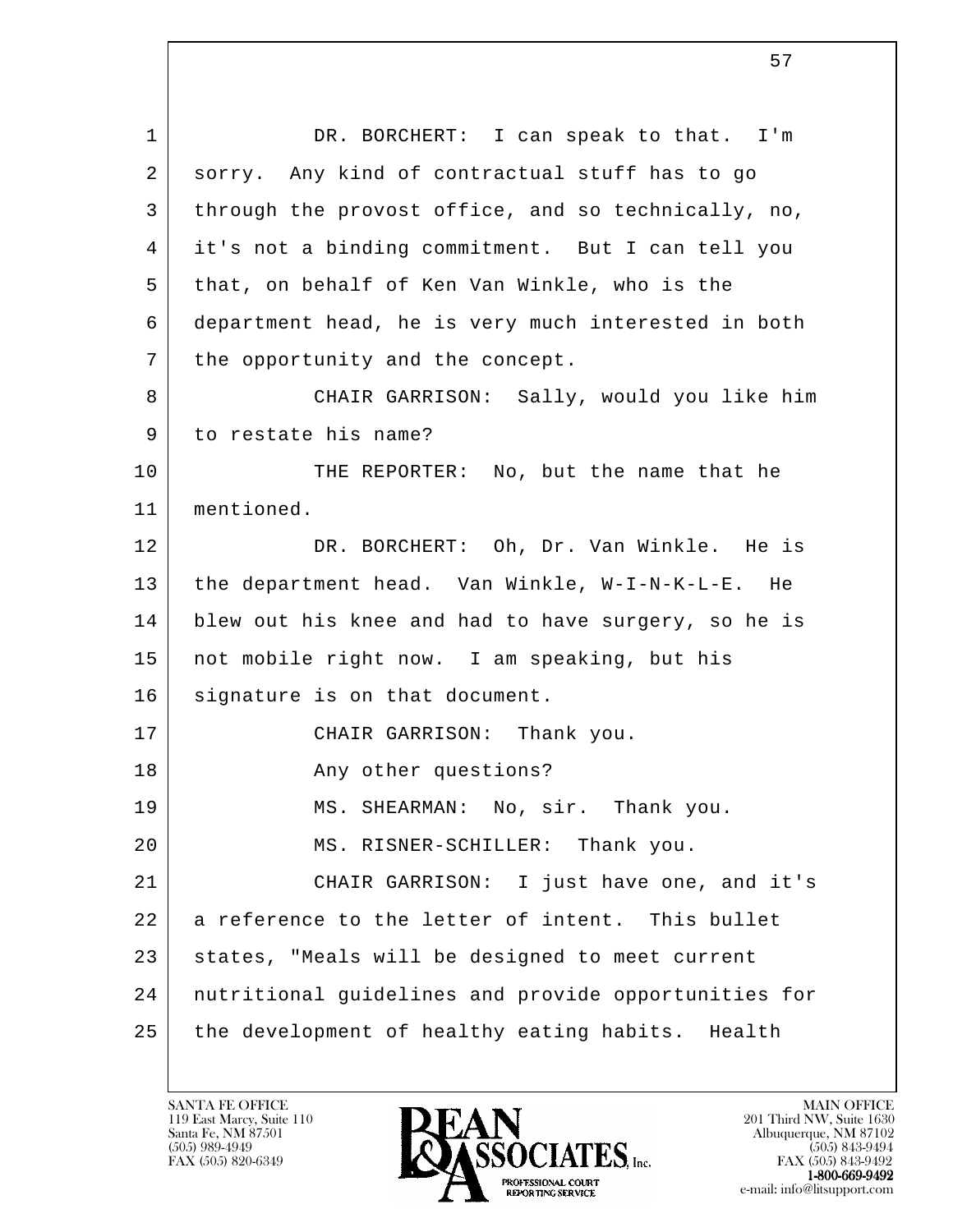1 and wellness will be a priority." Would you expand 2 on that, please.

 3 MS. JENKINS: We are very concerned about 4 the health of children, and so we want to try and 5 develop healthy eating habits and healthy lifestyles 6 in the children and hopefully carry it over into the 7 homes. Because if you look nationwide, it's a 8 major, major problem, and we feel that an elementary 9 school is a very good place to build healthy eating 10 habits and healthy lifestyles.

11 That is one of the reasons we teamed up 12 | with New Mexico State for the PE, because they are 13 offering us so, so much more. They are offering us 14 music and dance and all kinds of things that, just 15 with our half time teacher, our half time teacher 16 can oversee these students, but these students can 17 do many more things than we could otherwise have. 18 | And the meals, we want children to learn to eat 19 properly.

l 20 MS. HOOLEY: Are you asking how we are 21 going to provide the meal itself, or what is our 22 philosophy around feeding the children? 23 CHAIR GARRISON: Without me going into 24 | specific details on what my perception of it is, 25 health and wellness and physical education and

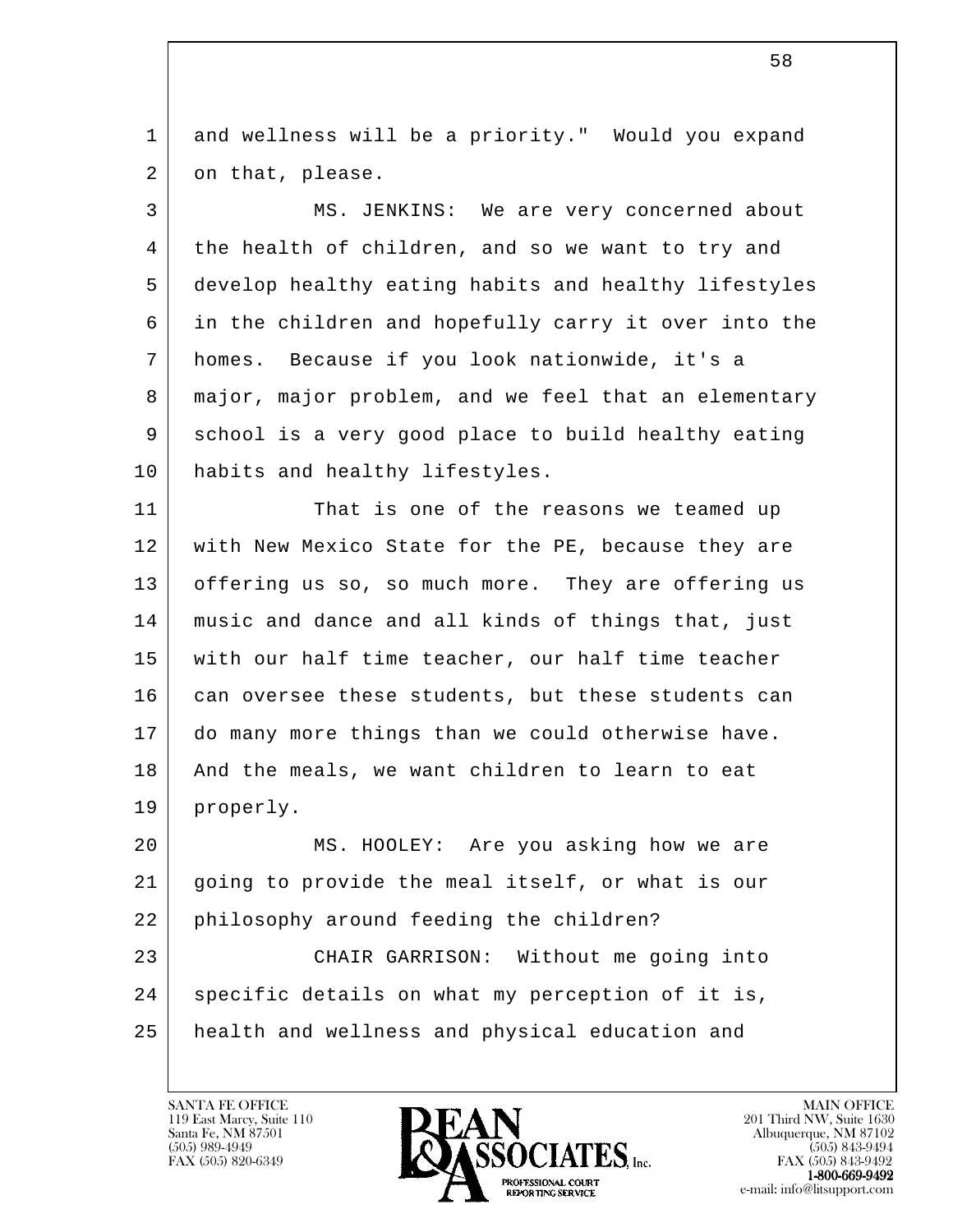1 community input and families, it all should be 2 integrated into the curriculum in some way, so 3 | that's what I wanted expansion on.

 4 MS. HOOLEY: Absolutely. So I just wanted 5 to add that even the meal time, the preparation of 6 the food and the ingredients in the food are going 7 to be incorporated into their daily learning. So 8 there will be discussion as it relates to what they 9 had for lunch, if we got the eggs from a local 10 farmer. We are not going to have processed foods as 11 much as possible, because we want to create habits 12 | that are going to be sustainable. So even the 13 choices for snacks and fruits and vegetables, the 14 students will be included in that as much as 15 possible.

l 16 Yes, I know we have high ideals and we are 17 going to stick to them as much as we can, but it's 18 possible. I am a nurse practitioner and I am a 19 pediatric nurse long-term, so we are going to be 20 looking very closely at the food options both for 21 breakfast and lunch, and Egg McMuffins are not going 22 to be on our menu. I apologize for that. That will 23 be on the expectation page as well for choice. 24 MS. RISNER-SCHILLER: If I could just 25 piggyback, we do hope to be part of the federal

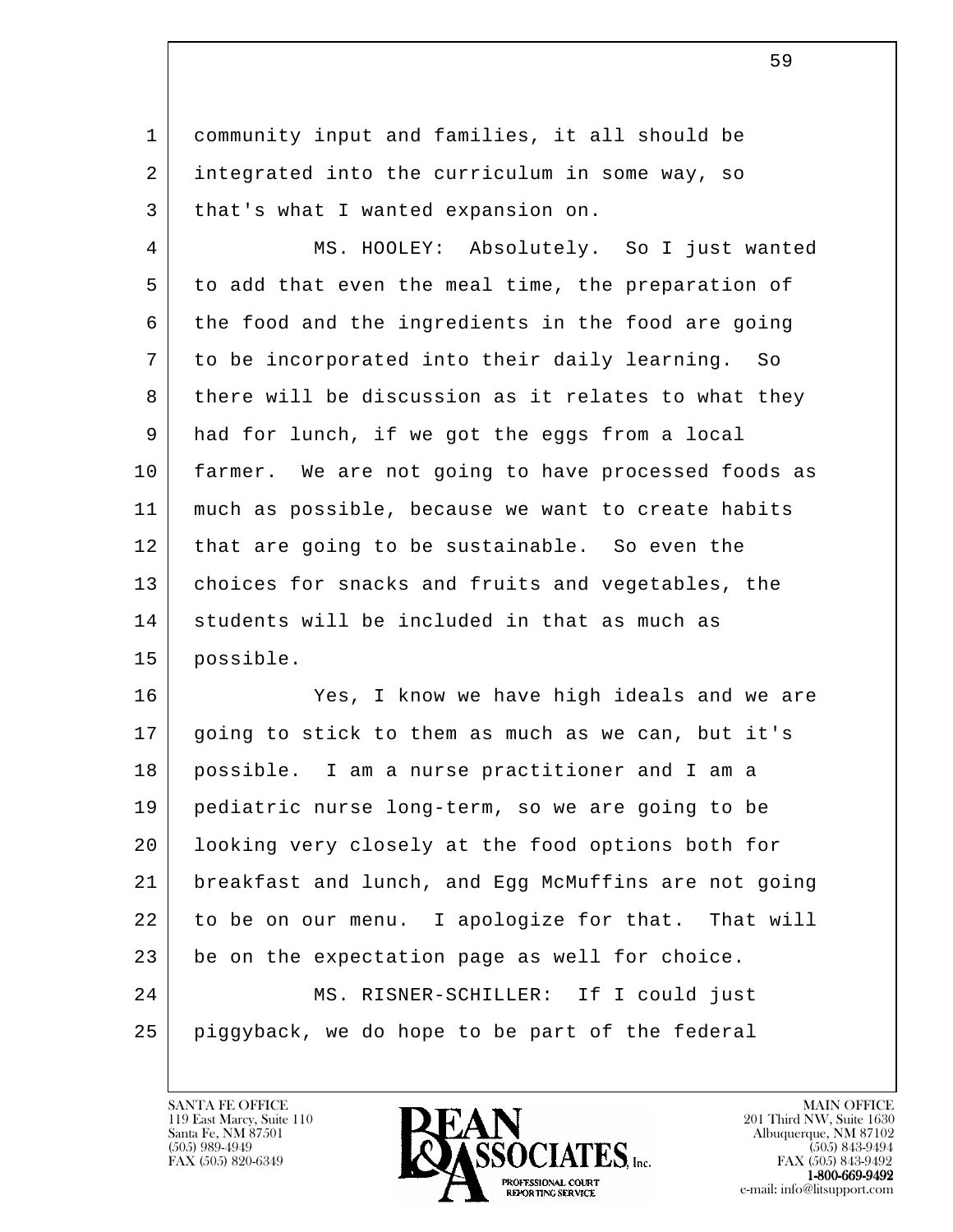l 1 | lunch program. If our desired location does not 2 come through, we are looking into other avenues. 3 Ms. Jenkins has already met with Aramark 4 | through contracted food services to see what could 5 be provided there. As Ms. Hooley indicated, we are 6 | going to help educate the children on what kind of 7 snacks to bring in. We don't want to see the hot 8 Cheetos. 9 MS. HOOLEY: And the families. We are 10 hoping there will be parental involvement in the 11 meals as well, so they can offer their opinions, 12 | their suggestions, and whatever their peach tree 13 happens to provide in the fall, we hope there will 14 be some communication there with our agricultural 15 component of our community as well. 16 CHAIR GARRISON: Thank you. 17 Question? 18 MS. KRIVITZKY: I just had a quick 19 question. You talked a little bit about, you called 20 them field trips. This is a really interesting 21 community. Can you elaborate on anything that you  $22$  guys looked at or planned or  $-$ -23 | MS. RISNER-SCHILLER: I will try to keep 24 | this brief. First of all, another reason we really 25 like this location and a component of wherever we

119 East Marcy, Suite 110<br>Santa Fe, NM 87501

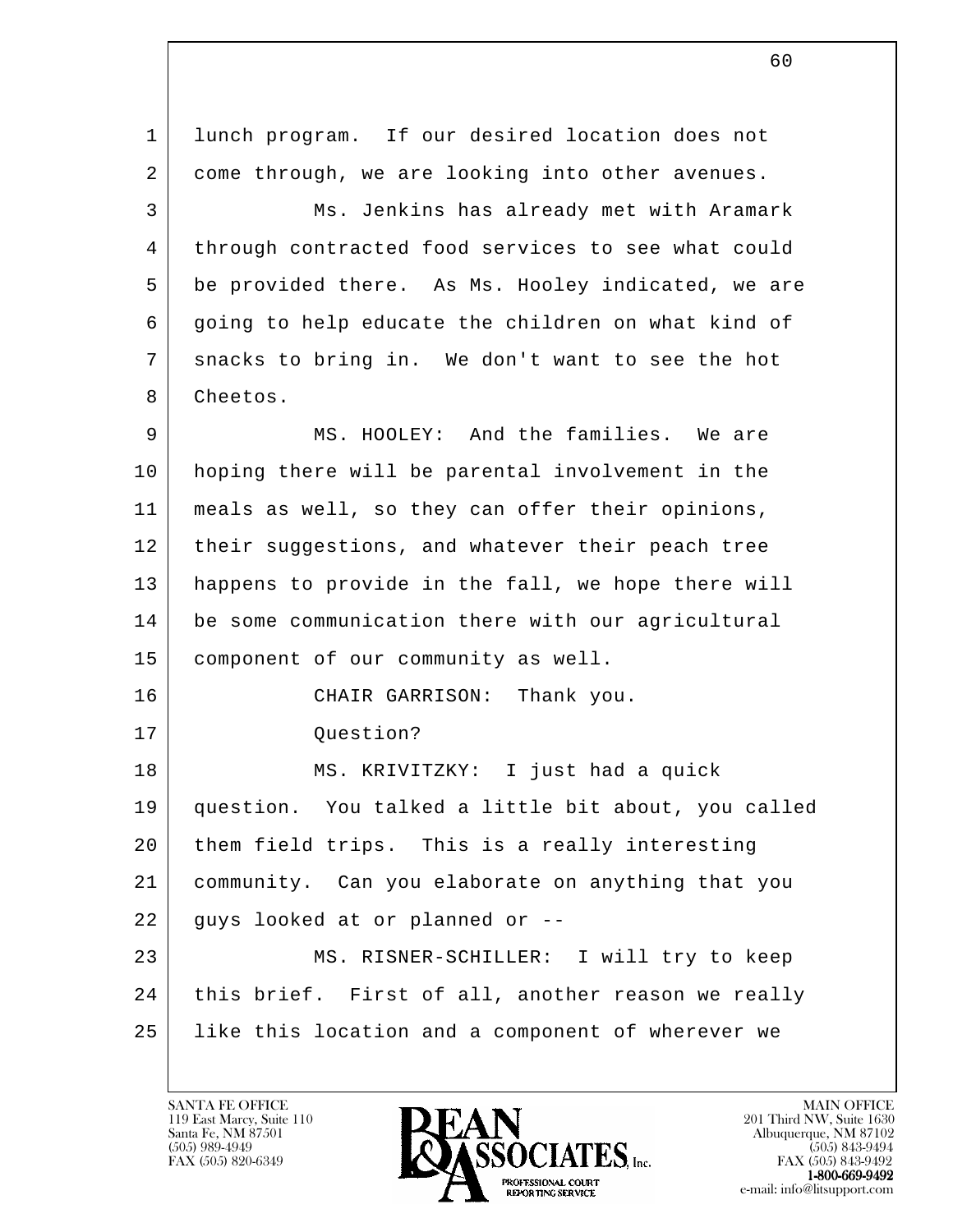1 end up, it's on the city bus lines which takes the 2 cost of field trips way, way down. To rent a bus 3 with all the legalities and insurance gets quite 4 expensive from any of the transportation providers 5 for schools. We feel that schools are becoming more 6 schooled. They are doing tests and putting more 7 time into that kind of thing, and they are becoming 8 more separated from the community, and we don't 9 think that is a good way to go.

10 We believe that the community should be 11 part and parcel of the school. We want the students 12 to go to visit farms, visit my farm so there will be 13 options out there. New Mexico State agriculture 14 department has talked with us, and they are very 15 interested in participating with the children. As 16 you know, some of the local businesses, like Lowes, 17 provide children an opportunity to build, have a 18 small craft activity and learn those kinds of 19 processes, as well as measuring and figuring out 20 what it would cost if they were going to do it at 21 home.

l 22 The library is another great opportunity. 23 We just see a wealth of opportunities to have the 24 children in the fields. And there may be occasions 25 where it's not just those kinds of activities. They

119 East Marcy, Suite 110<br>Santa Fe, NM 87501

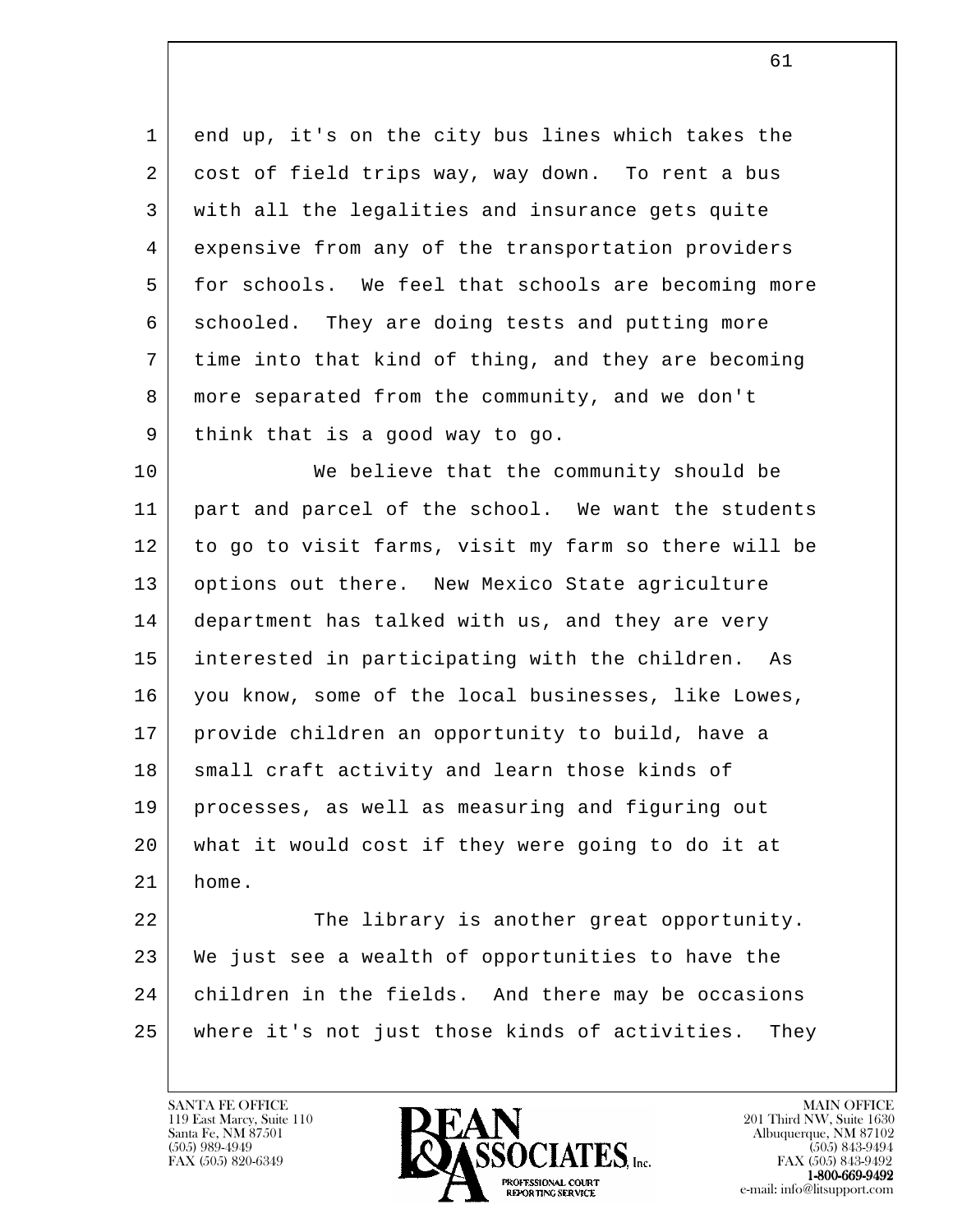l 1 might visit the soup kitchen. It's important for 2 them to know the span of our community and that we 3 are all responsible for it. 4 | MS. KRIVITZKY: Thank you. 5 CHAIR GARRISON: Mr. Bergman. 6 MR. BERGMAN: I have a couple more things. 7 CHAIR GARRISON: Sure. 8 MR. BERGMAN: I noted on page 25 that you 9 said children will be placed in fluid groups created 10 by teachers in response to needs, and then again it 11 was essentially repeated on page 43, that children 12 will move to classrooms across the school according 13 to their needs. Then I wrote a note to myself. It 14 | said mixed grades, question mark. Could you expand 15 on that? Is that what we are talking about? What 16 are the positives of that? 17 | MS. RISNER-SCHILLER: Well, the positives 18 are if we assume all the third graders need this 19 piece of instruction, we are going to hit about the 20 middle third of the children. A third of them will 21 need some support to understand it. A third of them 22 will already understand it and be bored to tears.  $23$  So we want to make sure that we group the children 24 according to the level where they need the 25 instruction at that particular moment.

119 East Marcy, Suite 110<br>Santa Fe, NM 87501



 $FAX (505) 843-9492$ <br>1-800-669-9492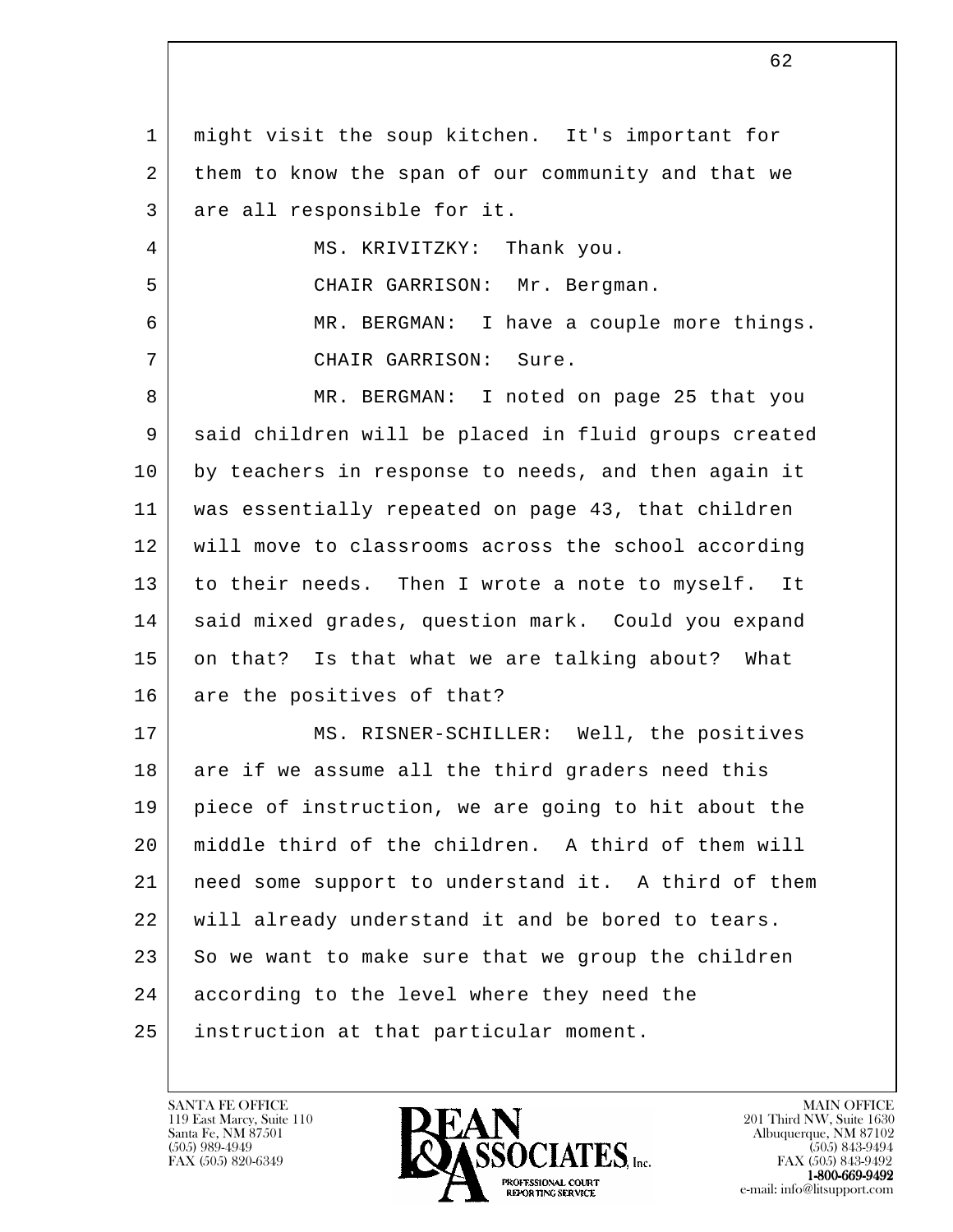l 1 This instruction has to be fluid, because 2 if we put you in a group that needs a little bit of 3 catch-up type to work and we leave you there for the 4 whole school year, we are not serving your needs. 5 So we will frequently assess the children and 6 determine when they are ready to go on to another 7 level. We want the instruction to be right at their 8 | point of error, right where they need it as opposed 9 to just kind of in the general area. 10 MR. BERGMAN: Is there an age problem 11 there do you think? 12 | MS. HOOLEY: If I may, Cynthia? 13 MS. RISNER-SCHILLER: Uh-huh. 14 MS. HOOLEY: My children right now, at 15 least one of them, has been in a multi-age classroom 16 in the public schools throughout his first four 17 years of school, and there are some wonderful things 18 that happen in a multi-age, multi-grade classroom. 19 And one of the biggest things is that for those who 20 are advanced and have had the material, in order to 21 prevent them from being bored, they are used as 22 mentors, and they help educate and help partner with 23 those in the middle third and the bottom third. And 24 so there is great, great opportunity for the top 25 third, who are gathering the material quickly, to be

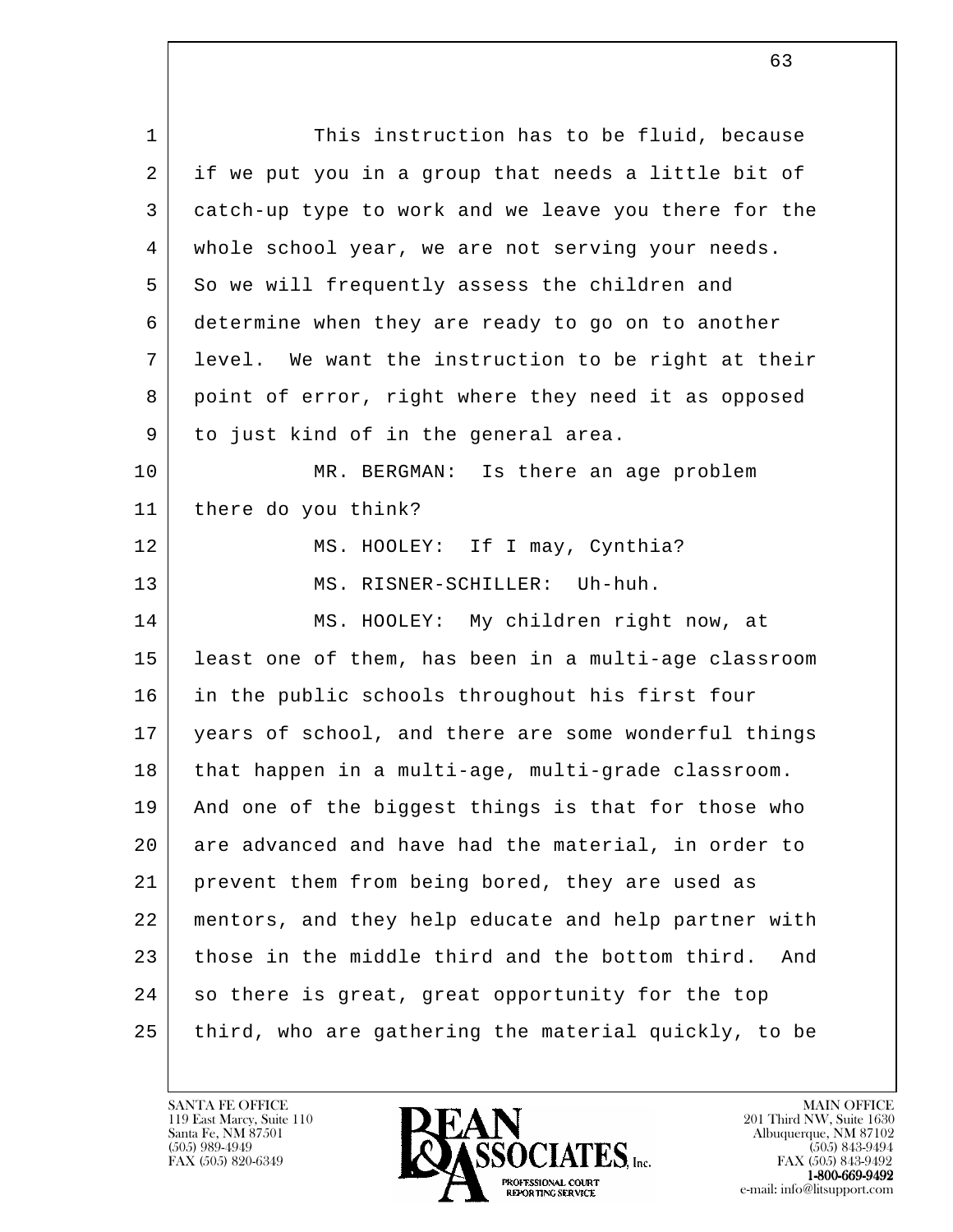1 able to mentor those beneath them. And there is a 2 lot to be said about that interpersonal relationship 3 that occurs, so we are taking full advantage of that 4 as well.

 5 MS. RISNER-SCHILLER: And I think I hear 6 your concern. I think in essence what you are 7 asking is what about the eighth grade level reading 8 on a first grade reading level, and that too could 9 be addressed. Those children will have to make sure 10 | that their integrity is respected. So I see no 11 reason why the school would put an eighth grader 12 | with kindergarteners where they are learning letters 13 or those kinds of things. We will have to design a 14 program for that eighth grader, and it may be more 15 of an independent instructional mode.

l 16 As you can see, we plan for several 17 instructional assistants. It might be that student 18 working with the teacher prior to the lesson for the 19 younger children, and then helping present it so the 20 child is also a teacher and not embarrassed, but we 21 do realize that children are not going to want to be 22 perceived as not achieving their learning goals, and 23 | we are going to work with them to make sure that 24 their integrity is respected and their learnings are 25 met.

119 East Marcy, Suite 110<br>Santa Fe, NM 87501



FAX (505) 843-9492 e-mail: info@litsupport.com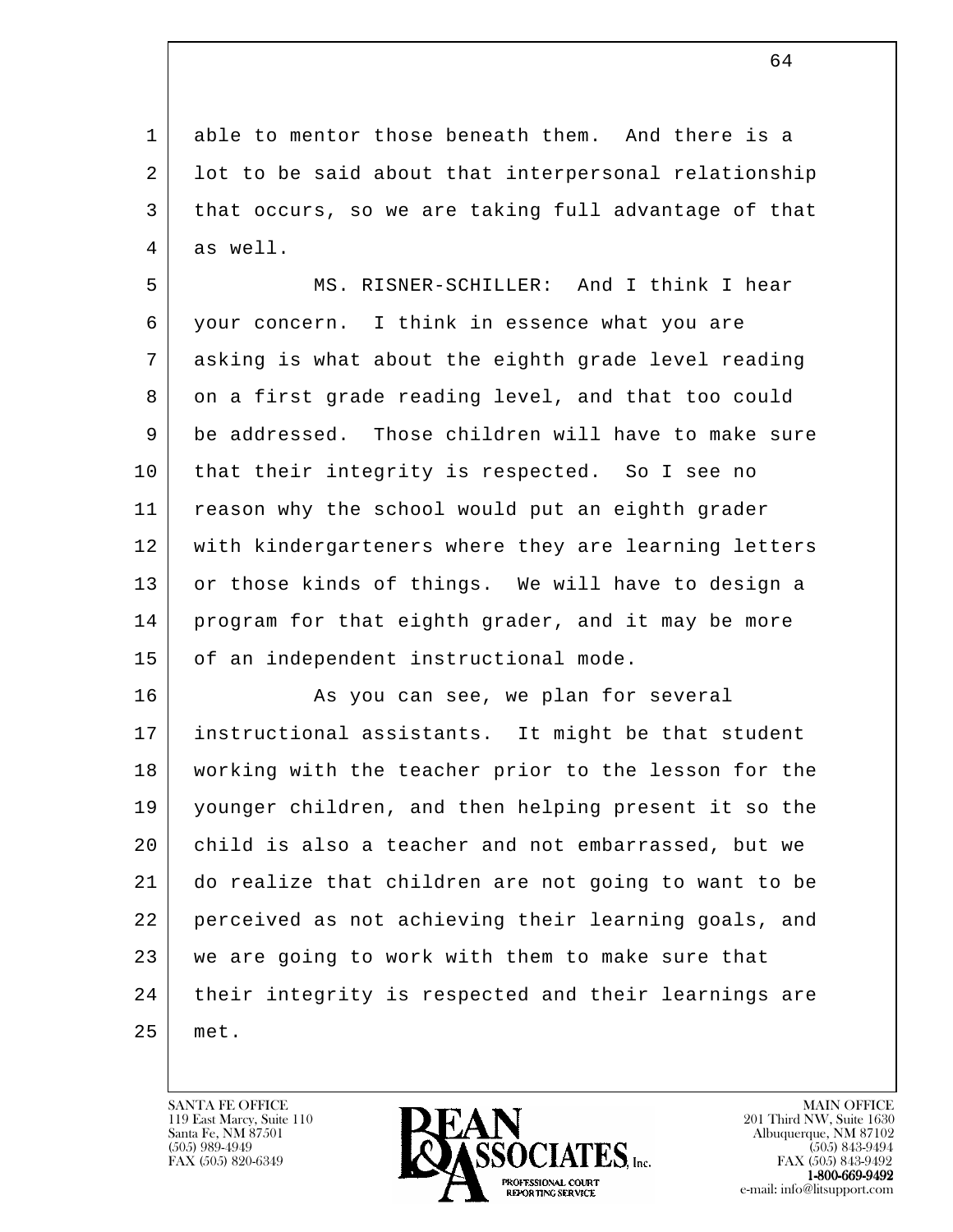| $\mathbf{1}$ | MR. BERGMAN: It wasn't so much a concern.            |
|--------------|------------------------------------------------------|
| 2            | Part of it was from my own personal experience.      |
| 3            | When I was back in elementary school when you had to |
| 4            | work through the dinosaurs to get into the building, |
| 5            | but I was advanced a grade. A year difference, so I  |
| 6            | was a year younger than all the people I was with.   |
| 7            | It wasn't a major problem, but I still remember      |
| 8            | that. So it was just kind of more on my personal     |
| 9            | experience but --                                    |
| 10           | MS. RISNER-SCHILLER: I think you can                 |
| 11           | create a community where we understand everybody has |
| 12           | different needs and we are addressing different      |
| 13           | needs as opposed to this student is an A student and |
| 14           | this student is a B student, but we are all in there |
| 15           | together, including the staff.                       |
| 16           | MR. BERGMAN: And Dr. Sanchez said                    |
| 17           | something about your contracting with local schools  |
| 18           | for transportation. Perhaps my memory failed, are    |
| 19           | you going to offer transportation?                   |
| 20           | MS. RISNER-SCHILLER: Not the first year.             |
| 21           | Of course, IEPs may spell out that children need     |
| 22           | transportation. And we weren't able to meet with     |
| 23           | the company providing the transportation at this     |
| 24           | time, because as I'm sure you are aware, Las Cruces  |
| 25           | changed transportation companies, but we are well    |
|              |                                                      |

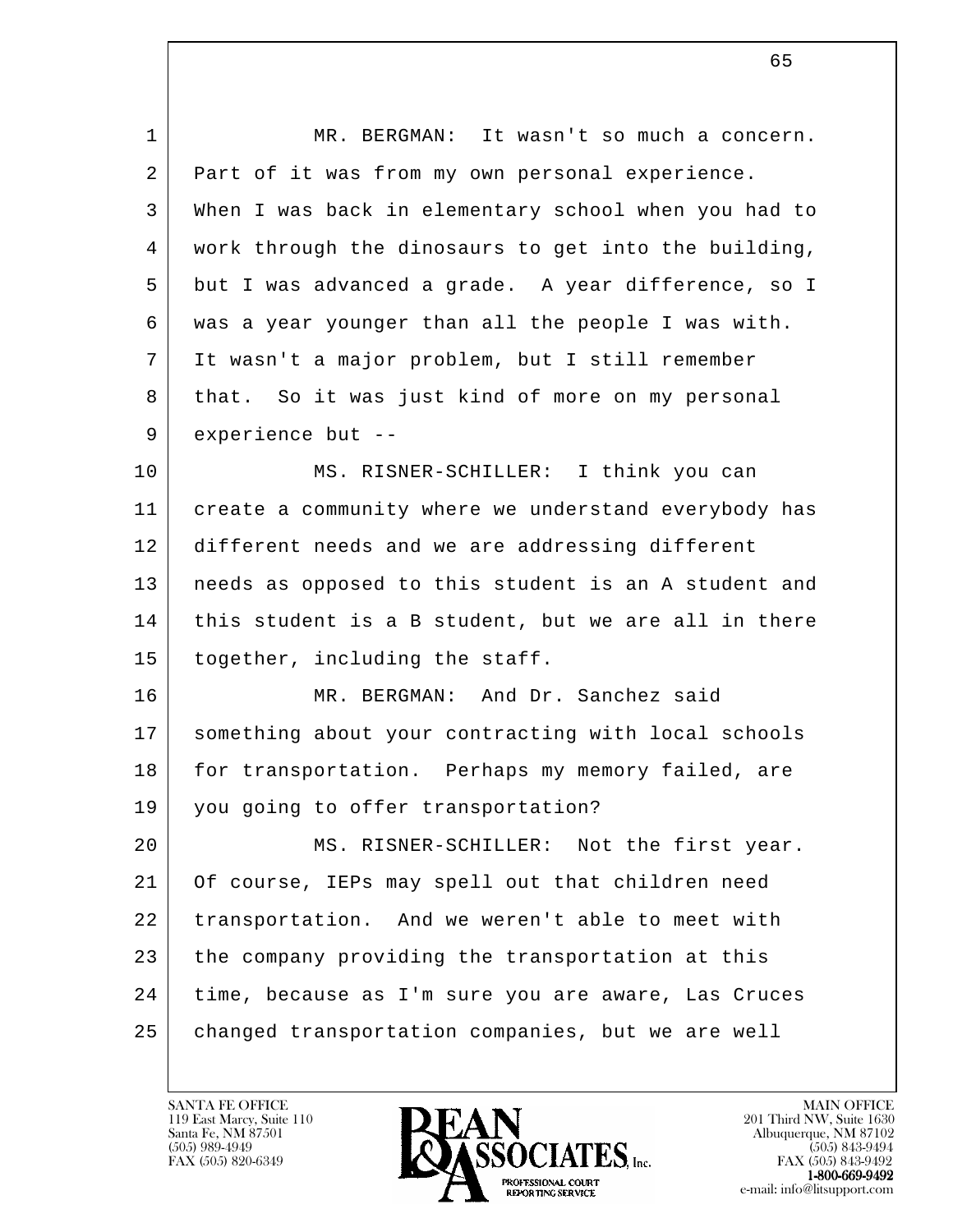l 1 aware that we may need to contract to bring in some 2 students who have that as part of their IEP. 3 Just as a little aside, Ms. Oliver Lewis 4 alluded to something that's very positive, is that 5 this school is across the street from Valley View, 6 and that's one of our target special ed schools, so 7 | we anticipate there will be many buses in the area. 8 MR. BERGMAN: Thank you. 9 Mr. Chairman, I think that's all I have 10 got. 11 | CHAIR GARRISON: Are there any other 12 questions by commissioners? Seeing none, I have a 13 couple of closing statements to make here. 14 The commission encourages continued public 15 input in writing until this Thursday, August 19th at 16 5:00 p.m. Written comments should be sent to Public 17 Education Commission in care of Beverly Friedman, 18 300 Don Gaspar Avenue, Santa Fe, New Mexico 87501. 19 You may also e-mail comments to Beverly 20 Friedman at bev.friedman -- F-R-I-E-D-M-A-N -- 21 @state.nm.us. 22 We request that the applicant adhere to 23 the deadline and submit their written responses to 24 both the preliminary analysis and our questions by 25 e-mail to Mrs. Friedman to ensure that they are

66

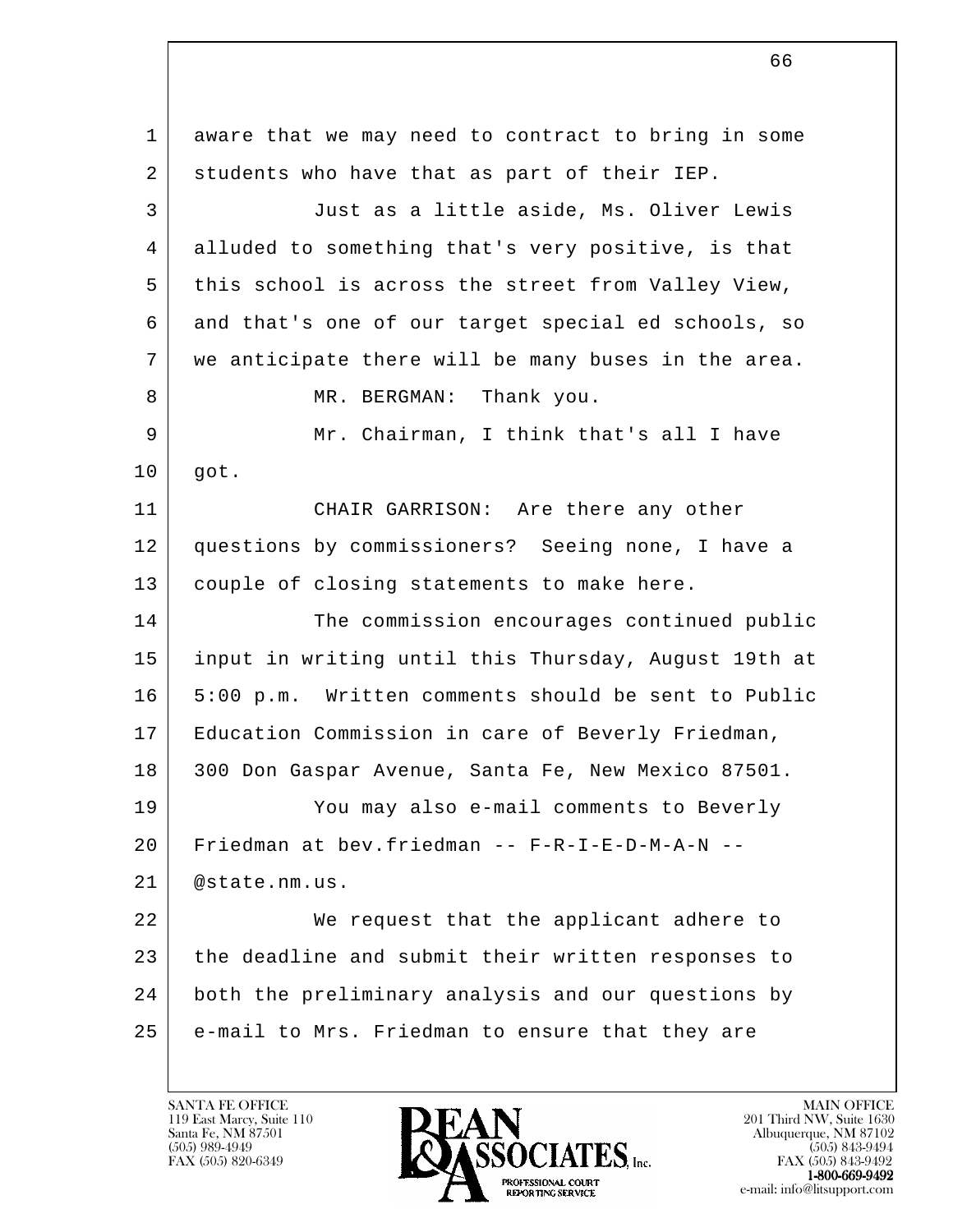l SANTA FE OFFICE MAIN OFFICE MAIN OFFICE MAIN OFFICE MAIN OFFICE 119 East Marcy, Suite 110<br>Santa Fe, NM 87501 Santa Fe, NM 87501 Albuquerque, NM 87102  $\overline{\text{S5OCIATES}}_{\text{Lnc.}}$  (505) 989-4949 (505) 843-9494 (505) 843-9494 (505) 843-9494 1 | received on time for consideration in our 2 decision-making meeting on September 9, 2010. 3 The commission will now recess the hearing 4 until 5:30 p.m. in the community of Gallup where the 5 hearing will resume at that time. Thank you very 6 much. 7 MS. LUCERO: Could you repeat that e-mail 8 address, please? 9 CHAIR GARRISON: I can. Bev, B-E-V, 10 .friedman -- F-R-I-E-D-M-A-N -- @state.un.us. 11 Thank you very much, Las Cruces. You have 12 | a splendid morning. 13 MS. RISNER-SCHILLER: Thank you for 14 | reading our application. We appreciate it. 15 | CHAIR GARRISON: You are very welcome. 16 (The hearing concluded at 9:22 a.m.) 17 18 19 20 21 22 23 24 25

FAX (505) 843-9492 1-800-669-9492 e-mail: info@litsupport.com